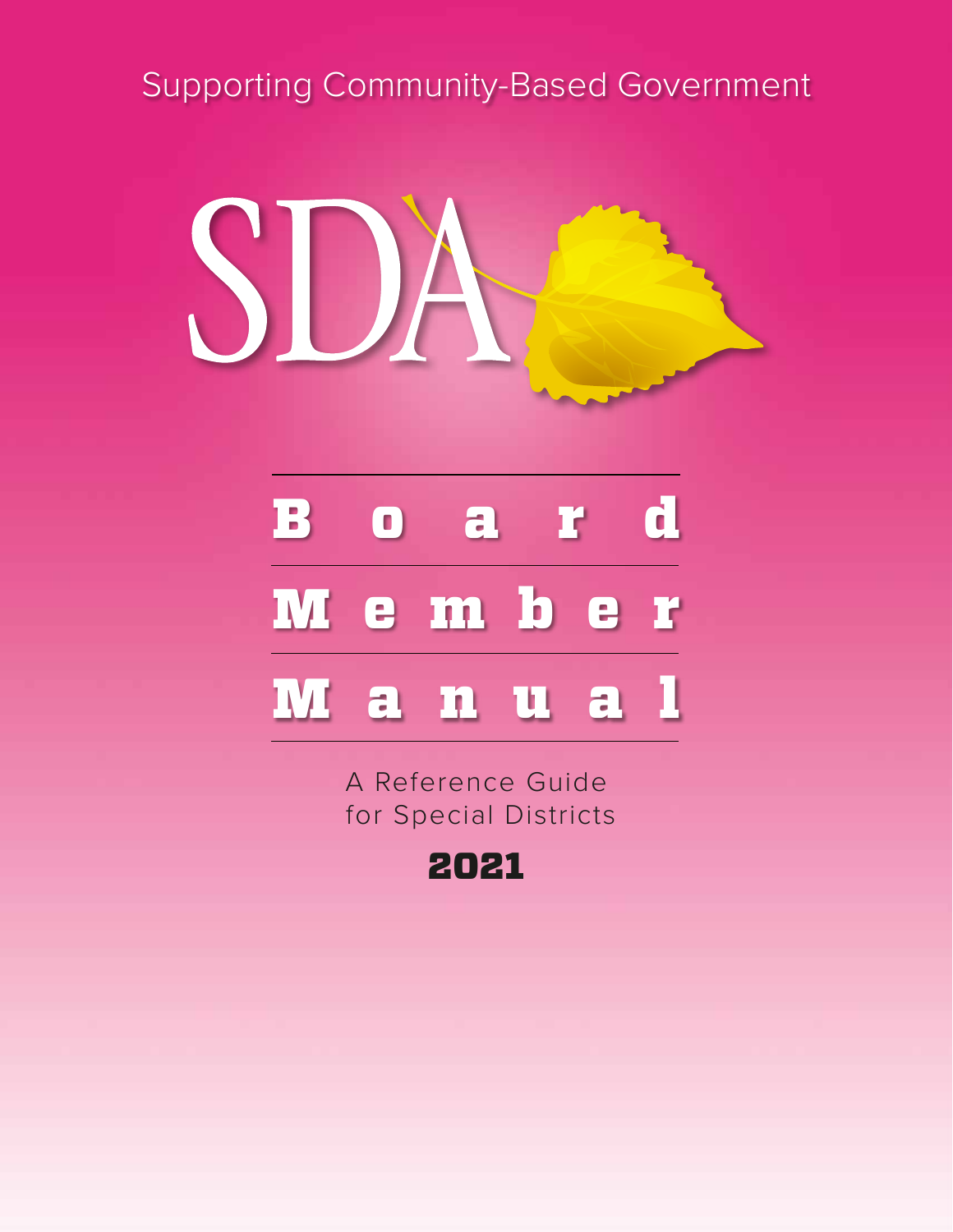

#### SDA Board of Directors

**Jim Kullhem**

*President* Prospect Recreation & Park District

**Kathy Morris** *Vice President* Durango Fire Protection District

**Sue Blair** *Secretary/Treasurer*  Independence Metropolitan District No. 4

**Jim Borland** Fort Collins-Loveland Water District

**Kent Bosch** Upper Thompson Sanitation District

**Mike Feeley** West Metro Fire Protection District

**Leo Johnson** Southwest Suburban Denver Water and Sanitation District

**Ronda Lobato** Costilla County Conservancy District

**Larry Moore**  Eagle Bend Metropolitan District

**Bill Simmons** Eagle River Water and Sanitation District

**Al White** Fraser Valley Metropolitan Recreation District

#### Officers and Staff

**James P. Collins** *Executive Vice President*

> **Ann Terry** *Executive Director*

**Meredith Quarles** *Director of Operations*

> **Michael Valdez** *Director of Policy*

**Megan Lippard** *Editor and Communications Manager*

> **Anthoney Sandoval** *Program Manager*

**Karla Boughey** *Membership Services Coordinator*

> **Dianne Criswell** *Attorney*

#### SDA Publications

#### **SDA News**

SDA's newsletter, *SDA News,* is published ten times a year. It contains a variety of helpful articles on everything from changes in labor laws to district success stories to information about upcoming SDA events, just to name a very few. In addition to hard copies which are mailed, an electronic version is also available on the SDA website at www.sdaco.org. Past issues are archived on the SDA website as well.

#### **SDA Board Member Manual**

The SDA Board Member Manual is an invaluable resource and reference guide for the statutory responsibilities of special district Board members. Hard copies of the Manual are provided to each district, and an electronic version is available on the SDA website at www.sdaco.org.

#### **SDA Member Directory**

The SDA Member Directory is a full listing of all of SDA's member districts, their Board members, and managers. The Directory also lists SDA associate members and their services. The Directory is sorted by district type for district members and by service type for associate members. The entire Directory is available on the SDA website at www.sdaco.org.

#### **SDA's Guide to Special Districts**

SDA's *Guide to Special Districts* provides an overview on how special districts were first created; the different types of districts within Colorado; the formation and governance of special districts; and the growth of districts in the state, among several other topics. An electronic version is also available on the SDA website at www.sdaco.org.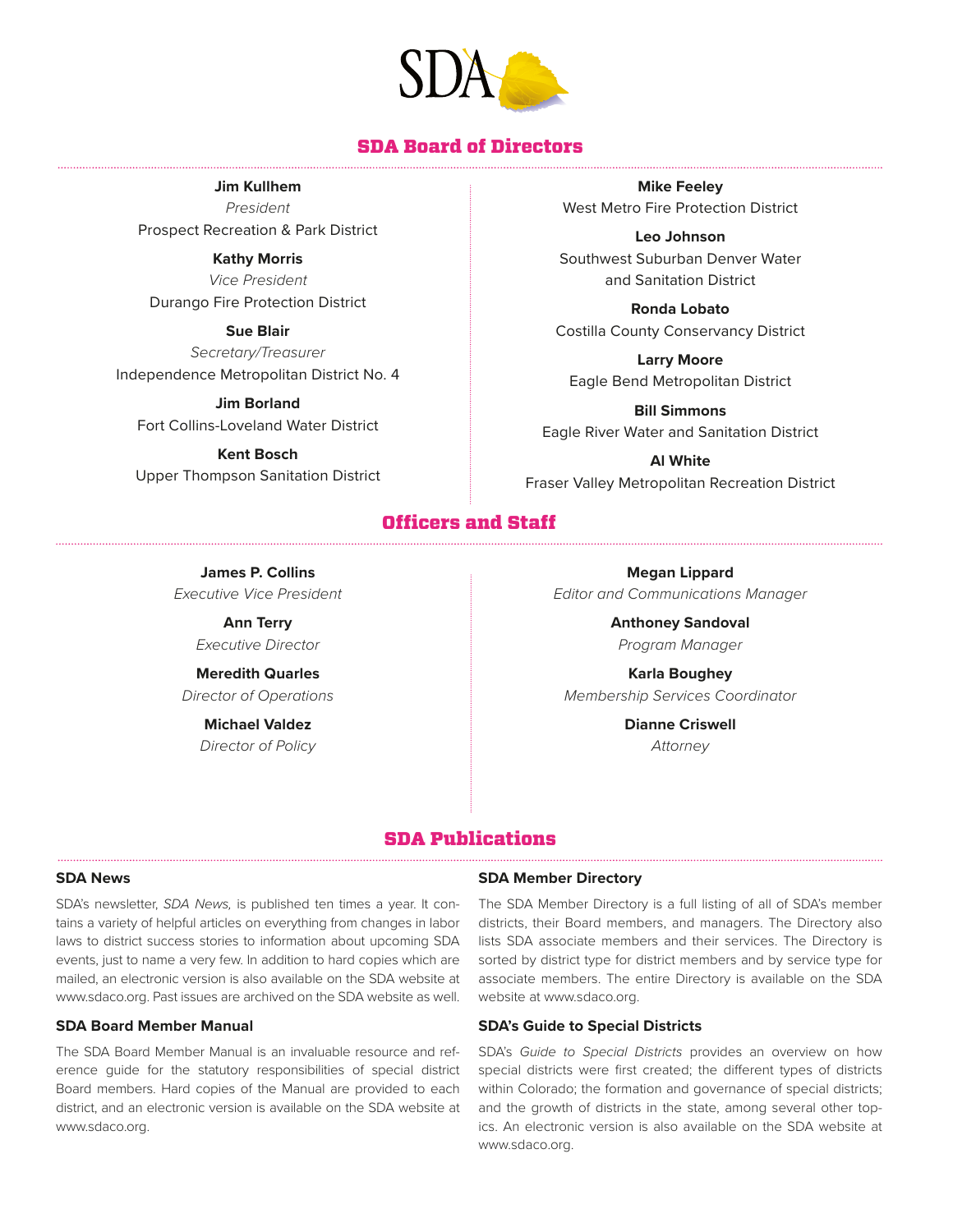# Special District Board Member Manual

*prepared by*

### Collins Cockrel & Cole, P.C.

**Attorneys at Law**



*for* 

### Special District Association of Colorado



Supporting Community-Based Government

225 East 16th Avenue, Suite 1000 Denver, CO 80203 Phone: (303) 863-1733 Toll Free: (800) 886-1733 Email: sdaco@sdaco.org www.sdaco.org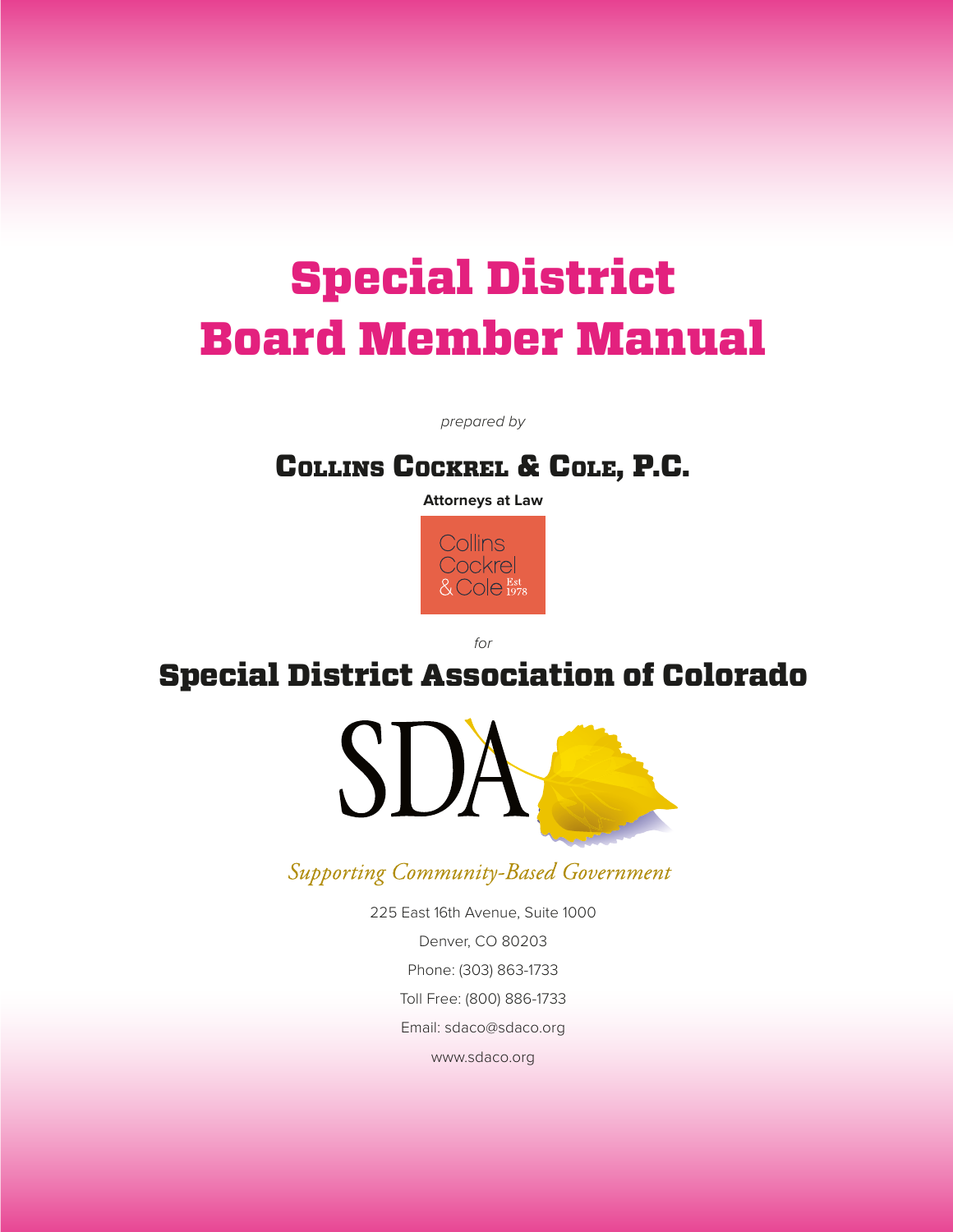

### **Supporting Community-Based Government**

This Manual is intended to be a general survey of statutory responsibilities for members of the Board of Directors of a Colorado special district. This Manual is neither designed nor intended to be a legal analysis of the subjects contained herein. The passage of time, new Court decisions, and future legislation will cause portions of this Manual to become outdated. Further, the answer to any particular legal question turns heavily on all of the facts specific to the issue. The reader is strongly encouraged to seek the advice and assistance of legal counsel experienced in special district matters as to any legal issues that arise.

This Special District Board Member Manual was prepared as a public service by Collins Cockrel & Cole, P.C. which claims a copyright for all of its contents. The information contained in this Manual is for the benefit of the Special District Association of Colorado, its members, and the clients of Collins Cockrel & Cole, P.C.

To obtain additional copies of this Manual contact:

### Special District Association of Colorado

225 East 16th Avenue, Suite 1000 Denver, Colorado 80203 (303) 863-1733 | (800) 886-1733 Email: sdaco@sdaco.org or

### Collins Cockrel & Cole, P.C.

Attorneys at Law 390 Union Boulevard, Suite 400 Denver, Colorado 80228 (303) 986-1551 | (800) 354-5941 | Fax (303) 986-1755 Email: cccfirm@cccfirm.com

This document updated July 2021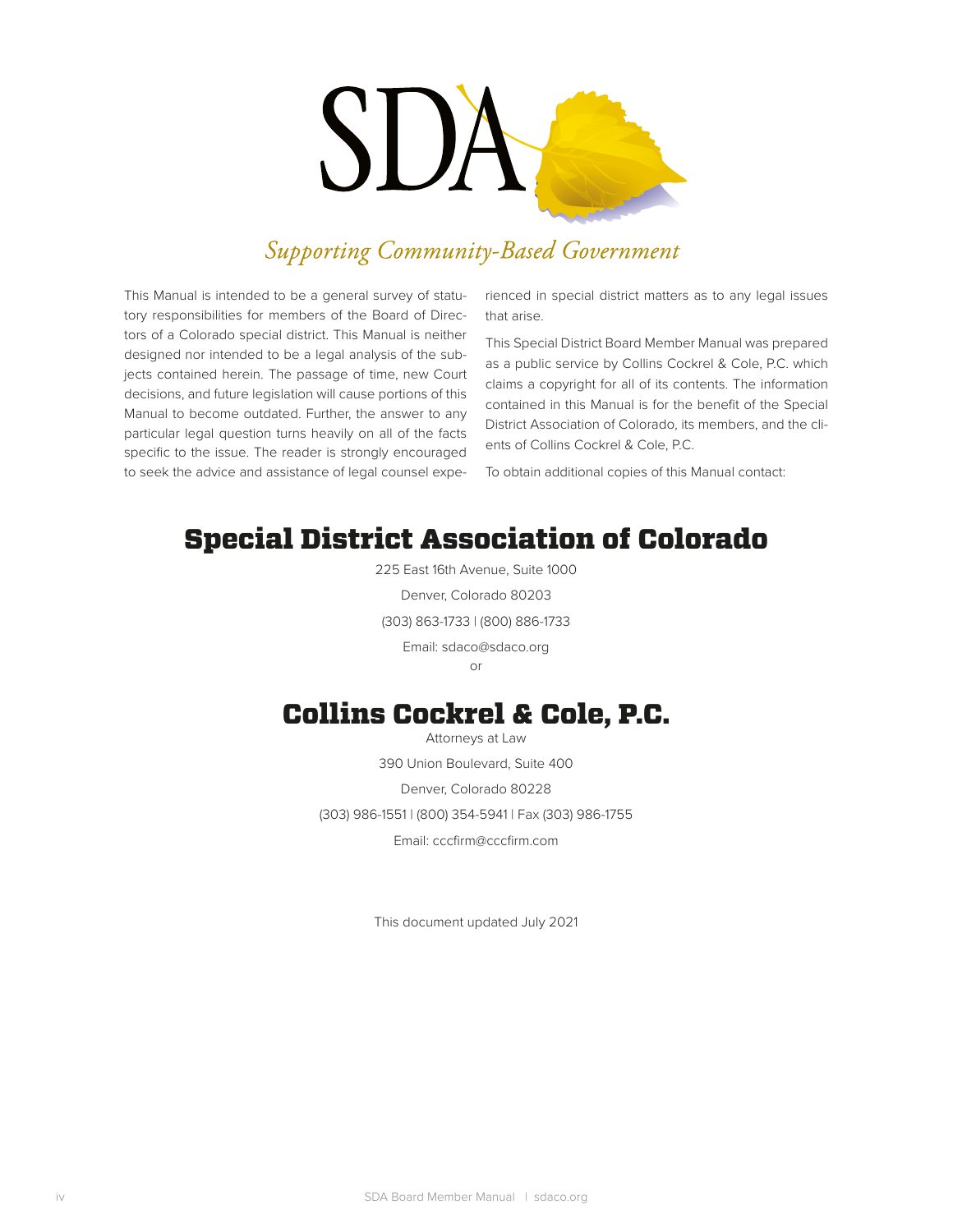## **Preface**

This Reference Guide primarily focuses on the legal duties, requirements, and procedures applicable to special districts organized under Colorado Revised Statutes ("C.R.S."). The Special District Association of Colorado ("SDA") includes many different types of local government entities authorized by Colorado law. While many SDA members are special districts under Title 32, C.R.S. ("the Special District Act"), many members are other types of local government entities. Although the focus of this Reference Guide is the duties, requirements, and procedures of special districts under Title 32, C.R.S., where possible, the Reference Guide recognizes important differences in the duties, requirements, and procedures of other types of local government entities that are members of SDA.

The following types of local government entities are members of SDA and regulated primarily by statutes outside of the Special District Act:

- » Trustees of Library Districts and Directors of Regional Library Authorities are subject to §§24-90-101 to 24-90-606, C.R.S., and, therefore, may have certain duties, requirements, and procedures that are different from those required for Districts governed under Title 32, C.R.S.
- » Supervisors of Soil Conservation Districts are subject to §§35-70-101 to 35-70-122, C.R.S., and, therefore, may have certain duties, requirements, and procedures that are different from those required for Districts governed under Title 32, C.R.S.
- » Directors of Water Conservancy Districts are subject to §§37-45-101 to 37-45-153, C.R.S., and, therefore, may have certain duties, requirements, and procedures that are different from those required for Districts governed under Title 32, C.R.S.
- » Directors of Water Conservation Districts are subject to §§37-46-101 to 37-50-142, C.R.S., and, therefore, may have certain duties, requirements, and procedures that are different from those required for Districts governed under Title 32, C.R.S.
- » Directors of the Urban Drainage and Flood Control District are subject to §§32-11-101 to 32-11-817, C.R.S., and, therefore, may have certain duties, requirements, and procedures that are different from those required for other Districts governed under Title 32, C.R.S.
- » Directors of other types of governmental Authorities and Districts created by law and/or intergovernmental agreement are subject to the statutes; county and municipal home rule charters; resolutions; ordinances; and intergovernmental agreements under which the Authorities and Districts are created. The statutory provisions include, but are not limited to:
	- ◊ Cemetery Districts under §§30-20-801 to 30-20-808, C.R.S.;
	- ◊ Downtown Development Authorities under §§31-25-801 to 31-25-822, C.R.S.;
	- ◊ Municipal Energy Finance Authorities under §§31-25-901 to 31-25-909, C.R.S.; and
	- ◊ Business Improvement Districts under §§31-25-1201 to 31-25-1228, C.R.S.
	- Regional Transportation Authorities under §§43-4-601 to 43-4-621, C.R.S.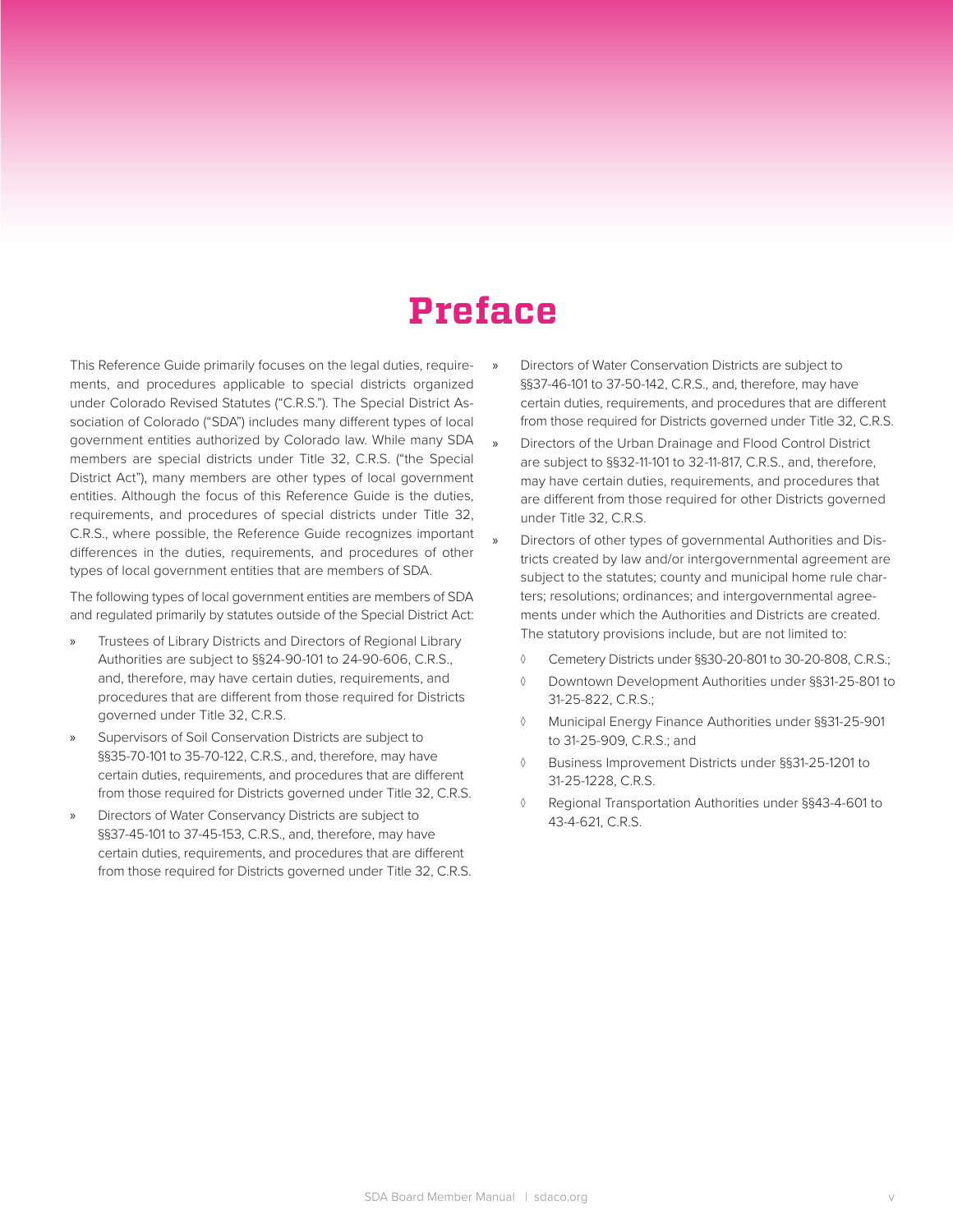# **Table of Contents**

### **Chapter I - Board Membership**

| D. |  |
|----|--|
|    |  |
|    |  |
|    |  |
|    |  |
|    |  |
|    |  |
|    |  |
|    |  |
|    |  |
|    |  |
|    |  |
|    |  |
|    |  |
|    |  |
|    |  |
|    |  |

### **Chapter II - Conflicts of Interest**

### **Chapter III - Board Meetings**

| d. Change of Regular Meeting and Scheduling of Special Meetings11 |  |
|-------------------------------------------------------------------|--|
|                                                                   |  |
|                                                                   |  |
|                                                                   |  |
|                                                                   |  |
|                                                                   |  |
|                                                                   |  |
|                                                                   |  |
|                                                                   |  |
|                                                                   |  |
|                                                                   |  |
|                                                                   |  |
|                                                                   |  |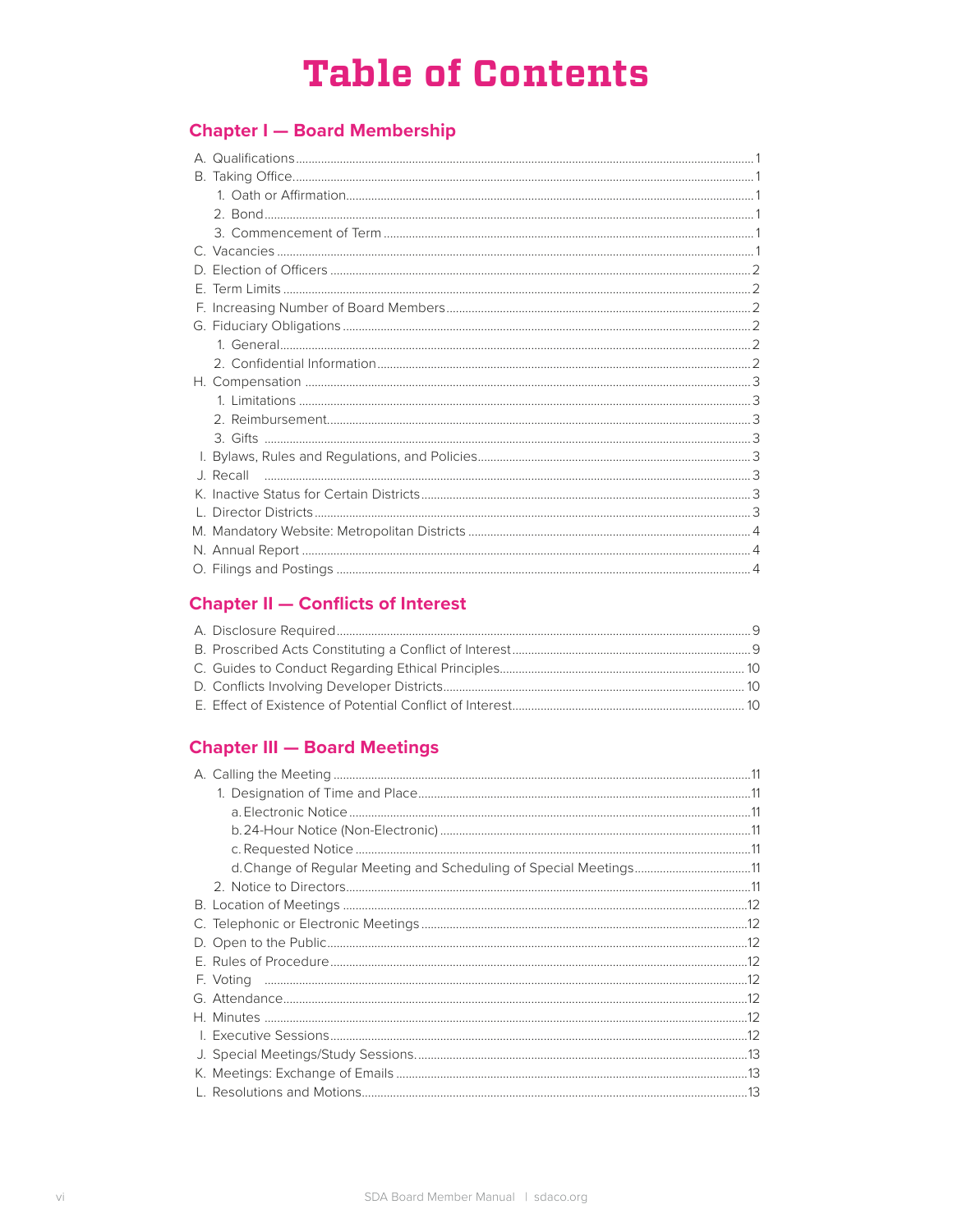### **Chapter IV - Public Records**

### **Chapter V - Service Plans**

### **Chapter VI - Boundary Issues**

| 5. Exclusions from a Fire Protection District (and Inclusion into Another)  18 |  |
|--------------------------------------------------------------------------------|--|
|                                                                                |  |
|                                                                                |  |
|                                                                                |  |
|                                                                                |  |
|                                                                                |  |
|                                                                                |  |
| 3. Submission to Board of County Commissioners and District Court 18           |  |
|                                                                                |  |
|                                                                                |  |
|                                                                                |  |
|                                                                                |  |
|                                                                                |  |
|                                                                                |  |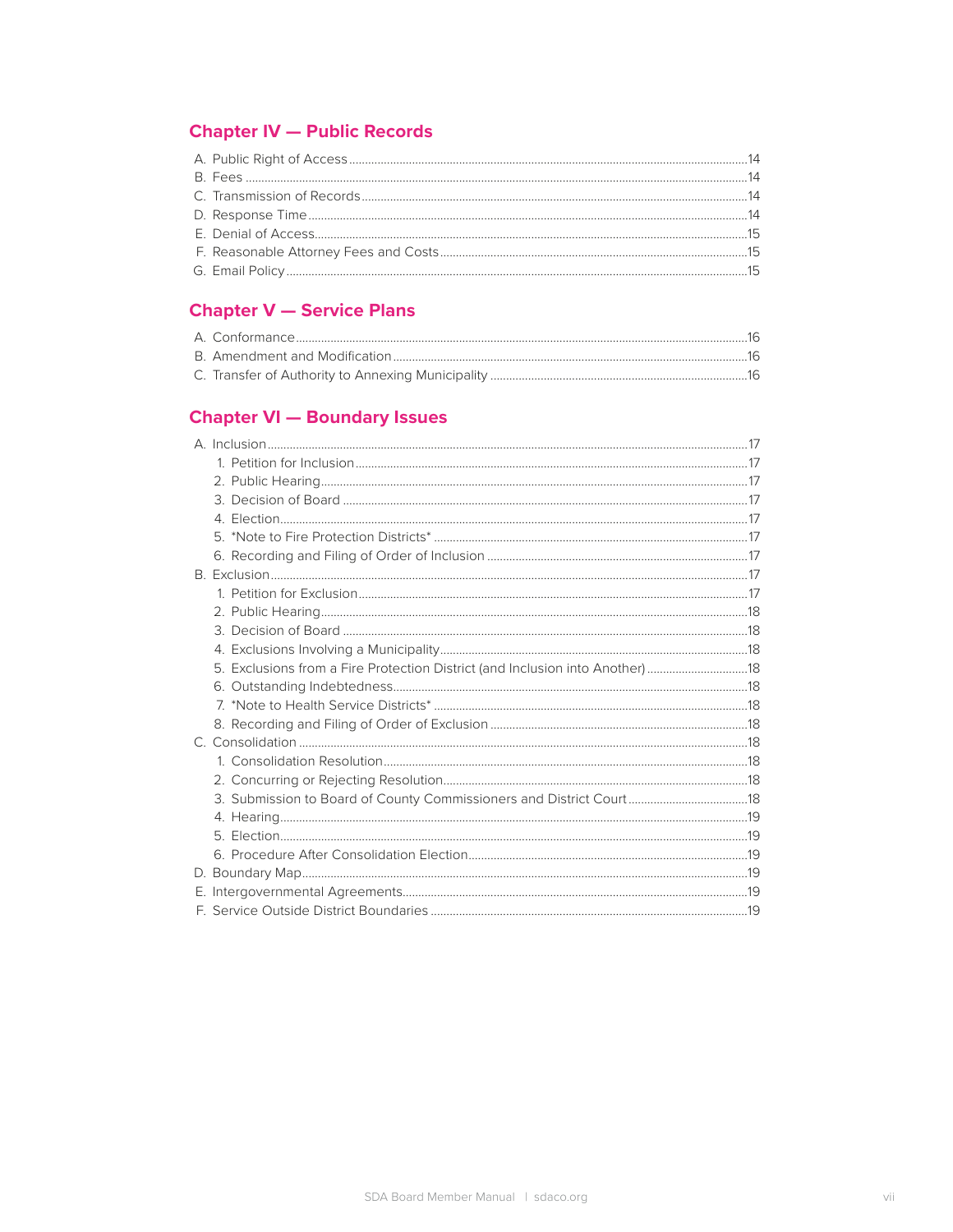### **Chapter VII - Property Issues**

### **Chapter VIII - Financial Matters**

### **Chapter IX - TABOR**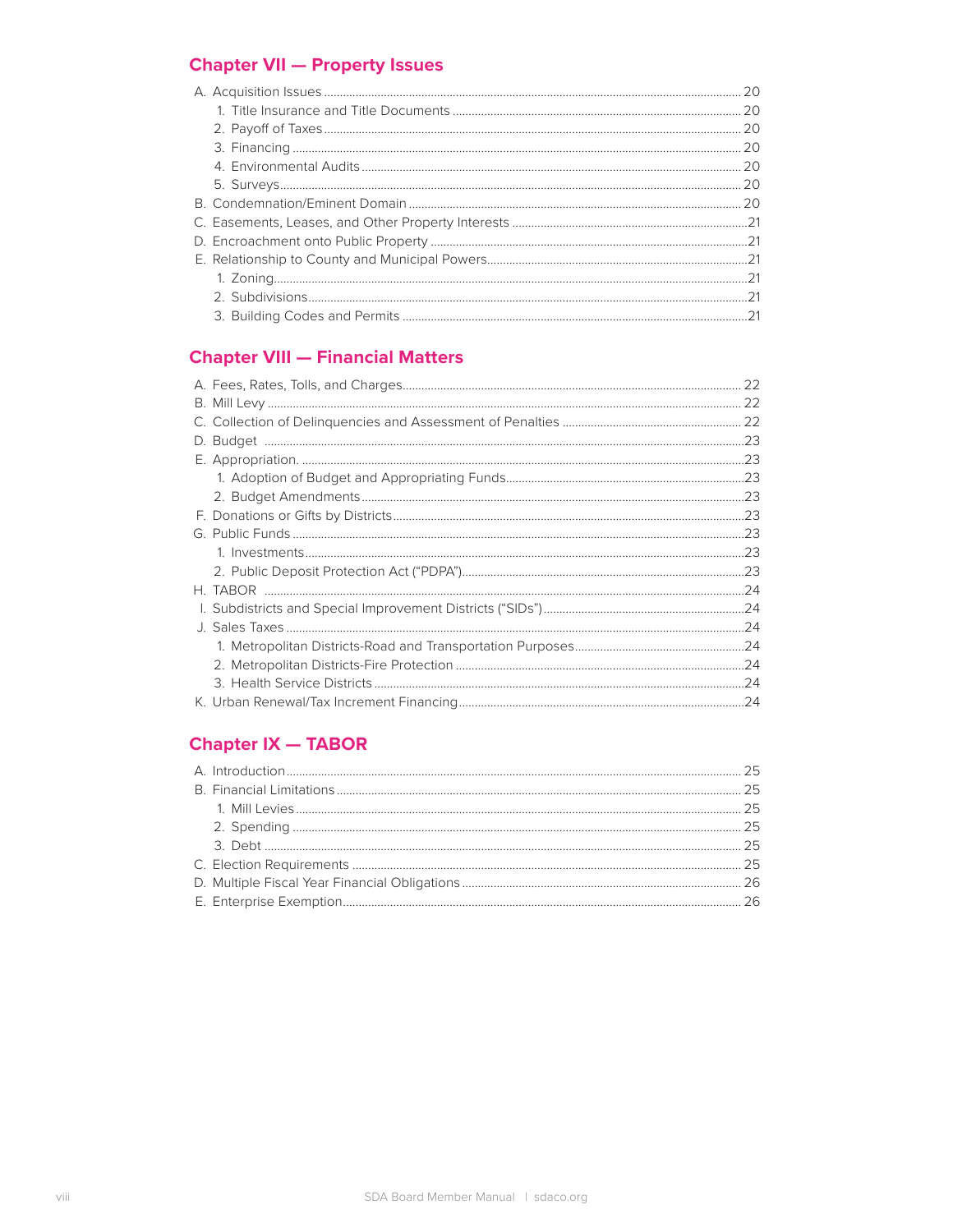### **Chapter X - Public Financing**

### **Chapter XI - Audits**

### **Chapter XII - Contracting**

| C. |  |
|----|--|
|    |  |
|    |  |
|    |  |
|    |  |

### **Chapter XIII - Liability Issues**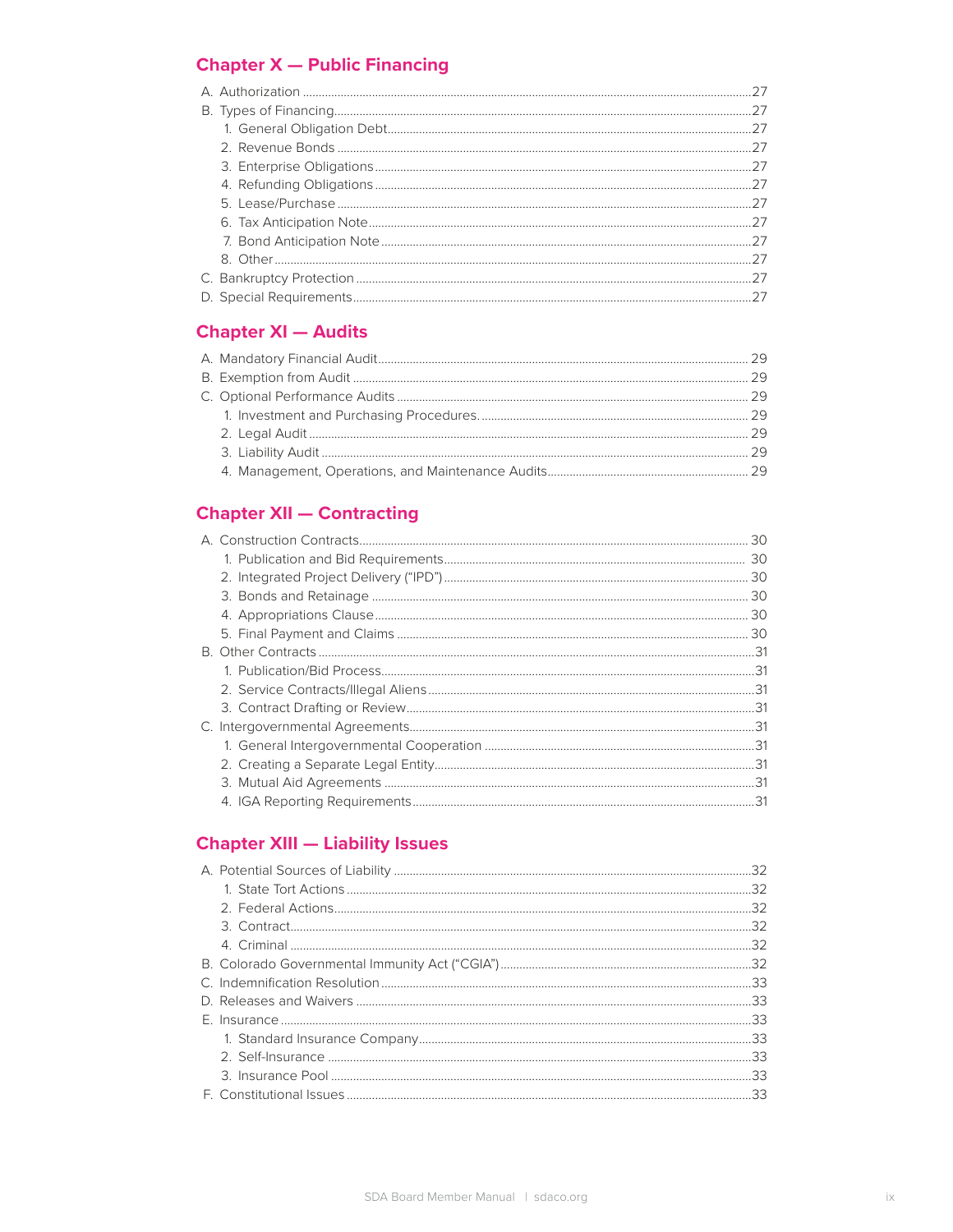### **Chapter XIV - Personnel Matters**

### **Chapter XV - Elections**

### **Chapter XVI - Dissolution of a District**

#### **Index**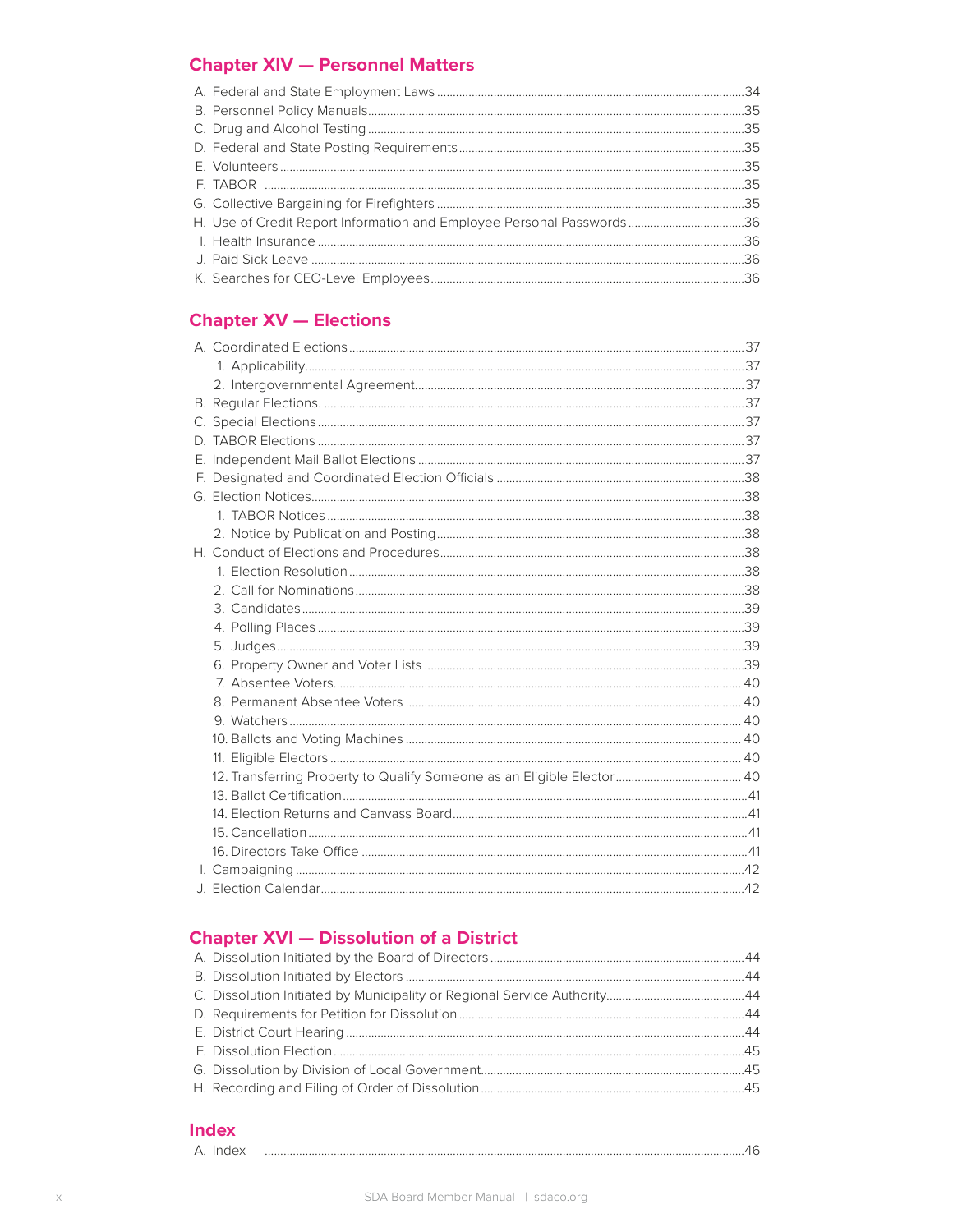# Chapter I **Board Membership**

The Board is the general governing body of the District, which oversees all aspects of the District and carries out the business of the District in public meetings.

#### **A. Qualifications:**

To qualify as a Director of a special district, a person must be an "eligible elector" which is defined as a registered voter of Colorado and either:

- 1. A resident of the District, or
- 2. The owner (or the spouse or civil union partner of the owner) of taxable real or personal property situated in the District.

For the purposes of #2 above, a mobile or manufactured home qualifies as "real property," and a person who is under contract to purchase taxable property and is obligated to pay the taxes prior to closing shall be considered an "owner." *§32-1-103(5), Colorado Revised Statutes ("C.R.S.")*

Director qualifications must be met at the time of the execution of the self-nomination form or letter or at the time of appointment by the Board of Directors, if filling a vacancy, and must be maintained in order to remain qualified as a Director.

Property that is owned by a legal entity such as a corporation, LLC, partnership, or trust does not qualify a person as an eligible elector on the basis of property ownership.

#### **B. Taking Office:**

#### 1. Oath or Affirmation:

Each Director, within 30 days after election or appointment, shall take an oath or affirmation of faithful performance. *§32-1-901(1), C.R.S.*

The oath or affirmation must be administered by a qualified official (any person designated by the Board, any officer of the Board, Notary Public, Judge, Clerk of the Court, or Clerk and Recorder) and filed with the Clerk of the District Court that issued the District's organizational decree; the County Clerk and Recorder for the counties in which the District is situated; and the Division of Local Government. Before the person is fully seated as a Board member, the oath or affirmation must be filed with such County Clerk(s). *§24-12-101, §24-12-103 and §32-1-901(1), C.R.S.; Article XII, Section 9, Colorado Constitution.*

#### 2. Bond:

Along with the oath or affirmation, an individual, schedule, or blanket surety bond of not less than \$1,000 must be filed for each Director with the Clerk of the Court and the Division of Local Government, conditioned upon the faithful performance of his/her duties as Director. *§32-1-901(2), C.R.S.*

The Treasurer must file with the Clerk of the Court and the Division of Local Government a corporate fidelity bond of not less than \$5,000. *§32-1-902(2), C.R.S.* The bond(s) shall be in amounts determined by the Board, and at the expense of the District. It is common for a District to obtain and file a single blanket position schedule bond, setting forth the required amounts for each of the positions of Director and the amount for the position of Treasurer. The surety bond and fidelity bond requirements are satisfied if the District buys crime coverage. *§24-14-102(2), C.R.S.*

#### 3. Commencement of Term:

A Director's regular term of office commences at the next meeting of the Board following the date of the organizational or regular election, upon administration of the oath or affirmation; filing the oath or affirmation with the County Clerk and Recorder(s); and posting the bond, but no later than 30 days following the survey of returns of election or date of regular election if the election has been cancelled. *§§1-13.5-112 and 24-12-101, C.R.S.*

#### **C. Vacancies:**

A Director's office shall be deemed vacant upon the occurrence of any one of the following: *§32-1-905(1), C.R.S.*

- 1. Failure to meet the qualifications of Director;
- 2. Failure to satisfy the oath or affirmation and bond or insurance requirements;
- 3. Written resignation;
- 4. Failure to remain qualified for the office;
- 5. Conviction of a felony;
- 6. Removal from office or voidance of election by Court (subject to appeal);
- 7. Failure to attend three consecutive regular Board meetings, unless approval of absence is entered in the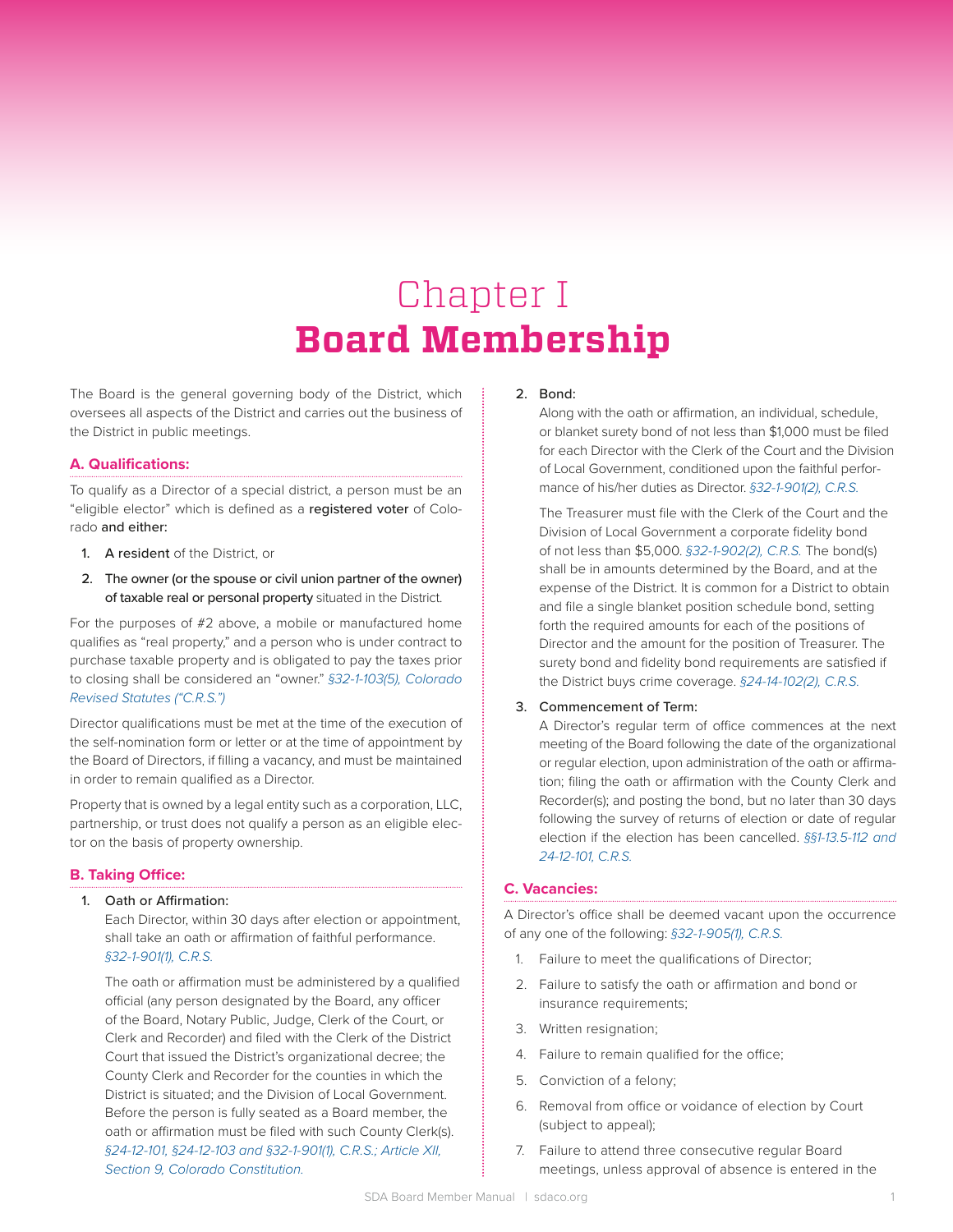minutes, or absence is excused by temporary mental or physical disability or illness; or

8. Death.

Any vacancy shall be filled by appointment by the remaining Directors. If the Board fails to fill the vacancy within 60 days, the Board of County Commissioners may make the appointment. The Director appointed to fill a vacancy shall serve until the next regular election, at which time the vacancy shall be filled by election for the remainder, if any, of the originally vacated term. *§32-1- 905(2)(a), C.R.S.*

Discussions regarding the appointment of a person and his or her qualifications to fill a vacancy on the Board must take place in a public meeting, not in executive session. The appointment must occur by official action of the Board at a properly convened meeting and must be recorded in the minutes of the Board meeting. A notice of appointment shall be delivered to the person appointed, and the notice along with the mailing address of the person so appointed must be filed with the Division of Local Government. *§32-1-905(3), C.R.S.* 

Typically, there is no legal requirement to post or publish notice of a vacancy prior to the District Board appointing someone to fill it. However, prior to conveying title to taxable property in the name of another or entering into a contract to purchase or sell taxable property for the purpose of qualifying such person as an eligible elector in order to fill a vacancy, notice of such vacancy must be published and ten days must pass after the publication of such notice during which no otherwise qualified eligible elector files a letter of interest in filling such position with the Board. *§32-1-808(2) (a)(I), C.R.S.*

#### **D. Election of Officers:**

After taking oaths/affirmations and filing bonds, the Board shall elect one of its members as Chair of the Board and President of the special district; one of its members as Treasurer of the Board and special district; and a Secretary who may be a member of the Board. The Secretary and the Treasurer may be one person, but, if such is the case, he or she shall be a member of the Board. *§32-1-902(1), C.R.S.*

#### **E. Term Limits:**

Directors are limited to two consecutive terms of office, unless the voters of the District lengthen, shorten, or eliminate that limitation. *Art. XVIII, Sect. 11, Colo. Const.* The term-limited elected official cannot run again for election to the same body by moving to a new director district, redistricting, or a change in the at-large or specific District nature of the seat currently occupied. *Attorney General Opinion No. 2000-5 (July 10, 2000).* Also see *Attorney General Opinion No. 2005-4 (August 16, 2005).*

Term limits apply only to elected four-year terms (or three-year terms if elected in 2020 or 2022). Term limits do not apply to interim terms that arise due to a vacancy or to elected two-year terms (or one-year term if elected in 2022) that are created due to a vacancy. *Attorney General Opinion No. 2000-2 (February 9, 2000).*

#### **F. Increasing Number of Board Members:**

A special district having a five-member Board may increase the number of Board members to seven by the adoption of a resolution by the Board and a certified copy of the resolution shall be filed with the Board of County Commissioners or governing body of the municipality that approved the service plan of the special district. The Board shall consider the resolution at a public meeting after publication of notice of the public meeting. If after 45 days after filing the resolution the Board of County Commissioners or governing body of the municipality have not notified the District that such increase in the Board would be a material modification to the District's service plan, the Board shall file the resolution with the District Court that issued the District's organizational decree. The Court shall issue an Order establishing the increase in the number of Board members. A certified copy of such Order shall be recorded in the county in which the District was organized. A copy of the recorded Order shall be filed with the Division of Local Government.

Once the District increases to a seven-member Board, the District is not allowed to reduce to a five-member Board. *§32-1-902.5, C.R.S.*

#### **G. Fiduciary Obligations:**

#### 1. General:

A Director has a general, common-law fiduciary obligation to the District. *§24-18-103, C.R.S.* This obligation does not extend to each individual resident of the District, but rather to the District itself. As a fiduciary, the Director has the duty to exercise the utmost good faith, business sense, and astuteness on behalf of the District. A Director is prohibited from taking personal advantage of a situation to benefit himself or prejudice the District.

#### 2. Confidential Information:

Directors will likely become privy to confidential information about the District. When a District seeks legal counsel, the communications between the lawyer and the District are confidential and are protected by the attorney-client privilege. *The Colorado Rules of Professional Conduct, Rule 1.6 and §13-90-107(1)(b), C.R.S.* Discussions regarding specific legal questions in executive session are "privileged." *Id. and Patricia C. Tisdale and Erin M. Smith, The Maverick Council Member: Protecting Privileged Attorney-Client Communications from Disclosure, 23 COLO. LAW. 63, 63 (1994).*

The attorney-client privilege protects the content of communications with the District's attorney from disclosure in Court. This is an important protection for the District. Be careful, though, because the privilege can be lost by disclosing the confidential communications to a third party. Once the privilege is lost, the content of the communications is no longer considered confidential, and it can be used against the District in future lawsuits.

Keep in mind that the District holds the attorney-client privilege, not the individual Board members. *The Colorado Rules of Professional Conduct, Rule 1.13.* Therefore, only the District as a whole can waive the attorney-client privilege by an intentional, official act, such as adoption of a resolution. An inadvertent or unauthorized disclosure of confidential information by one Director does not constitute a waiver of the privilege, meaning the "leaked" information cannot be used against the District in Court. Still, it can be extremely damaging to the District if Directors discuss confidential information with people who are not on the Board, even if it seems harmless to you.

You can protect the District's confidential information by not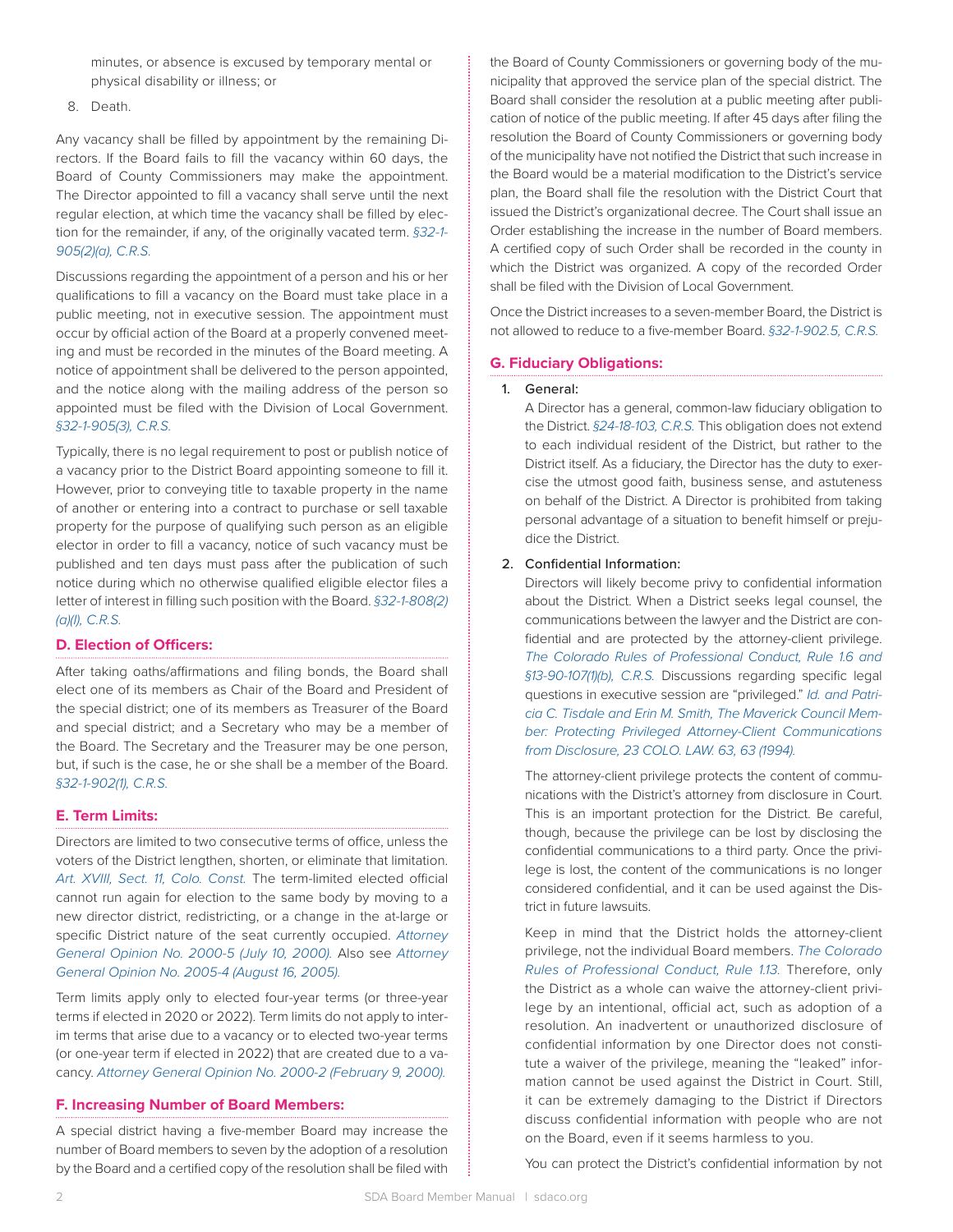discussing District affairs with anyone outside of Directors and the District's attorney. You also should not discuss matters discussed in executive session outside of the executive session, even with other Directors.

#### **H. Compensation:**

#### 1. Limitations:

For Directors serving a term of office commencing after January 1, 2018, Directors may receive compensation not in excess of \$2,400 per annum, payable not to exceed \$100 per meeting attended. *§32-1-902(3)(a), C.R.S.* Any "perks" received by a Director may be considered compensation and subject to the limitations, unless they are in exchange for value actually received or are considered to be a valid expense otherwise subject to reimbursement. A study session is considered a special meeting for which compensation for attending is allowed, if all the conditions described in Paragraph J on page 13 are met.

No Director shall receive any compensation as an employee of the District. *§32-1-902(3)(b), C.R.S.*

#### 2. Reimbursement:

Reimbursement of actual expenses for Directors shall not be considered compensation. *§32-1-902(3)(b), C.R.S.* Actual expenses may include mileage and out-of-pocket expenses incurred in service as a Director.

#### 3. Gifts:

The law regarding quarterly reports of gifts, honoraria, or other benefits received in connection with a Director's public service excludes special district Directors whose annual compensation does not exceed \$2,400. *§24-6-203(1)(b)(l), C.R.S.*

Although most attorneys do not believe it applies to special districts, Amendment 41 adopted in 2006 places further prohibitions on gifts with value exceeding \$53 (adjusted) given to county and municipal officials, employees of local governments, and their immediate family members. This gift ban is unrelated to any official action and is without regard to any intent to corrupt or influence. *Art. XXIX, Sect. 3, Colo. Const.*

For a discussion of the rules surrounding gifts to Directors and conflicts of interest, see Chapter II — Conflicts of Interest.

#### **I. Bylaws, Rules and Regulations, and Policies:**

The Board of Directors may adopt bylaws to govern other aspects of Board membership, and rules and regulations that are not in conflict with state law. *§32-1-1001(1)(m), C.R.S.* Bylaws can be helpful in maintaining order and providing a framework for the Board's actions. Rules and regulations are important to adopt as laws for the operation of the District. The Courts enforce adopted rules and regulations and often yield to the judgment and discretion of the District's Board of Directors in matters of interpretation and application. *Bennett Bear Creek Farm Water and Sanitation District v. City and County of Denver, 928 P.2d 1254 (Colo. 1997).* A Court will not imply rules and regulations if they have not been formally adopted by the Board.

Policies and procedures (usually for staff purposes) on personnel matters, handling of District money, investments, authorization to make contracts, etc. are also important for the efficient operation of the District.

#### **J. Recall:**

Any Director who has held office for at least six months may be subject to recall. *§32-1-906, C.R.S.*

In order to recall a Director, a petition signed by the lesser of 300 or 40% of eligible electors must be filed asserting the grounds for recall, and a recall election must be held pursuant to the provisions of Part 9 of Article 1, Title 32, C.R.S.

Part 9 of Article 1 of Title 32 establishes procedures for conducting a recall election. It clarifies the process for review and approval of recall petitions; the appointment of a Designated Election Official (DEO) and the procedures and duties of the DEO; sets forth a timeline and deadlines for the completion of the recall process; scheduling and conducting the recall election; nomination of candidates to succeed the person being recalled and including the election of a successor on the same ballot; payment of costs of the election; and reimbursement of some costs.

If the District Court appoints a County Clerk as the DEO, the recall procedures and election must be conducted under Article 12 of Title 1, except certain provisions of Part 9 of Article 1 of Title 32 will still apply. *§32-1-909(2), C.R.S.; SB21-250*

The election of a successor is held at the same time as the recall election. *§32-1-911, C.R.S.*

#### **K. Inactive Status for Certain Districts:**

A District that is in a predevelopment stage; has no business or commercial ventures or facilities in its boundaries; has not issued any general obligation or revenue debt; has not imposed a mill levy for collection; anticipates no revenue and has no planned expenditures; and has no operation or maintenance responsibility for any facilities may enter into "inactive status," during which time the District is relieved from compliance with certain statutory obligations and filings, such as boundary maps; annual notice to electors; noticing and conducting regular and special Board meetings; budgeting procedures; annual audits or applications for exemption; and property valuation and assessment and mill levy certification procedures.

A period of inactive status is commenced by the Board adopting a resolution of inactive status and filing (by December 15) a notice of inactive status with certain prescribed entities. A notice of continuing inactive status must be filed annually by December 15 until the District returns to active status. Permitted activities during this "time-out" period are conducting elections and undertaking the procedures necessary to implement a return to active status.

The District must come into compliance with all the legal requirements from which it has been exempt in order to return to active status. *§32-1-104(3)-(5), C.R.S.*

#### **L. Director Districts:**

The Board may adopt a resolution to divide the District into Director Districts. A District with a five-member Board may be divided into five Director Districts and a District with a seven-member Board may be divided into seven Director Districts. Each Director District must have, as nearly as possible, the same number of eligible electors and shall be as contiguous and compact as possible. The Board shall then select from its members a representative of each Director District, and if possible, the representative shall be an eligible elector from within a boundary of the Director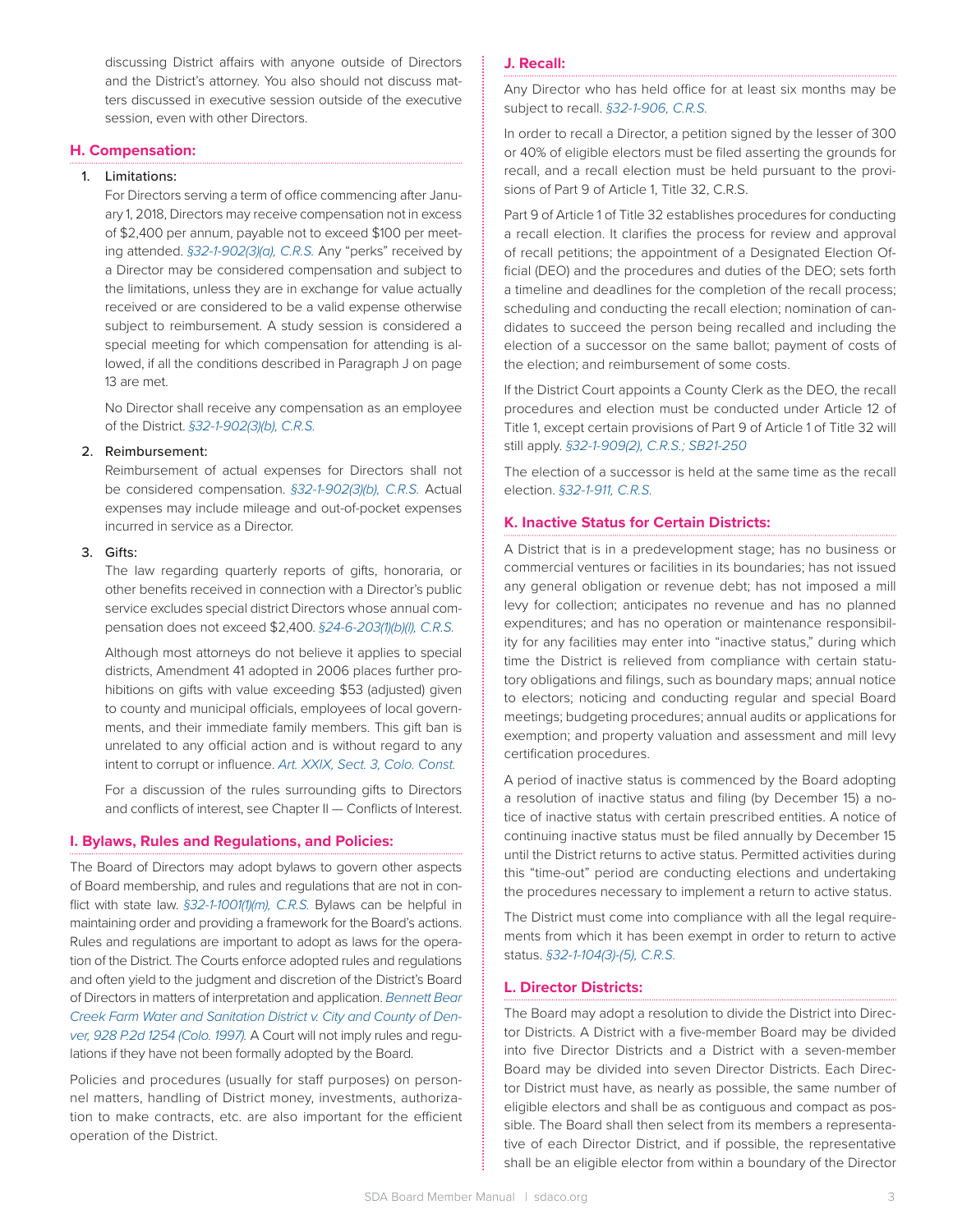District they are selected to represent. Thereafter, Directors must be eligible electors of the Director District that they represent. If, after a reasonable time, the Board determines that it is in the best interest of the District to revert to a single district format, the Board may eliminate the Director Districts and thereafter operate as a single District by adopting a resolution. If a Board divides a District into Director Districts, the Board shall also designate whether the Directors representing the Director Districts must be elected at large, or by the eligible electors within each Director District. If, after a reasonable time, the Board determines that it is in the best interest of the District, the Board may reverse this designation by adopting a resolution. *§32-1-902.7, C.R.S.; SB21-160.*

#### **M. Mandatory Website—Metropolitan Districts:**

Within one year of the organization of a newly organized metropolitan district, or by January 1, 2023, for any metropolitan district organized after January 1, 2000 but before January 1, 2022, the metropolitan district must establish, maintain, and annually update an official website in a form that is readily accessible to the public that contains the following information:

- 1. The names, terms, and contact information for the current Directors of the Board of the metropolitan district and of the Manager of the metropolitan district, if applicable;
- 2. The current fiscal year budget of the metropolitan district and, within thirty days of adoption, any amendments to the budget;
- 3. The prior year's audited financial statements, if applicable, or an application for exemption from an audit prepared in accordance with the "Colorado Local Government Audit Law," Part 6 of Article 1 of Title 29, within 30 days of the filing of the application with the State Auditor;
- 4. The annual report of the metropolitan district in accordance with §32-1-207 (3)(c);
- 5. By January 30 of each year, the date, time, and location of scheduled regular meetings of the District's Board for the current fiscal year;
- 6. If required by §1-13.5-501(1.5), by no later than 75 days prior to a regular election for an election at which members of a Board of Directors for a metropolitan district will be considered, the call for nominations pursuant to §1-13.5-501(1);
- 7. Not more than 30 days after an election, certified election results for an election conducted within the current fiscal year;
- 8. A current map depicting the boundaries of the metropolitan district as of January 1 of the current fiscal year; and
- 9. Any other information deemed appropriate by the Board of Directors of the metropolitan district.

Notwithstanding any other provision of law, a notice of meeting containing the information set forth in §24-6-402(2)(c)(iii) and posted on the metropolitan district's website no less than 24 hours prior to such meeting satisfies the requirements of *§*24-6-402 (2) (c)(iii). *§32-1-104.5(3)(a), C.R.S.; SB21-262.*

#### **N. Annual Report:**

Commencing in 2023 for the 2022 calendar year, any special district created after July 1, 2000 shall file not more than once a year an annual report for the preceding calendar year. Unless the requirement is waived or otherwise requested by an earlier date by the Board of County Commissioners or by the governing body of the municipality in which a special district is wholly or partially located. The annual report must be provided in accordance with §32-1-207(3)(c) by October 1 of each year. The annual report must be electronically filed with the governing body that approved the service plan or, if the jurisdiction has changed due to annexation into a municipality, the current governing body with jurisdiction over the special district, the Division, and the State Auditor, and such report must be electronically filed with the County Clerk and Recorder for public inspection, and a copy of the report must be made available by the special district on the District's website pursuant to §32-1-104.5(3).

The report required by §32-1-207(3)(c) must include, as applicable for the reporting year, but shall not be limited to:

- 1. Boundary changes made;
- 2. Intergovernmental agreements entered into or terminated with other governmental entities;
- 3. Access information to obtain a copy of rules and regulations adopted by the Board;
- 4. A summary of litigation involving public improvements owned by the District;
- 5. The status of the construction of public improvements by the District;
- 6. A list of facilities or improvements constructed by the District that were conveyed or dedicated to the county or municipality;
- 7. The final assessed valuation of the District as of December 31 of the reporting year;
- 8. A copy of the current year's budget;
- 9. A copy of the audited financial statements, if required by the "Colorado Local Government Audit Law," Part 6 of Article 1 of Title 29, or the application for exemption from audit, as applicable;
- 10. Notice of any uncured defaults existing for more than 90 days under any debt instrument of the District; and
- 11. Any inability of the District to pay its obligations as they come due under any obligation which continues beyond a 90 day period.

Special districts operating under a consolidated service plan or serving the same community may file a consolidated annual report setting forth the information required for each special district. *32-1-207(3)(c), C.R.S.; SB21-262.*

#### **O. Filings and Postings:**

Directors are responsible for ensuring that mandatory filings are made and actions are taken. The following schedule includes the primary statutory filings required.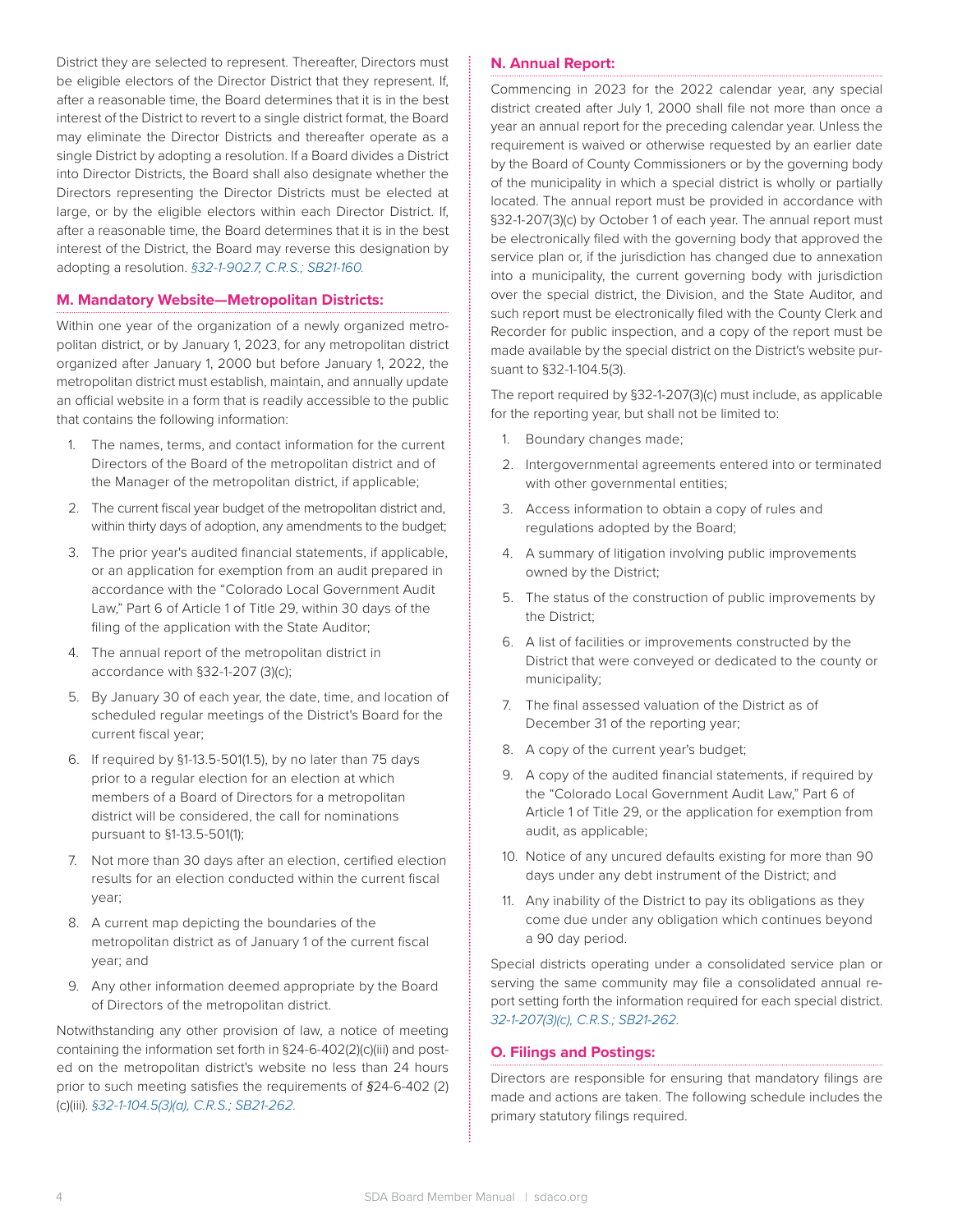| <b>Date</b>                                            | <b>Filings and Postings</b>                                                                                                                                                                                                                                                                                                                                                                                                                                                                                                                                                                                                                                                                                                                                                                                                                                                               |
|--------------------------------------------------------|-------------------------------------------------------------------------------------------------------------------------------------------------------------------------------------------------------------------------------------------------------------------------------------------------------------------------------------------------------------------------------------------------------------------------------------------------------------------------------------------------------------------------------------------------------------------------------------------------------------------------------------------------------------------------------------------------------------------------------------------------------------------------------------------------------------------------------------------------------------------------------------------|
| At the time<br>of recording                            | Every special district shall record a special district public disclosure document and a map of the boundaries of the District with the<br>County Clerk and Recorder of each county in which the District is located that provides the following information:                                                                                                                                                                                                                                                                                                                                                                                                                                                                                                                                                                                                                              |
| organizational                                         | 1. The name of the District;                                                                                                                                                                                                                                                                                                                                                                                                                                                                                                                                                                                                                                                                                                                                                                                                                                                              |
| decree or order<br>of inclusion for<br>any District    | 2. The powers of the District as authorized by Section 32-1-1004 and the District's service plan or, as appropriate, the District's<br>statement of purpose as described in Section 32-1-208, current as of the time of the filing;                                                                                                                                                                                                                                                                                                                                                                                                                                                                                                                                                                                                                                                       |
|                                                        | 3. A statement indicating that the District's service plan or, as appropriate, the District's statement of purpose as described in<br>Section 32-1-208, which can be amended from time to time, includes a description of the District's powers and authority, and<br>that a copy of the service plan or statement of purpose is available from the Division of Local Government; and                                                                                                                                                                                                                                                                                                                                                                                                                                                                                                     |
|                                                        | 4. The following statement:<br>[Name of the District] is authorized by Title 32 of the Colorado Revised Statutes to use a number of methods to raise<br>revenues for capital needs and general operations costs. These methods, subject to the limitations imposed by Section 20<br>of Article X of the Colorado Constitution, include issuing debt, levying taxes, and imposing fees and charges. Information<br>concerning Directors, management, meetings, elections, and current taxes are provided annually in the Notice to Electors<br>described in Section 32-1-809 (1), Colorado Revised Statutes, which can be found at the District office, on the District's<br>website, on file at the Division of Local Government in the State Department of Local Affairs, or on file at the office of the<br>Clerk and Recorder of each county in which the special district is located. |
|                                                        | §32-1-104.8, C.R.S.                                                                                                                                                                                                                                                                                                                                                                                                                                                                                                                                                                                                                                                                                                                                                                                                                                                                       |
| Within one year<br>of date of Order                    | Establish, maintain and annually update, unless otherwise required, an official website that is readily accessible to the public which<br>contains the following information:                                                                                                                                                                                                                                                                                                                                                                                                                                                                                                                                                                                                                                                                                                             |
| and Decree for<br>metropolitan                         | The names, terms, and contact information for the current Board members and of the District Manager, if applicable;<br>1.                                                                                                                                                                                                                                                                                                                                                                                                                                                                                                                                                                                                                                                                                                                                                                 |
| districts                                              | 2. The current fiscal year budget and, within 30 days of adoption, any amendments to the budget;                                                                                                                                                                                                                                                                                                                                                                                                                                                                                                                                                                                                                                                                                                                                                                                          |
| organized after<br>January 1, 2022,                    | 3. The audited financial statements, if applicable, or the application for exemption from an audit, within 30 days of the filing of<br>the application with the State Auditor;                                                                                                                                                                                                                                                                                                                                                                                                                                                                                                                                                                                                                                                                                                            |
| or by January<br>1, 2023 for                           | 4. The annual report filed in accordance with §32-1-207(3)(c), C.R.S.;                                                                                                                                                                                                                                                                                                                                                                                                                                                                                                                                                                                                                                                                                                                                                                                                                    |
| metropolitan<br>districts                              | By January 30 of each year, the date, time, and location of scheduled regular meetings of the District's Board for the current<br>5.<br>fiscal year;                                                                                                                                                                                                                                                                                                                                                                                                                                                                                                                                                                                                                                                                                                                                      |
| organized<br>between January                           | 6. If required by §1-13.5-501(1.5), C.R.S. by no later than 75 days prior to a regular election, the call for nominations pursuant to<br>§1-13.5-501(1), C.R.S.;                                                                                                                                                                                                                                                                                                                                                                                                                                                                                                                                                                                                                                                                                                                          |
| 1, 2000 and<br>January 1, 2022                         | 7. Not more than 30 days after an election, certified election results for an election conducted within the current fiscal year;<br>8. A current District boundary map as of January 1 of the current fiscal year; and                                                                                                                                                                                                                                                                                                                                                                                                                                                                                                                                                                                                                                                                    |
|                                                        | 9. Any other information deemed appropriate by the Board of Directors.                                                                                                                                                                                                                                                                                                                                                                                                                                                                                                                                                                                                                                                                                                                                                                                                                    |
|                                                        | A metropolitan district returning to active status shall comply within 90 days of adoption of a resolution returning to active status.                                                                                                                                                                                                                                                                                                                                                                                                                                                                                                                                                                                                                                                                                                                                                    |
|                                                        | §32-1-104.5(3)(a) and (d), C.R.S                                                                                                                                                                                                                                                                                                                                                                                                                                                                                                                                                                                                                                                                                                                                                                                                                                                          |
| <b>First Board</b>                                     | Board adopts resolution designating the posting location for the District's 24-hour agenda notice.                                                                                                                                                                                                                                                                                                                                                                                                                                                                                                                                                                                                                                                                                                                                                                                        |
| meeting of each<br>year                                | $\S$ 24-6-402(2)(c), C.R.S.                                                                                                                                                                                                                                                                                                                                                                                                                                                                                                                                                                                                                                                                                                                                                                                                                                                               |
| Meeting<br>notice posting<br>requirements              | For an electronic notice, a District shall be deemed to have given full and timely notice of a public meeting if the District posts the<br>notice, with specific agenda information if available, on a public website of the District no less than 24 hours prior to holding the<br>meeting. The notice must be accessible at no charge to the public. A District that posts notices on a public website may in its discretion<br>also post a notice by any other means, but it is not required to do so.                                                                                                                                                                                                                                                                                                                                                                                 |
|                                                        | §24-6-402(2)(c)(III), C.R.S.                                                                                                                                                                                                                                                                                                                                                                                                                                                                                                                                                                                                                                                                                                                                                                                                                                                              |
|                                                        | For a non-electronic notice, a District shall be deemed to have given full and timely notice if the notice of the meeting is posted in a<br>designated public place within the District no less than 24 hours prior to the holding of the meeting. The public place or places for<br>posting such notice shall be designated annually at the District's first regular meeting of each calendar year. The 24-hour notice must<br>include specific agenda information when possible.                                                                                                                                                                                                                                                                                                                                                                                                        |
|                                                        | §24-6-402(2)(c)(l), C.R.S.<br>Special meetings must be posted in one of the ways discussed above.                                                                                                                                                                                                                                                                                                                                                                                                                                                                                                                                                                                                                                                                                                                                                                                         |
| 30-day notice                                          |                                                                                                                                                                                                                                                                                                                                                                                                                                                                                                                                                                                                                                                                                                                                                                                                                                                                                           |
| prior to fixing/<br>increasing water<br>or sewer rates | The governing body of any special district furnishing domestic water or sanitary sewer services directly to residents and property<br>owners within or outside the District may fix or increase fees, rates, tolls, penalties, or charges for domestic water or sanitary sewer<br>services only after consideration of the action at a public meeting held at least 30 days after providing notice stating that the action is<br>being considered and stating the date, time, and place of the meeting at which the action is being considered.                                                                                                                                                                                                                                                                                                                                           |
|                                                        | Notice must be provided to the customers receiving the domestic water or sanitary sewer services of the District in one or more of the<br>following ways:                                                                                                                                                                                                                                                                                                                                                                                                                                                                                                                                                                                                                                                                                                                                 |
|                                                        | Mailing the notice separately to each customer of the service on the billing rolls of the District;<br>1.                                                                                                                                                                                                                                                                                                                                                                                                                                                                                                                                                                                                                                                                                                                                                                                 |
|                                                        | 2. Including the notice as a prominent part of a newsletter, annual report, billing insert, billing statement, letter or other notice of<br>action, or other informational mailing sent by the special district to the customers of the District;                                                                                                                                                                                                                                                                                                                                                                                                                                                                                                                                                                                                                                         |
|                                                        | 3. Posting the information on the official website of the special district if there is a link to the District's website on the official<br>website of the Division of Local Government; or                                                                                                                                                                                                                                                                                                                                                                                                                                                                                                                                                                                                                                                                                                |
|                                                        | 4. For any District that is a member of a statewide association of special districts formed pursuant to Section 29-1-401, C.R.S.<br>(such as SDA), by mailing or electronically transmitting the notice to the statewide association of special districts, which<br>association shall post the notice on a publicly accessible section of the association's website.                                                                                                                                                                                                                                                                                                                                                                                                                                                                                                                      |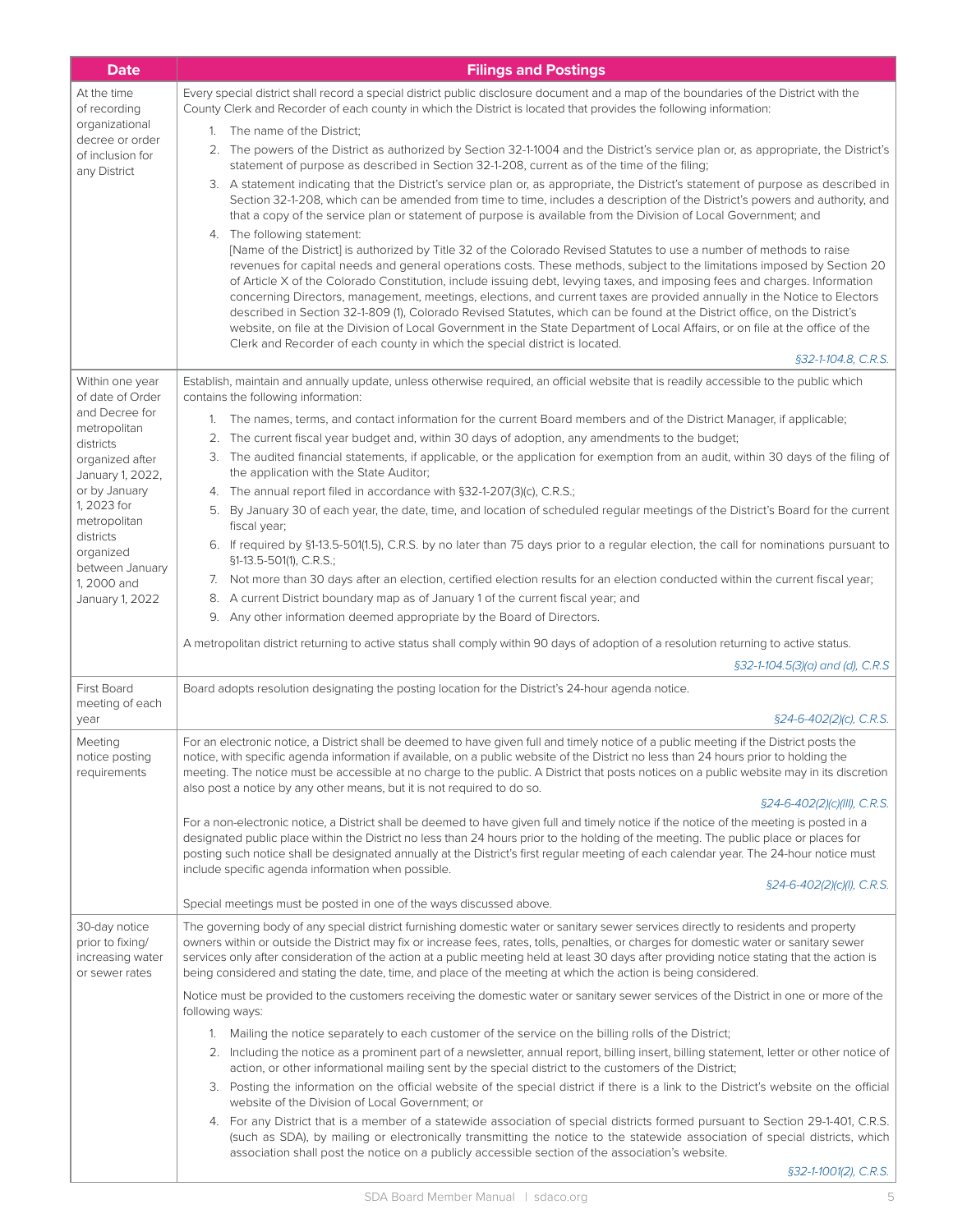| <b>Date</b>                      | <b>Filings and Postings</b>                                                                                                                                                                                                                                                                                                                                                                                                                                                                                                                                                                           |
|----------------------------------|-------------------------------------------------------------------------------------------------------------------------------------------------------------------------------------------------------------------------------------------------------------------------------------------------------------------------------------------------------------------------------------------------------------------------------------------------------------------------------------------------------------------------------------------------------------------------------------------------------|
| January 1<br>Update map          | Deadline to file a current, accurate map of District boundaries prepared according to Division of Local Government standards with the<br>County Assessor, the Clerk and Recorder of each county in which the District is located, and the Division of Local Government. For map<br>specification information, contact the Division of Local Government at 303-864-7720 or go to the Division of Local Government's website.                                                                                                                                                                           |
|                                  | §32-1-306, C.R.S.                                                                                                                                                                                                                                                                                                                                                                                                                                                                                                                                                                                     |
| January 15<br>Notice to Electors | Deadline for Notice to Electors (Transparency Notice), and no more than 60 days preceding.<br>The notice shall contain the following:<br>1.                                                                                                                                                                                                                                                                                                                                                                                                                                                           |
| (not earlier than                | a. The address and telephone number of the principal business office of the District;                                                                                                                                                                                                                                                                                                                                                                                                                                                                                                                 |
| November 16)                     | Name and business telephone number of the manager or primary contact person;<br>b.                                                                                                                                                                                                                                                                                                                                                                                                                                                                                                                    |
|                                  | The names of and contact information for the members of the Board, the name of the Board Chair, and the name of<br>C.<br>each Director whose office will be on the ballot at the next regular election;                                                                                                                                                                                                                                                                                                                                                                                               |
|                                  | The times and places designated for regularly scheduled meetings of the Board during the year and the place where<br>d.<br>notice of Board meetings is posted pursuant to Section 24-6-402(c), C.R.S.;                                                                                                                                                                                                                                                                                                                                                                                                |
|                                  | The current mill levy and the total ad valorem tax revenue received by the District during the last year;<br>е.                                                                                                                                                                                                                                                                                                                                                                                                                                                                                       |
|                                  | The date of the next regular special district election at which members of the Board will be elected;<br>f.                                                                                                                                                                                                                                                                                                                                                                                                                                                                                           |
|                                  | Information on the procedure and time for an eligible elector of the special district to submit a self-nomination form<br>g.<br>for election to the Board pursuant to Section 1-13.5-303, C.R.S.;                                                                                                                                                                                                                                                                                                                                                                                                     |
|                                  | The address of any website on which the special district's election results will be posted; and<br>h.                                                                                                                                                                                                                                                                                                                                                                                                                                                                                                 |
|                                  | Information on the procedure for an eligible elector to apply for permanent absentee voter status as described in<br>i.<br>Section 1-13.5-1003, C.R.S. with the special district.                                                                                                                                                                                                                                                                                                                                                                                                                     |
|                                  | 2. The notice shall be made in one or more of the following ways:                                                                                                                                                                                                                                                                                                                                                                                                                                                                                                                                     |
|                                  | a. Mailing the notice separately to each household where one or more eligible elector resides;                                                                                                                                                                                                                                                                                                                                                                                                                                                                                                        |
|                                  | b. Including the notice as part of a newsletter, annual report, billing insert, billing statement, letter, voter information card or<br>other notice of election, or other informational mailing sent by the special district to the eligible electors of the special<br>district;                                                                                                                                                                                                                                                                                                                    |
|                                  | Posting the information on the District's official website, if there is a link to the District's website on the official website<br>C.<br>of the Division of Local Government;                                                                                                                                                                                                                                                                                                                                                                                                                        |
|                                  | d. For any District that is a member of a statewide association of special districts formed pursuant to Section 29-1-401,<br>C.R.S. (such as SDA), by mailing or electronically transmitting the notice to the statewide association of special districts,<br>which association shall post the notice on a publicly accessible section of the association's website; or                                                                                                                                                                                                                               |
|                                  | For a District with less than 1,000 eligible electors that is wholly located in a county with a population of less than<br>е.<br>30,000, posting the notice in at least three public places within the limits of the special district and at the office of the<br>County Clerk and Recorder. Such notice shall remain posted until the Tuesday succeeding the first Monday of the<br>following May.                                                                                                                                                                                                   |
|                                  | 3. Each District shall file the notice with the Board of County Commissioners, the County Assessor, the County Treasurer, and<br>the County Clerk and Recorder of each county in which the District is located, any governing body of any municipality in<br>which the District is located, and with the Division of Local Government, and make a copy of the notice available for public<br>inspection at the principal business office of the special district.                                                                                                                                     |
|                                  | 4. Special districts with overlapping boundaries may combine the notices mailed pursuant to subsection 2(a), so long as the<br>information regarding each District is separately displayed and identified.                                                                                                                                                                                                                                                                                                                                                                                            |
|                                  | §32-1-809 and 32-1-104(2), C.R.S.                                                                                                                                                                                                                                                                                                                                                                                                                                                                                                                                                                     |
|                                  | County or Municipal Withhold                                                                                                                                                                                                                                                                                                                                                                                                                                                                                                                                                                          |
|                                  | If a District fails to file any information required in Section 32-1-104 (2), C.R.S. (Notice to Electors) or within nine months of the date of<br>the request for such information, the Board of County Commissioners or the municipal governing body of any municipality in which the<br>special district is located, after notice to the affected special district, may notify any County Treasurer holding moneys of the special<br>district and authorize the County Treasurer to prohibit the release of any such moneys until the District complies with such requirement.<br>§32-1-209, C.R.S. |
| January 30<br>Budget due         | A certified copy of the adopted budget, which includes the budget message, for the current fiscal year, must be filed with the Division<br>of Local Government no later than this date. Sample forms can be found in the Financial Management Manual. The resolution(s) to<br>adopt the budget, set mill levies, and appropriate funds shall accompany the copy of the certified budget. For more information, see<br>the Budget Calendar on the Division of Local Government's website.                                                                                                              |
|                                  | Penalty: The Division of Local Government may authorize the County Treasurer to withhold distribution of tax revenues to the                                                                                                                                                                                                                                                                                                                                                                                                                                                                          |
|                                  | District if the budget is not filed.<br>§29-1-113(1), C.R.S.                                                                                                                                                                                                                                                                                                                                                                                                                                                                                                                                          |
| February<br>Special election     | Special election for non-TABOR questions may be conducted on the first Tuesday after the first Monday.<br>§1-13.5-111, C.R.S.                                                                                                                                                                                                                                                                                                                                                                                                                                                                         |
| March 1                          | If a special district has securities outstanding which are non-rated and which were issued to the public, for an amount of not less than<br>\$1 million, and for a term of more than one year payable beyond the next year, then that District must file an annual report on form DLG<br>30 with the Division of Local Government. This report must be filed within 60 days following the end of the fiscal year.                                                                                                                                                                                     |
|                                  | §11-58-105, C.R.S.                                                                                                                                                                                                                                                                                                                                                                                                                                                                                                                                                                                    |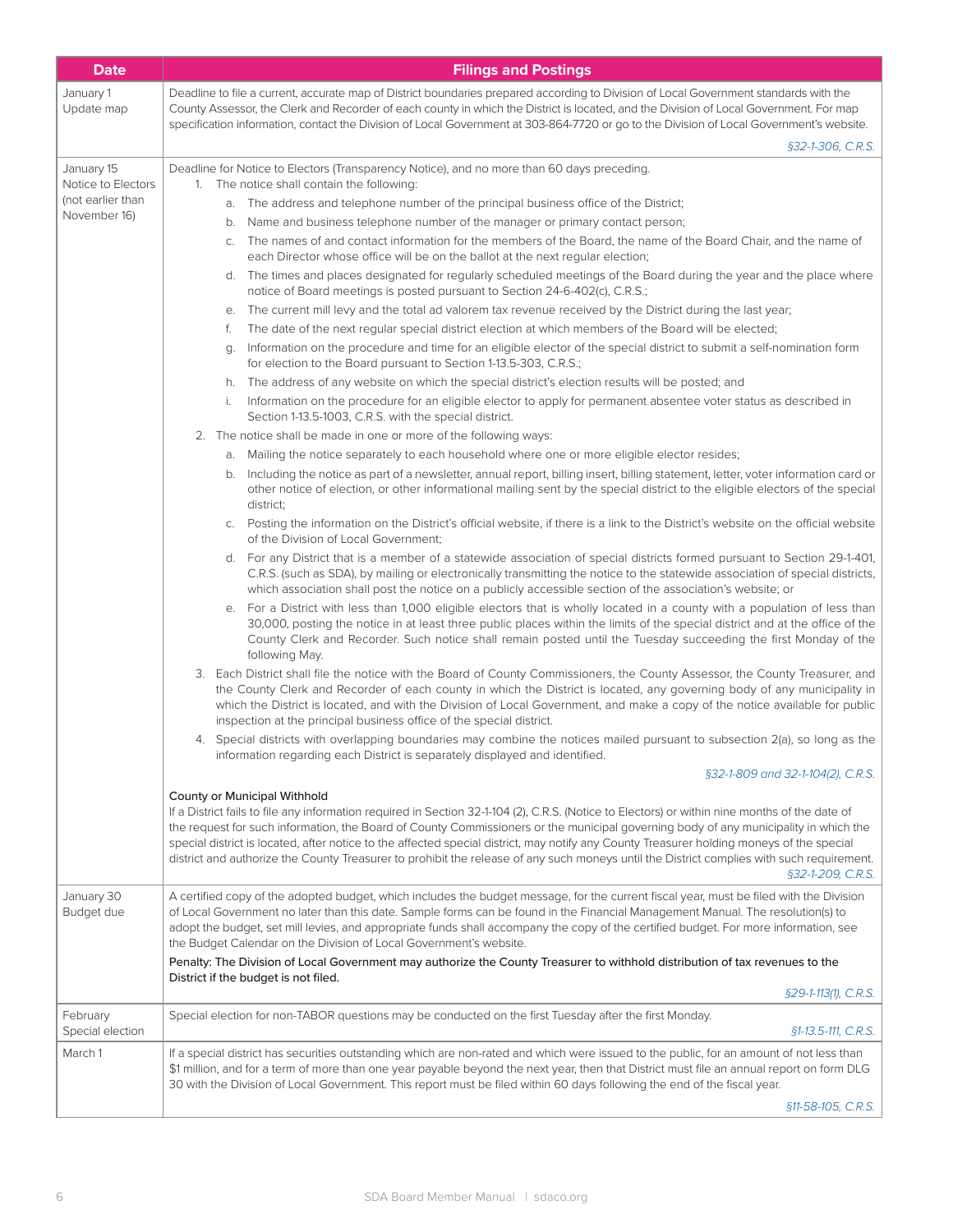| <b>Date</b>                           | <b>Filings and Postings</b>                                                                                                                                                                                                                                                                                                                                                                                                                                                                                                                                                                                                                                                                                                                                                      |
|---------------------------------------|----------------------------------------------------------------------------------------------------------------------------------------------------------------------------------------------------------------------------------------------------------------------------------------------------------------------------------------------------------------------------------------------------------------------------------------------------------------------------------------------------------------------------------------------------------------------------------------------------------------------------------------------------------------------------------------------------------------------------------------------------------------------------------|
| March 31                              | Deadline for qualifying entities to request exemption from audit from the State Auditor using Application for Exemption from Audit.<br>For information call Local Government Audits, Office of State Auditor, at 303-869-3000. The ceiling amount for a local government to<br>qualify for exemption from audit is \$750,000.                                                                                                                                                                                                                                                                                                                                                                                                                                                    |
|                                       | §29-1-604(3), C.R.S.<br>If the District has authorized but unissued general obligation debt as of the end of the fiscal year, a copy of the Application for<br>Exemption from Audit must be filed with the Board of County Commissioners for each county in which the District is located or the<br>governing body of municipality that approved the service plan.                                                                                                                                                                                                                                                                                                                                                                                                               |
|                                       | §29-1-606(7), C.R.S.                                                                                                                                                                                                                                                                                                                                                                                                                                                                                                                                                                                                                                                                                                                                                             |
| May<br>Regular or special<br>election | Regular election (election for members of Board of Directors) must be held in even-numbered years until 2022. Commencing in 2023,<br>the regular election must be held in odd-numbered years. TABOR elections may be held on the regular election date. Special election<br>for non-TABOR questions may be held on the first Tuesday following the first Monday in May that is not a regular election date. If a<br>TABOR issue will be included as part of the May regular election, it must be conducted as an independent mail ballot election pursuant<br>to Section 1-13.5-1101, et seq., C.R.S.                                                                                                                                                                            |
|                                       | §32-1-103(17),(21); §1-13.5-111, C.R.S.                                                                                                                                                                                                                                                                                                                                                                                                                                                                                                                                                                                                                                                                                                                                          |
| June                                  | Each Director, within 30 days after his/her election or appointment, must be administered the oath of office or affirmation. The signed<br>oath or affirmation and bond (public officials' performance bond) must be filed with the District Court Clerk and with the Division of Local<br>Government. Directors' bond must be not less than \$1,000; the Treasurer's bond must be not less than \$5,000. Bond requirements can<br>be satisfied by purchase of crime coverage. A copy of each signed oath or affirmation must be filed with the Clerk and Recorder before<br>the Director is fully seated.<br>§32-1-901, C.R.S.; §24-12-101; §24-14-102(2), C.R.S.;                                                                                                              |
|                                       | Article XII, Section 9 of the Colorado Constitution                                                                                                                                                                                                                                                                                                                                                                                                                                                                                                                                                                                                                                                                                                                              |
| June 30                               | Statutory deadline for local government auditor to submit audit report to special district governing Board.<br>$$29-1-606(1)(a)$ , C.R.S.                                                                                                                                                                                                                                                                                                                                                                                                                                                                                                                                                                                                                                        |
| July 30                               | Deadline for submitting annual audit report or request for extension to State Auditor. District audit must be forwarded to State Auditor's                                                                                                                                                                                                                                                                                                                                                                                                                                                                                                                                                                                                                                       |
|                                       | Office within 30 days of receipt from auditor.<br>§29-1-606(3), C.R.S.                                                                                                                                                                                                                                                                                                                                                                                                                                                                                                                                                                                                                                                                                                           |
|                                       | PENALTY: If an audit is not filed (when an exemption has not been granted), the County Treasurer may be ordered to withhold<br>District tax revenues.                                                                                                                                                                                                                                                                                                                                                                                                                                                                                                                                                                                                                            |
|                                       | $$29-1-606(5)(a)$ and (b), C.R.S.                                                                                                                                                                                                                                                                                                                                                                                                                                                                                                                                                                                                                                                                                                                                                |
|                                       | If the District has authorized but unissued general obligation debt as of the end of the fiscal year, a copy of the audit report must be<br>filed with the Board of County Commissioners for each county in which the District is located or the governing body of municipality that<br>approved the service plan.                                                                                                                                                                                                                                                                                                                                                                                                                                                               |
|                                       | §29-1-606(7), C.R.S.                                                                                                                                                                                                                                                                                                                                                                                                                                                                                                                                                                                                                                                                                                                                                             |
| August 25                             | Deadline for Assessors to certify to all taxing entities and the Division of Local Government the total assessed valuation and real<br>property values of all taxable property and the amounts for the various factors used to compute the statutory property tax revenue limit<br>and the constitutional property tax revenue limit.                                                                                                                                                                                                                                                                                                                                                                                                                                            |
|                                       | §39-5-128, C.R.S.                                                                                                                                                                                                                                                                                                                                                                                                                                                                                                                                                                                                                                                                                                                                                                |
| September 30                          | If State Auditor has granted extension (received prior to July 30 filing deadline), this is the final date an audit may be filed.<br>§29-1-606(4), C.R.S.                                                                                                                                                                                                                                                                                                                                                                                                                                                                                                                                                                                                                        |
|                                       | PENALTY: If an audit is not filed (when an exemption has not been granted) the County Treasurer may be ordered to withhold<br>District tax revenues.                                                                                                                                                                                                                                                                                                                                                                                                                                                                                                                                                                                                                             |
|                                       | §29-1-606(5)(a) and (b), C.R.S.                                                                                                                                                                                                                                                                                                                                                                                                                                                                                                                                                                                                                                                                                                                                                  |
| October 1,<br>beginning in<br>2023    | Any special district created after July 1, 2000 shall file not more than once a year an annual report for the preceding calendar year.<br>Unless the requirement is waived or otherwise requested by an earlier date by the current governing body with jurisdiction over the<br>District. The annual report must be electronically filed with the governing body with jurisdiction over the District, the Division, State<br>Auditor, and County Clerk and Recorder for each county in which the District is located. For metropolitan districts organized after<br>January 1, 2000, a copy of the report must be posted on the District's website. The report must include, as applicable for the reporting<br>year, but shall not be limited to:<br>1. Boundary changes made; |
|                                       | 2. Intergovernmental agreements entered into or terminated with other governmental entities;                                                                                                                                                                                                                                                                                                                                                                                                                                                                                                                                                                                                                                                                                     |
|                                       | 3. Access information to obtain a copy of rules and regulations adopted by the Board;                                                                                                                                                                                                                                                                                                                                                                                                                                                                                                                                                                                                                                                                                            |
|                                       | 4. A summary of litigation involving public improvements owned by the District;                                                                                                                                                                                                                                                                                                                                                                                                                                                                                                                                                                                                                                                                                                  |
|                                       | 5. The status of the construction of public improvements by the District;<br>6. A list of facilities or improvements constructed by the District that were conveyed or dedicated to the county or municipality;                                                                                                                                                                                                                                                                                                                                                                                                                                                                                                                                                                  |
|                                       | 7. The final assessed valuation of the District as of December 31 of the reporting year;                                                                                                                                                                                                                                                                                                                                                                                                                                                                                                                                                                                                                                                                                         |
|                                       | 8. A copy of the current year's budget;                                                                                                                                                                                                                                                                                                                                                                                                                                                                                                                                                                                                                                                                                                                                          |
|                                       | 9. A copy of the audited financial statements or the application for exemption from audit, as applicable;<br>10. Notice of any uncured defaults existing for more than 90 days under any debt instrument of the District; and                                                                                                                                                                                                                                                                                                                                                                                                                                                                                                                                                    |
|                                       | 11. Any inability of the District to pay its obligations as they come due under any obligation which continues beyond a 90-day period.<br>Special districts operating under a consolidated service plan or serving the same community may file a consolidated annual report                                                                                                                                                                                                                                                                                                                                                                                                                                                                                                      |
|                                       | setting forth the information required for each special district.<br>5221207/21/1000                                                                                                                                                                                                                                                                                                                                                                                                                                                                                                                                                                                                                                                                                             |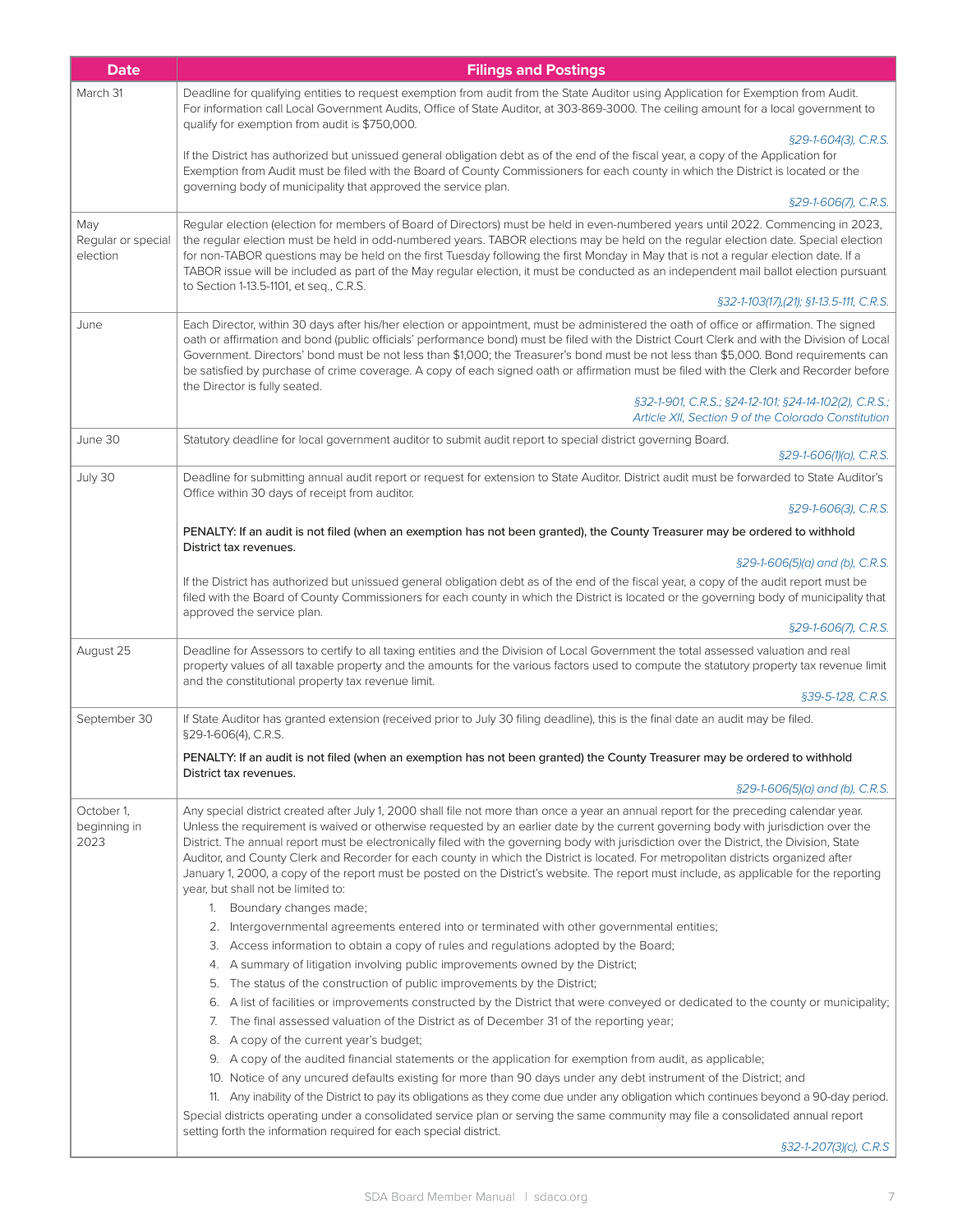| <b>Date</b>                  | <b>Filings and Postings</b>                                                                                                                                                                                                                                                                                                                                                                                                                                                                                                                                                                                                     |
|------------------------------|---------------------------------------------------------------------------------------------------------------------------------------------------------------------------------------------------------------------------------------------------------------------------------------------------------------------------------------------------------------------------------------------------------------------------------------------------------------------------------------------------------------------------------------------------------------------------------------------------------------------------------|
| October<br>Special election  | Special election for non-TABOR questions may be conducted on the first Tuesday after the first Monday.<br>§1-13.5-111, C.R.S.                                                                                                                                                                                                                                                                                                                                                                                                                                                                                                   |
| October 15                   | Statutory deadline for budget officer to submit the proposed budget to Board of Directors.                                                                                                                                                                                                                                                                                                                                                                                                                                                                                                                                      |
|                              | §29-1-105, C.R.S.<br>"Notice of Budget Hearing" to be published upon Board's receipt of proposed budget.                                                                                                                                                                                                                                                                                                                                                                                                                                                                                                                        |
|                              | §29-1-106, C.R.S                                                                                                                                                                                                                                                                                                                                                                                                                                                                                                                                                                                                                |
|                              | Notice of budget hearing must state that the budget is available for inspection by the public at a designated office, give the date and<br>time of the budget hearing, and state that any interested elector may file objections any time prior to its adoption. For Districts with a<br>total annual budget of less than \$50,000, posting of the notice in three public places is permitted in lieu of publication.                                                                                                                                                                                                           |
|                              | See §29-1-103, C.R.S. for budget content and format requirements. Contact the Division of Local Government for further information and<br>assistance in order to be in compliance with the budget law.                                                                                                                                                                                                                                                                                                                                                                                                                          |
| November                     | TABOR ballot issues and non-TABOR ballot questions may be referred to the voters the first Tuesday after the first Monday of even<br>numbered years, or the first Tuesday in odd-numbered years. A TABOR election that is not part of an organizational election must<br>be conducted either as part of a coordinated election or as an independent mail ballot election pursuant to Section 1-13.5-1101, et<br>seq., C.R.S. If the District determines to not coordinate the election with the County Clerk, such election must be conducted as an<br>independent mail ballot election.<br>§1-7-116(1); §1-13.5-111(2), C.R.S. |
|                              |                                                                                                                                                                                                                                                                                                                                                                                                                                                                                                                                                                                                                                 |
| December<br>Special Election | Special election for non-TABOR questions may be conducted on the first Tuesday after the first Monday.<br>§1-13.5-111, C.R.S.                                                                                                                                                                                                                                                                                                                                                                                                                                                                                                   |
| December 10                  | Assessors must recertify property value, one time only, no later than December 10, to the District.<br>§39-1-111(5), C.R.S.                                                                                                                                                                                                                                                                                                                                                                                                                                                                                                     |
| December 15                  | Deadline for certification of mill levies to the Board of County Commissioners.<br>§39-5-128(1), C.R.S.                                                                                                                                                                                                                                                                                                                                                                                                                                                                                                                         |
|                              | Note: Districts levying a property tax must adopt their budgets before certifying levies to the county.<br>§29-1-108(2), C.R.S.                                                                                                                                                                                                                                                                                                                                                                                                                                                                                                 |
|                              | PENALTY: If the budget is not adopted by certification deadline, 90% of the amounts appropriated for operating and maintenance<br>expenses in the current fiscal year shall be deemed re-appropriated.                                                                                                                                                                                                                                                                                                                                                                                                                          |
|                              | §29-1-108(3), C.R.S                                                                                                                                                                                                                                                                                                                                                                                                                                                                                                                                                                                                             |
| December 15                  | For inactive special districts, deadline for filing Notice of Continuing Inactive Status with the Division of Local Government and the<br>State Auditor.                                                                                                                                                                                                                                                                                                                                                                                                                                                                        |
|                              | §32-1-104(4), C.R.S.                                                                                                                                                                                                                                                                                                                                                                                                                                                                                                                                                                                                            |
| December 31                  | Districts not levying property tax must adopt budget by this date.<br>§29-1-108, C.R.S.                                                                                                                                                                                                                                                                                                                                                                                                                                                                                                                                         |
|                              | By this date Board shall enact "Resolution to Appropriate Funds" for ensuing fiscal year.                                                                                                                                                                                                                                                                                                                                                                                                                                                                                                                                       |
|                              | §29-1-108(4), C.R.S.<br>PENALTY: District is restricted to 90% of its current year's appropriation for operation and maintenance expenses if Board fails to                                                                                                                                                                                                                                                                                                                                                                                                                                                                     |
|                              | enact a resolution to make appropriations by this date.<br>§29-1-108(4), C.R.S.                                                                                                                                                                                                                                                                                                                                                                                                                                                                                                                                                 |
|                              | <b>NOTE: If a District:</b>                                                                                                                                                                                                                                                                                                                                                                                                                                                                                                                                                                                                     |
|                              | Has failed to hold or properly cancel a regular special district election,                                                                                                                                                                                                                                                                                                                                                                                                                                                                                                                                                      |
|                              | Has failed to adopt a budget for two consecutive years,                                                                                                                                                                                                                                                                                                                                                                                                                                                                                                                                                                         |
|                              | Has failed to submit to an audit (or be granted exemption from audit) for two consecutive years; or                                                                                                                                                                                                                                                                                                                                                                                                                                                                                                                             |
|                              | Has not provided or attempted to provide any of the service(s) or facilities for which the District was organized for two<br>consecutive years; and                                                                                                                                                                                                                                                                                                                                                                                                                                                                             |
|                              | Has no outstanding financial obligations,                                                                                                                                                                                                                                                                                                                                                                                                                                                                                                                                                                                       |
|                              | then, the Division of Local Government may initiate statutory proceedings to administratively dissolve the District.<br>§32-1-710, C.R.S.                                                                                                                                                                                                                                                                                                                                                                                                                                                                                       |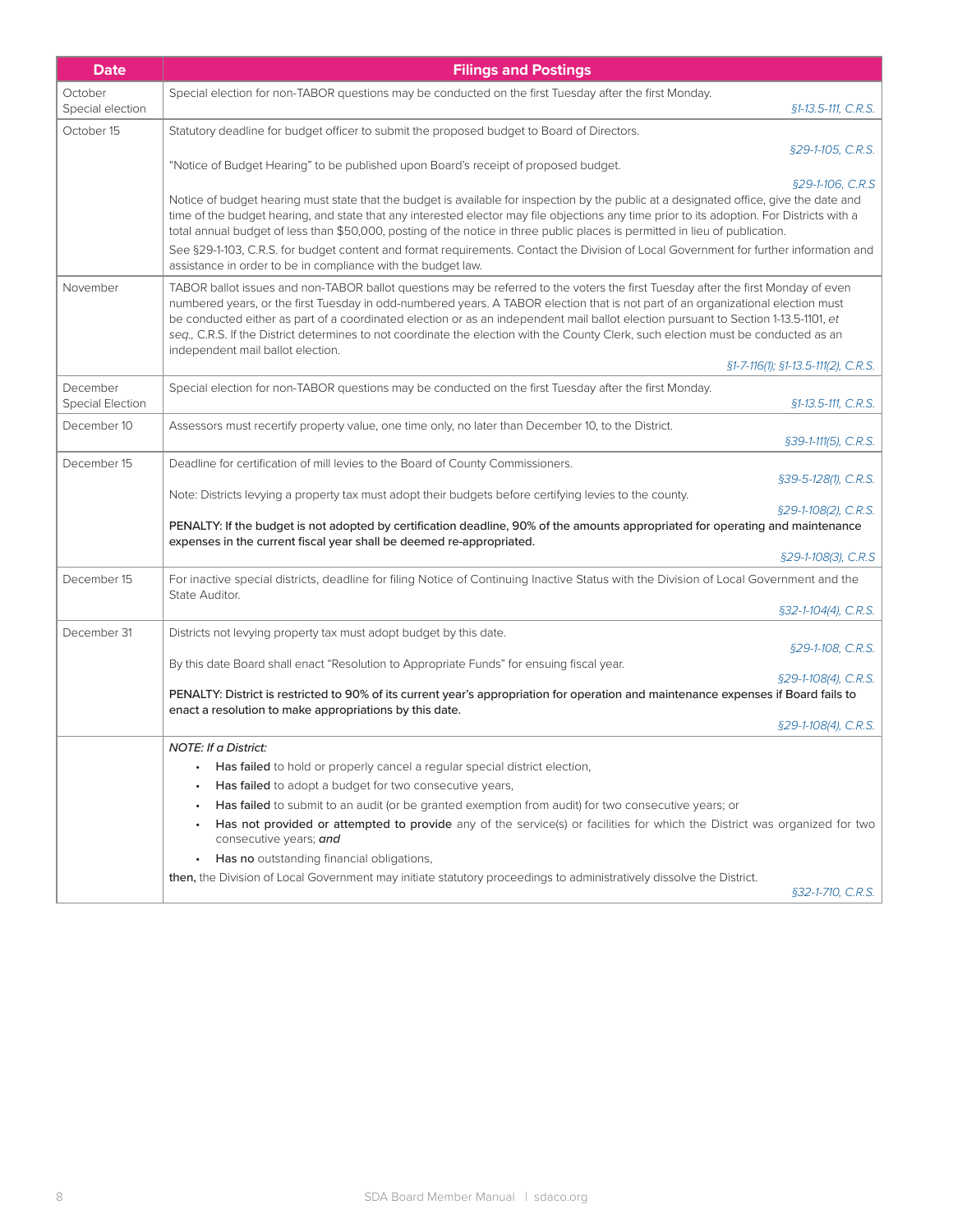# Chapter II **Conflicts of Interest**

The Colorado statutes establish a code of ethics for all local government officials and the Special District Act adds standards of conduct that apply only to special district Directors. Public officials can look to these in order to determine whether certain official actions are proper or improper. The holding of a public office is a "public trust" and Directors must carry out their duties for the benefit of the people, not for their own self-interest. The statutory code of ethics attempts to balance the conflicts of a private interest with the public duty.

#### **A. Disclosure Required:**

Any Director shall disqualify himself/herself from voting on any issue in which he/she has a conflict of interest, unless such Director has disclosed the conflict of interest as required by law to the Secretary of State and to the Board, *§32-1-902(3)(b), C.R.S.,* and then only to vote if his/her participation is necessary to obtain a quorum or otherwise enable the Board to act. *§24-18-109(3)(b), C.R.S.*

A Director with a conflict who does not vote shall also refrain from attempting to influence the decisions of other members of the Board in voting on the matter. *§24-18-109(3)(a), C.R.S.*

A Director is guilty of failing to disclose a conflict of interest if he/ she exercises any substantial discretionary function in connection with a government contract without having given 72 hours' actual advance written notice to the Secretary of State and to the District Board of the existence of a known potential conflicting interest. *§18-8-308(1), C.R.S.* Failure to disclose a conflict of interest is a class 2 misdemeanor. *§18-8-308(3), C.R.S.*

#### **B. Proscribed Acts Constituting a Conflict of Interest:**

A potential conflict of interest exists when the Director is an executive officer or owns or controls, directly or indirectly, a substantial interest in any nongovernmental entity participating in the transaction. *§18-8-308(2), C.R.S.*

A District Board member, as a local government official (elected or appointed), or a District employee, shall not:

- 1. Disclose or use confidential information acquired in the course of his/her official duties in order to further his/her personal financial interests.
- 2. Accept gifts of substantial value or of substantial economic benefit tantamount to a gift of substantial value, which would

tend to improperly influence a "reasonable person" in his/ her public position to depart from the faithful and impartial discharge of his/her public duties or which he/she knows or which a reasonable person in his/her position should know under the circumstances is primarily for the purpose of rewarding him/her for official action he/she has taken.

- 3. Engage in a substantial financial transaction for his/her private business purposes with a person whom he/she inspects or supervises in the course of his/her official duties.
- 4. Perform an official act directly and substantially affecting to its economic benefit, a business or other undertaking in which he/she either has a substantial financial interest or is engaged as counsel, consultant, representative, or agent.
- 5. Be interested in any contract made in his/her official capacity or by any body, agency, or Board of which he/ she is a member or employee.
- 6. Be a purchaser at any sale or vendor at any purchase made by him/her in his/her official capacity. *§§24-18-104, 24-18-109, 24-18-201 and 24-18-202, C.R.S.*

The following exceptions exist which are *not* considered to be conflicts of interest:

- 1. A Director holding a minority interest in a corporation contracting with the District is not considered "interested" in such contract. *§24-18-201(1)(a), C.R.S.;*
- 2. Contracts in which the Director has disclosed a personal interest and has not voted thereon; and
- 3. A Director may vote, notwithstanding any other prohibition, if participation is necessary to obtain a quorum or otherwise enable the Board to act, and if the Director complies with voluntary disclosure procedures. *§24-18-109(3)(b), C.R.S.*

\*Note\* All of these exceptions must be very carefully scrutinized for legal compliance purposes. Perhaps no area offers greater potential exposure to liability than the area of conflicts of interest. Before a Director takes any action which may involve a potential conflict of interest, all legal implications as well as the policy implications and appearance of impropriety should be considered.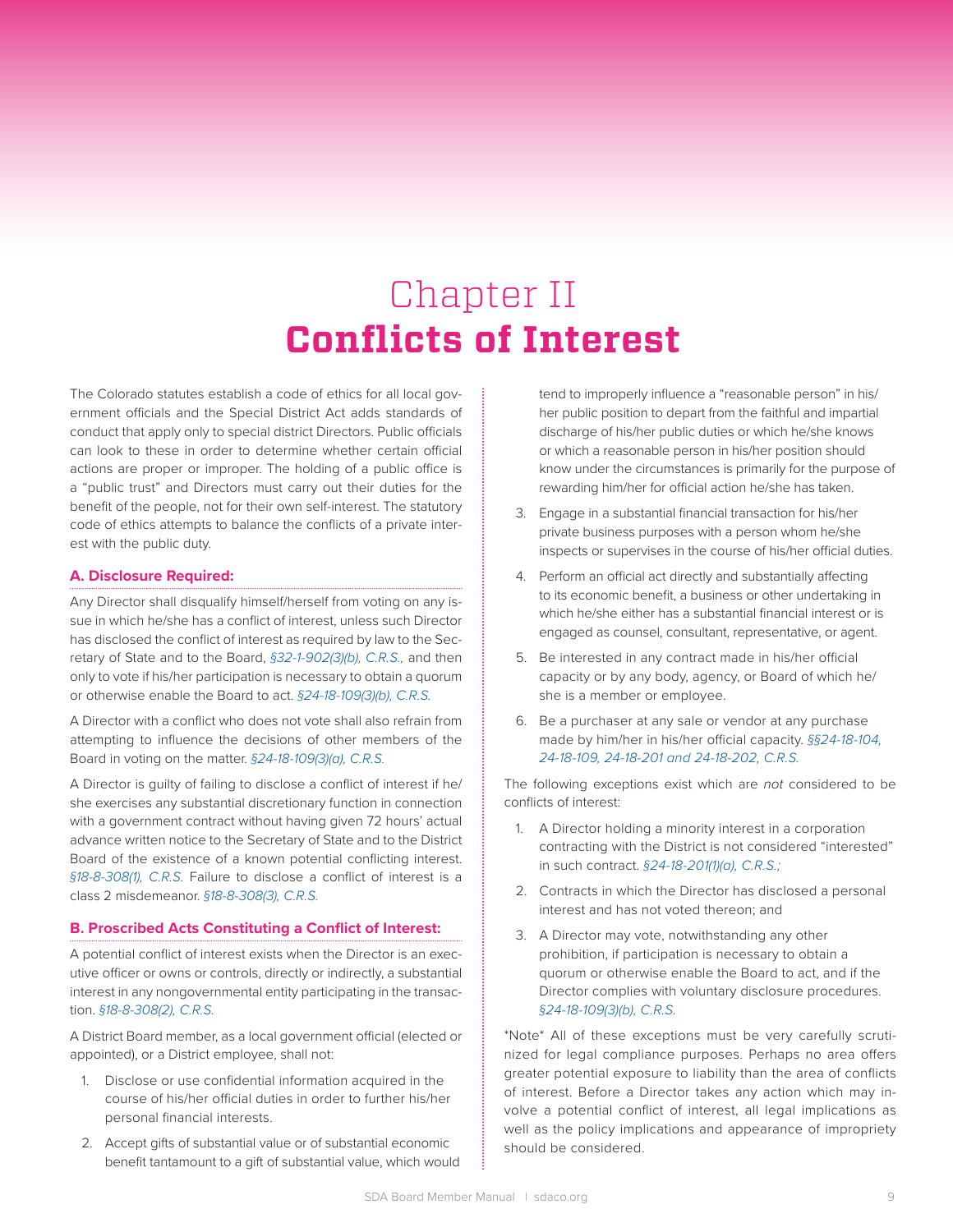#### **C. Guides to Conduct Regarding Ethical Principles:**

The following principles are intended as guides to conduct; they do not constitute violations of the public trust or employment in local government unless circumstances would otherwise so indicate:

- 1. A local government official or employee should not acquire or hold an interest in any business or undertaking which he/she has reason to believe may be directly and substantially affected to its economic benefit by official action to be taken by the local government agency over which he/she has substantive authority.
- 2. A local government official or employee should not, within six months following the termination of his/her office or employment, obtain employment in which he/she will take direct advantage, unavailable to others, of matters with which he/she was directly involved during his/her term of employment.
- 3. A local government official or employee should not perform an official act directly and substantially affecting a business or other undertaking to its economic detriment when he/she has a substantial financial interest in a competing firm or undertaking. *§24-18-105(4), C.R.S.*

#### **D. Conflicts Involving Developer Districts:**

A Director who owns undeveloped land constituting at least 20% of the District's territory must disclose such ownership by giving 72-hours' advance written notice to the Secretary of State and the Board before each meeting of the Board, and such disclosure must be entered in the minutes. "Undeveloped land" means real property which has not been subdivided or on which no improvements have been constructed, excluding dedicated parks, recreation areas, or open spaces. *§32-1-902(4), C.R.S.*

No contract for work or material including a contract for services, regardless of amount, may be entered into between a District and a Board member or a person owning 25% or more of the territory within the District unless notice for bids is published and the Board member or owner submits the lowest responsible and responsive bid. *§32-1-1001(1)(d)(II), C.R.S.*

#### **E. Effect of Existence of Potential Conflict of Interest:**

Failing to disclose a potential conflict of interest is a criminal misdemeanor and could result in prosecution. *§18-8-308(3), C.R.S.*

Any contract, vote, or other official act in which a Director had a potential conflict, not cured by disclosure, may result in the act or contract being voided.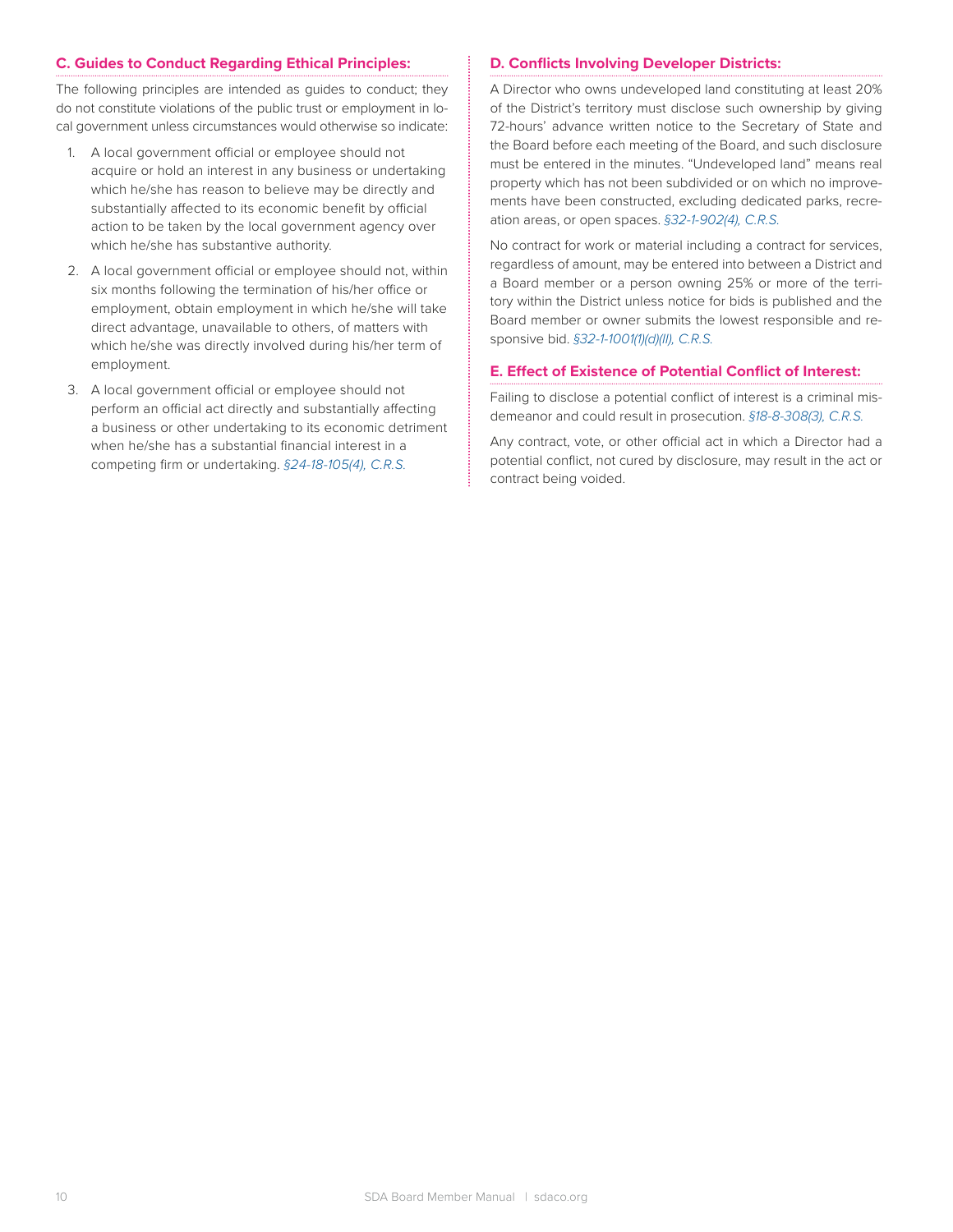# Chapter III **Board Meetings**

The District's business is conducted in meetings of the Board of Directors, which the public must be given notice of and allowed to attend, with some very limited exceptions.

#### **A. Calling the Meeting:**

#### 1. Designation of Time and Place:

The Board must designate and post the time and place for all Board meetings, and also designate a place to post the required 24-hour agenda notices of the meetings. *§§32-1- 903(1)-(2) and 24-6-402(2)(c), C.R.S.*

#### a. Electronic Notice:

A District shall be deemed to have given full and timely notice of a public meeting if the District posts the notice, with specific agenda information if available, no less than 24 hours prior to holding the meeting on a public website of the District. The notice must be accessible at no charge to the public. The District shall, to the extent feasible, make the notices searchable by type of meeting; date and time of meeting; agenda contents; and any other category deemed appropriate by the District, and shall consider linking the notices to any appropriate social media accounts of the District. A District that provides notice on a website shall provide the address of the website to the Department of Local Affairs. A District that posts notices on a public website may in its discretion also post a notice by any other means, but is not required to do so. If a District is unable to post a notice on a public website, the District shall post its meeting notices in compliance with paragraph A.1.b below. *§24- 6-402(2)(c)(III), C.R.S.*

Special notice must be included in the notice of the decision to undertake any of the following acts: *§32-1-903(3), C.R.S.*

- i. Making a final determination to issue or refund general obligation indebtedness;
- ii. Consolidating the District;
- iii. Dissolving the District;
- iv. Filing a plan for adjustment of debt under federal bankruptcy law;
- v. Entering a private contract with a Director; or
- vi. Not making a scheduled bond payment.

#### b. 24-Hour Notice (Non-Electronic):

In addition to any other means of full and timely notice, a local public body (District) shall be deemed to have given full and timely notice if the notice of the meeting is posted in a designated public place within the District no less than 24 hours prior to the holding of the meeting. The public place or places for posting such notice shall be designated annually at the local public body's first regular meeting of each calendar year. The 24-hour notice must include specific agenda information when possible. *§24-6-402(2)(c)(I), C.R.S.* (Note: This 24-hour posting can be utilized in addition to or in place of posting on a public website. However, this posting of notice is not required if the District posts its meeting notices on its website). *§24-6-402(2)(c)(III), C.R.S.*

#### c. Requested Notice:

The District must keep a list of all persons requesting notice of all meetings or of meetings when certain specified policies will be discussed, and provide reasonable advance notice to such persons. Once a person has requested individualized notice, they are to be included on the list for two years. What constitutes "reasonable" notice is left to the discretion of the District. Inadvertent failure to provide notice to a listed person will not invalidate the meeting or actions taken at such meeting. *§24- 6-402(7), C.R.S.*

#### d. Change of Regular Meeting and Scheduling of Special Meetings:

When the time, date, or location of a regularly scheduled meeting is changed, or when a special meeting is scheduled, notice of the new meeting time, date, or place must be posted in one of the ways discussed above. *§32-1- 903(2), C.R.S.*

#### 2. Notice to Directors:

All Directors must be notified of any regular or special meeting of the Board. *§32-1-903(1), C.R.S.*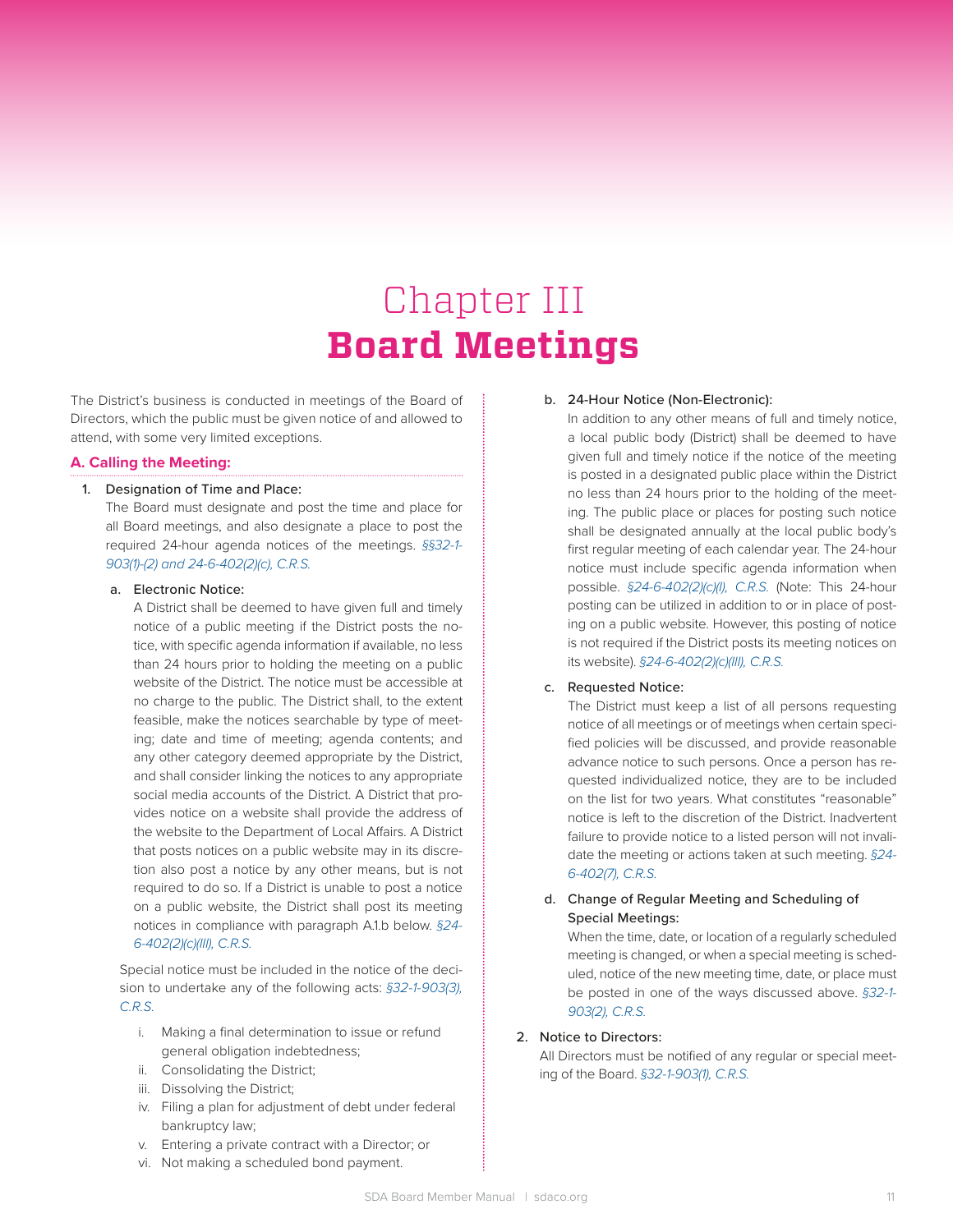#### **B. Location of Meetings:**

With the exception of Paragraph C below, all special and regular Board meetings must be held at locations within the District boundaries, or within the boundaries of any county or counties in which the District is located, or, if outside the county, at a location not greater than 20 miles from the District boundaries, unless (i) the Board adopts a resolution stating the reason for holding the meeting at an alternate location and the date, time, and place of the meeting; and (ii) the proposed change of location appears on the meeting agenda for the meeting at which the resolution is considered. *§32-1-903(1), C.R.S.*

#### **C. Telephonic or Electronic Meetings:**

"Location" means the physical, telephonic, electronic or other virtual place, or combination of such means, where a meeting can be attended. Consequently, special and regular Board meetings can be held in a physical location, or by telephonic or other electronic means*. §32-1-903(5), C.R.S.; HB21-1278.*

The meeting notice of all meetings of the Board that are held telephonically, electronically, or by other means not including physical presence must include the method or procedure, including the conference number or link, by which members of the public can attend the meeting. *§32-1-903(3), C.R.S.; HB21-1278.*

#### **D. Open to the Public:**

All meetings of a quorum, or three or more members (whichever is fewer), of the Board of Directors at which public business is discussed or formal Board action may be taken must be open to the public.

"Meeting" means any kind of gathering convened to discuss public business in person, by telephone, electronically, or by other means of communication. *§24-6-402(2)(b), C.R.S.* 

Open meeting requirements apply to formal meetings of the Board and study sessions. Such requirements do not apply to staff meetings where a quorum of the Board is not present, chance meetings, or social gatherings at which discussion of public business is not the central purpose.

Open meetings must be open to all members of the public, including reporters, attorneys, and any other representatives.

The use of recording devices at open meetings is neither prohibited nor permitted by the Colorado statutes. Many attorneys believe that the Board must allow for video and audio recording of its meetings, but may prescribe rules for the use of recording devices, such as specifying the location where recorders must be positioned and restricting recordings which interrupt or interfere with the conduct of the meeting.

#### **E. Rules of Procedure:**

The Board may adopt standard rules of procedure to govern how Board meetings are conducted. Such rules provide desirable order and efficiency and may be included within the District bylaws.

#### **F. Voting:**

A quorum (more than one-half of the number of Directors serving on the Board) of the Board must be present before the District may take any official act or vote. A majority of the quorum in attendance is required to pass a measure. *§§32-1-103(16) and 32-1-903(2), C.R.S.* 

A Director is required to devote his/her personal attention to matters of the District. Such attention requires a Director's own individual vote; proxy voting is not permissible.

The Chairman/President can make motions and can vote.

#### **G. Attendance:**

A Director is required to attend Board meetings. Attendance may be made via telephone conference or other electronic means. As long as the Director is able to hear and be heard, electronic attendance satisfies the attendance requirement. *§24-6-402(1)(b), C.R.S*

Any absences should be noted and excused (where appropriate) in the minutes of the meeting.

A Director's office shall be deemed to be vacant if the Director who was duly elected or appointed fails to attend three consecutive regular meetings of the Board without the Board having entered upon its minutes an approval for an additional absence or absences, except that such additional absence or absences shall be excused for temporary mental or physical disability or illness. *§32-1-905(1)(g), C.R.S.*

#### **H. Minutes:**

The Secretary of the Board must keep accurate minutes of all Board meetings. *§32-1-902(1), C.R.S.*

The minutes shall be kept in a visual text format that may be transmitted electronically and shall be open to public inspection upon request. *§§32-1-902(1), 24-6-402(2)(d)(II), C.R.S.*

#### **I. Executive Sessions:**

An executive or "closed" session may only be called at a regular or special meeting of the Board (not at a study session) by an affirmative vote of two-thirds of the quorum present. *§24-6-402(4), C.R.S.*

Executive sessions should be noted on the agenda for all meetings whenever possible.

The Chairman of the Board must announce, and the minutes reflect, one of the following topics of discussion for a valid executive session:

- 1. Purchase, acquisition, lease, transfer, or sale of any property interest. *(Note: Not available where a member of the Board has a personal interest in the transaction.) §24-6-402(4)(a), C.R.S.*
- 2. Conferences with the District's attorney regarding legal advice on specific legal questions. *(Notes: The mere presence or participation of an attorney is not sufficient to satisfy this requirement. State the topic of the legal questions in as much detail as possible without disclosing confidential information.) §24-6-402(4)(b), C.R.S.*
- 3. Confidential matters pursuant to state or federal law. *(Note: Must announce specific citation to the applicable law.) §24-6-402(4)(c), C.R.S.*
- 4. Security arrangements or investigations. *§24-6-402(4)(d), C.R.S.*
- 5. Negotiations. *§24-6-402(4)(e), C.R.S.*
- 6. Personnel matters, identifying the person or position to be discussed, except if the employee who is the subject of the executive session has requested an open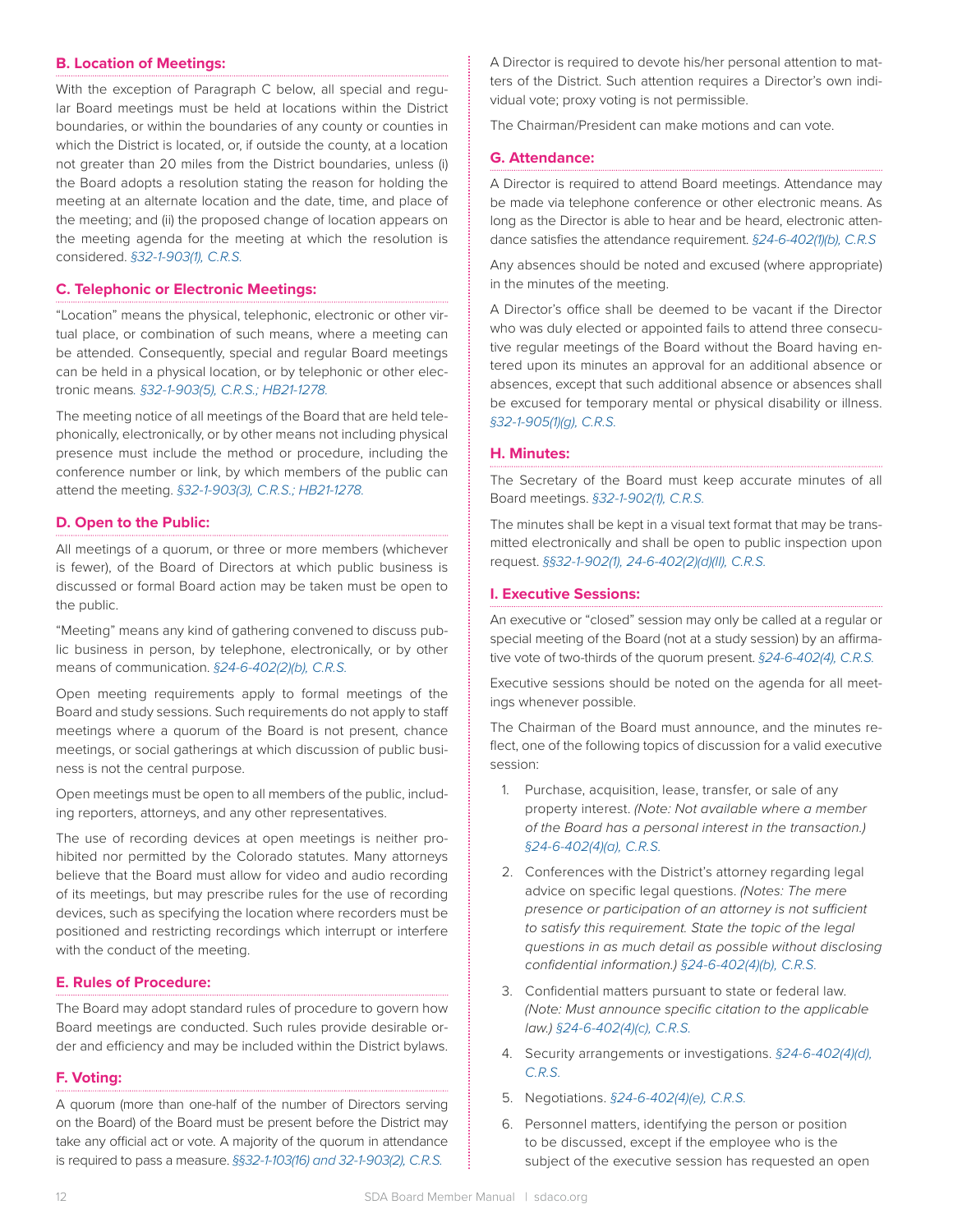meeting; or if the personnel matter involves more than one employee, all of the employees must request an open meeting. *(Note: Not available to discuss general personnel policies.) §24-6-402(4)(f), C.R.S.*

- 7. Items concerning mandatory nondisclosure under the Open Records Act. *§24-6-402(4)(g), C.R.S.*
- 8. Discussion of individual students where public disclosure would adversely affect the person. *§24-6-402(4)(h), C.R.S.*

Discussions that occur in an executive session shall be electronically recorded, including the specific citation to the Colorado Revised Statutes that authorizes the Board to meet in an executive session and the actual contents of the discussion during the session. *§24-6-402(2)(d.5)(II)(A), C.R.S.*

Executive session discussions between the Board and the District's attorney regarding specific legal questions are confidential and protected by attorney-client privilege. Therefore, they need not be recorded, electronically or otherwise. If they are not recorded, the attorney must attest that the portion of the discussion not recorded constituted privileged attorney-client communications, either by stating so on the tape or providing a signed statement which will be added to the minutes. *§24-6-402(2)(d.5)(II)(B), C.R.S. and The Colorado Rules of Professional Conduct, Rule 1.6.*

No formal action (vote) may be taken while in executive session. *§24-6-402(4), C.R.S.*

The District must retain the record of any executive session for at least 90 days. *§24-6-402(2)(d.5)(II)(E), C.R.S.*

#### **J. Special Meetings/Study Sessions:**

Special meetings include study sessions at which a quorum of the Board is in attendance and notice of the meetings has been given in accordance with §24-6-402 (2) (c), C.R.S. and at which information is presented to the Board, but no official action can be taken by the Board. You may want to check with your legal counsel about the recording of minutes.

#### **K. Meetings—Exchange of Emails:**

If a quorum of the Board of Directors exchange electronic mail to discuss pending legislation or other public business among themselves, the electronic mail is subject to the requirements of the Open Meetings Act. Electronic mail communication between the Directors that *does not* relate to the merits or substance of pending legislation or other public business, including electronic mail communication regarding scheduling and availability or electronic mail communication that is sent by a Director for the purpose of forwarding information; responding to an inquiry from an individual who is not a member of the Board of Directors; or posing a question for later discussion by the Board, shall not be considered a "meeting" within the meaning of the Open Meetings Act. *§24-6- 402(2)(d)(III), C.R.S.; HB21-1025.*

#### **L. Resolutions and Motions:**

Official action of the Board may be taken in an open meeting through the adoption of a resolution, or by a motion duly made and passed by a majority vote of the Directors present at the meeting and recorded in the minutes.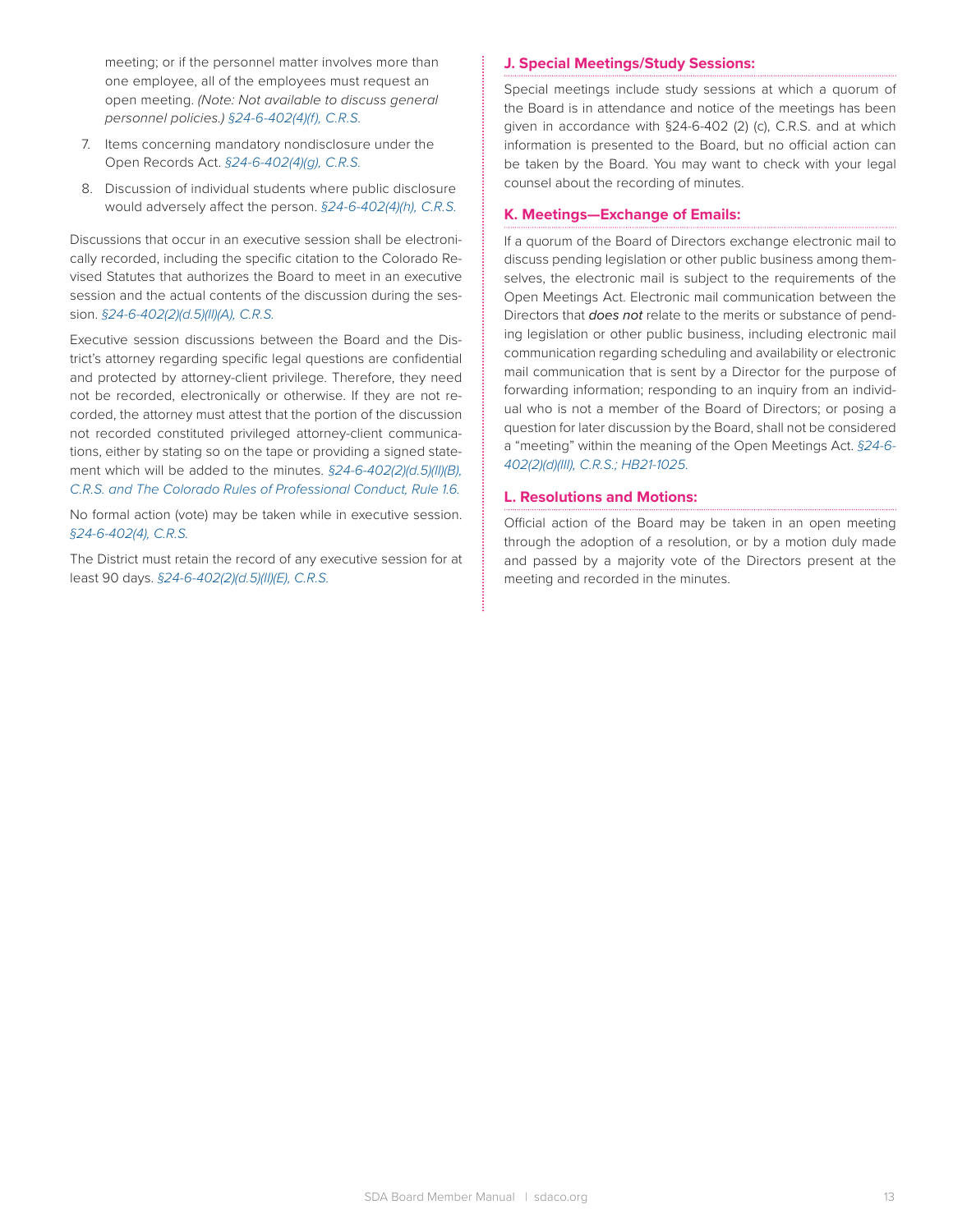# Chapter IV **Public Records**

The "Open Records Act," §24-72-201, *et seq.,* C.R.S., applies to almost all levels of Colorado governmental entities and requires records to be available to the public, although it takes into account the burdens that may be placed on local governments to respond to requests for public records and incorporates a reasonableness standard for the time and cost of producing the materials.

#### **A. Public Right of Access:**

Colorado statutes have established as public policy that all public records should be open for inspection by any person at reasonable times, except as provided by law. *§24-72-201, C.R.S.*

"Public records" is broadly defined to include most documentation maintained by the District and the correspondence of elected officials, including email, whether maintained in hard copy or electronically in digital media. *§24-72-202(6), C.R.S.*

The "official custodian" (the District officer or employee responsible for the maintenance, care, and keeping of public records) may establish rules regarding the inspection procedures for such records. *§24-72-203(1)(a), C.R.S.* Such rules are advisable to maintain a manageable order regarding records and inspection. In practice, typically the Board adopts by resolution a policy for responding to records requests.

The person requesting inspection is entitled to copies or printouts of the District's public records.

Special rules apply to records that are kept digitally:

- 1. If a public record is stored in a digital format that is neither searchable nor sortable, the custodian shall provide a copy of the public record in a digital format.
- 2. If a public record is stored in a digital format that is searchable but not sortable, the custodian shall provide a copy of the public record in a searchable format.
- 3. If a public record is stored in a digital format that is sortable, the custodian shall provide a copy of the public record in a sortable format. *§24-72-203(3.5), C.R.S.*

#### **B. Fees:**

- 1. A copying fee not to exceed 25¢ per standard page may be assessed, unless actual costs exceed that amount. *§24-72-205(5)(a), C.R.S.*
- 2. If the copying or printout is generated from a computer

output other than word processing, the cost of building and maintaining that information system may be offset by charging a reasonable allocation to the person requesting the record. *§24-72-205(4), C.R.S.* 

- 3. A reasonable research and retrieval fee may be charged, but only if the District has adopted and published on their website, or elsewhere, a written policy that includes a specific research and retrieval fee. The fee may not exceed \$33.58 per hour, and no charge may be imposed for the first hour of research and retrieval of public records. *§24-72-205(6)(a)(b), C.R.S.*
- 4. Within three working days of receiving the request, the custodian shall notify the record requester that a copy of the record is available but will only be sent once the custodian either receives payment or makes arrangements for receiving payment for all costs and fees associated with the request for and transmission of the public record, unless the custodian has waived all or some of the fees. *§24-72-205(1)(b), C.R.S.*

#### **C. Transmission of Records:**

Upon request, the custodian shall transmit a copy of the requested public record by U.S. mail, other delivery service, facsimile, or email. The District cannot charge a transmission fee for transmitting public records via email.

#### **D. Response Time:**

- 1. Records must be provided within three working days, or the custodian must provide the requester with written notice that extenuating circumstances exist and the records cannot be provided within three working days. *§24-72-203(3)(b), C.R.S.*
- 2. Extenuating circumstances for which the response period can be extended an additional seven working days include:
	- a. The request is broadly stated, encompasses a large category of records, and is without sufficient specificity;
	- b. The request is broadly stated, encompasses a large category of records, and the District is unable to gather the records within three working days because it needs to devote all or substantially all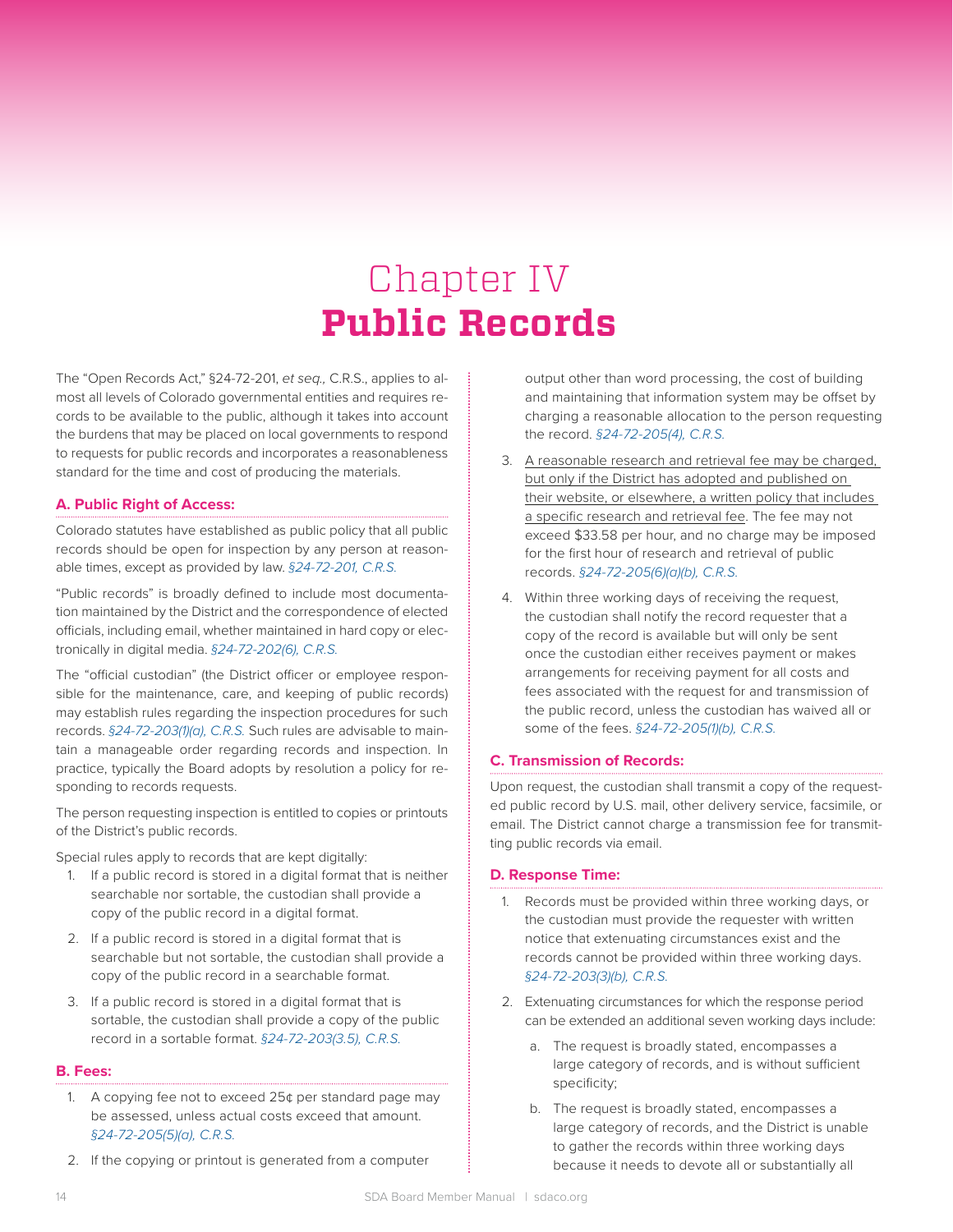of its resources to meeting an impending deadline or period of peak demand that is unique or not predicted to recur more frequently than once a month; or

c. The request involves such a large volume of records that the custodian cannot gather the records without substantially interfering with his other public duties. *§24-72-203(3)(b)(I) to (III), C.R.S.*

#### **E. Denial of Access:**

The Open Records Act permits (and in some cases requires) the official custodian to deny public access and disallow inspection of the following documents or under the following circumstances: *§24-72-204 (1), C.R.S.*

- 1. If inspection would be contrary to any state statute;
- 2. If inspection would be contrary to any federal statute or regulation;
- 3. If inspection is prohibited by rules promulgated by the Supreme Court or by the Order of any Court;
- 4. Examinations for employment (except as made available for inspection by the party in interest);
- 5. Records submitted for applicants or candidates for employment, other than those submitted by applicants or candidates who are finalists for chief executive officer positions (if there are three or fewer applicants or candidates for a chief executive officer position who possess the minimum qualifications, they are all finalists and access to their submitted records may not be denied).
- 6. Real estate appraisals, until the subject property has been transferred;
- 7. Email addresses provided by a person to the District;
- 8. Specialized details of security arrangements or investigations and records of expenditures on security arrangements or the physical and cyber assets of critical infrastructure;
- 9. Medical, mental health, sociological, and scholastic achievement data (except as made available for inspection by the party in interest);
- 10. Personnel files (except as made available for inspection by the party in interest and the District official or employee who has direct supervisory capacity);
- 11. Trade secrets, privileged information, and confidential information or data;
- 12. Library records disclosing the identity of a user;
- 13. Names, addresses, telephone numbers, and personal financial information of past or present users of public utilities, public facilities, or recreational or cultural services;
- 14. Election records of any person; or
- 15. Where disclosure or public access would do substantial injury to public interest. *§24-72-204(6)(a), C.R.S.*

If, after having made reasonable inquiries, it is not technologically or practically feasible to permanently remove information that the custodian is required or allowed to withhold within the requested format; it is not technologically or practically feasible to provide a copy of the record in a searchable or sortable format; or if the custodian would be required to purchase software or create additional programming or functionality in its existing software to remove the information, a custodian is not required to produce a public record in a searchable or sortable format. *§24-72-203(3.5), C.R.S.*

The determination of whether a document falls within an enumerated exception can be a difficult task. If denial of access is based upon injury to the public interest, the District may apply to the Court for an Order permitting the District to restrict disclosure. A person seeking permission to examine the document has the right to appear in the Court proceeding. The attorney fees provisions of the "Open Records Act" described in Paragraph F of this chapter do not apply if the Court finds that the custodian in good faith was unable to determine if disclosure was prohibited without a ruling by the Court. *§24-72-204(6)(a), C.R.S.*

Any person denied access may request a written statement of the grounds for denial, which statement shall be furnished forthwith and cite the law or regulation under which access is denied. *§24-72-204(4), C.R.S.* Such person may also apply to the Court for an Order compelling inspection*, but must provide at least 14 days written notice prior to filing with the Court. During this 14 day period the official custodian who has denied access must meet with or speak by telephone with the person requesting access to determine if the dispute may be resolved without applying to Court. The meeting may include recourse to any method of dispute resolution agreeable to both parties, with the parties sharing common expenses equally. No meeting to determine whether the dispute can be resolved without applying to Court needs to be held if the person requesting access requires expedited access and provides written notice to the District of the expedited need, with factual basis, at least three business days prior to applying to Court. §24-72-204(5), C.R.S.*

#### **F. Reasonable Attorney Fees and Costs:**

If a person denied access successfully obtains a Court Order compelling inspection, the District shall be ordered to pay Court costs and reasonable attorneys' fees in an amount determined by the Court. *§24-72-204(5), C.R.S.*

In the event the Court finds that the denial of the right of inspection was proper, the Court shall award Court costs and reasonable attorney fees to the custodian if the Court finds that the action was frivolous, vexatious, or groundless.

#### **G. Email Policy:**

Any District that operates or maintains an electronic mail communications system must adopt a written policy on any monitoring of electronic mail communications and the circumstances under which it will be conducted. The policy must include a statement that employee emails may be a public record and may be subject to public inspection. *§24-72-204.5, C.R.S.*

\*Arguably, if a District utilizes text messaging for District business, they should adopt a similar policy.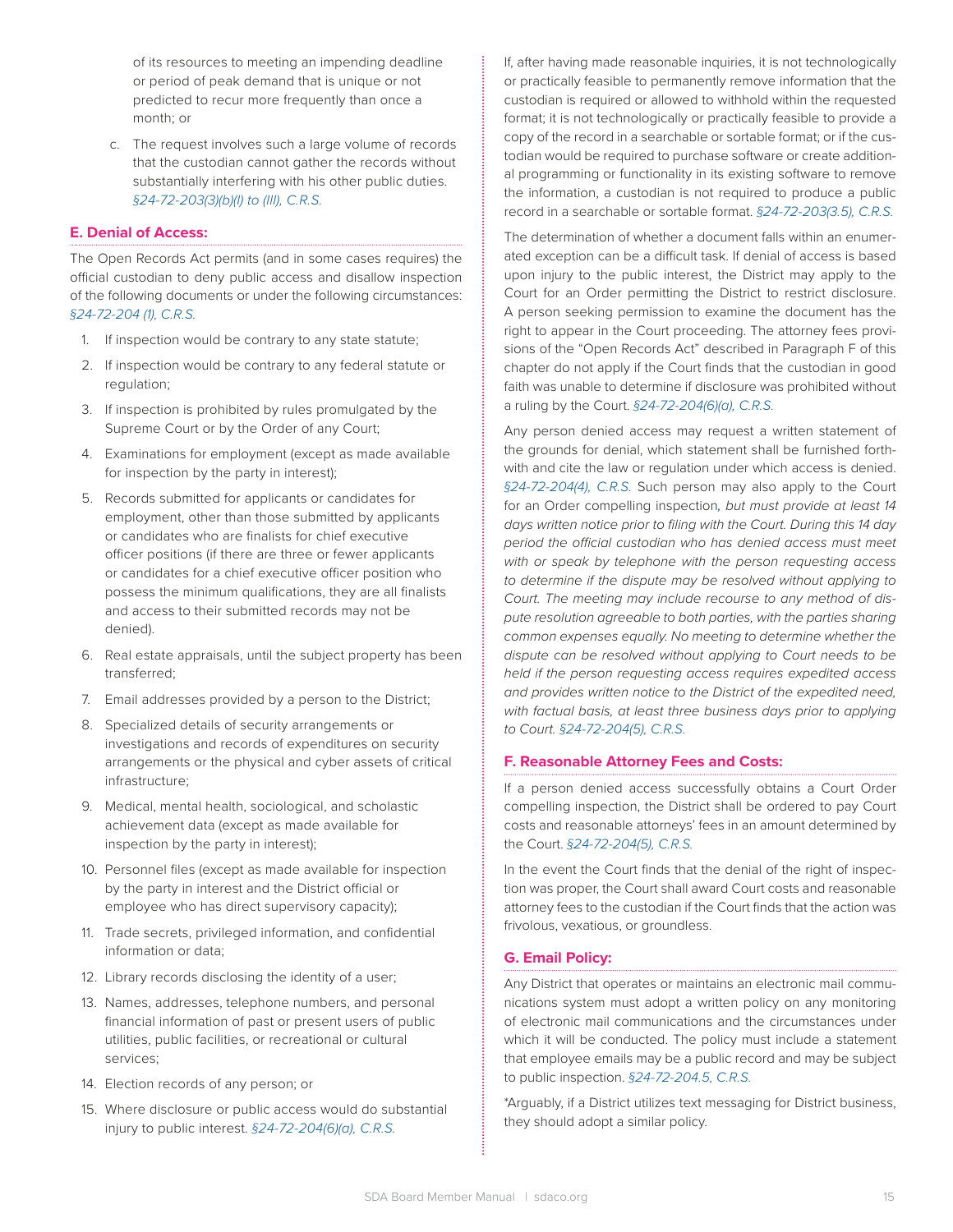# Chapter V **Service Plans**

Since 1965, special districts have been required to prepare and receive approval for a service plan from the county or municipality within which the District is located. A service plan is a District's controlling document and contains information specific to the District, including the proposed services, a boundary map, general description of the facilities, and any proposed indebtedness, among other items.

#### **A. Conformance:**

The District must conform, so far as practicable, to its adopted service plan. *§32-1-207(1), C.R.S.* For Districts formed prior to 1965, a Statement of Purpose substitutes for a service plan. *§32-1-208, C.R.S.* The Colorado Court of Appeals has determined that provisions of a service plan stating that certain facilities "will" be built obligate the District to build those facilities, unless the District can demonstrate that compliance with the service plan is no longer "practicable." *Plains Metropolitan District v. Ken-Caryl Ranch Metropolitan District, 250 P.3d 697 (Colo. App. 2010)(cert. denied).*

Notice of a proposed District activity, published one time in a newspaper of general circulation, restricts certain injunctive actions which may be brought against the District for material departures from the service plan, unless such action is brought within 45 days after publication of such notice. Such notice must also be filed with the District Court and Board of County Commissioners or governing body of the municipality which approved the service plan. *§32-1-207(3)(b), C.R.S.*

#### **B. Amendment and Modification:**

The service plan may, from time to time, be amended to conform to changed circumstances or conditions of the District.

Material modifications of the service plan may only be made by petition to, and approval of, the Board of County Commissioners or governing body of the municipality that approved the original service plan, in substantially the same manner as is provided for the approval of the original service plan, except that the processing fee shall not exceed \$250. *§32-1-207(2), C.R.S.*

The following is a partial list of what may constitute a "material modification": *§32-1-207(2), C.R.S.*

- 1. Any addition to the types of services provided;
- 2. A decrease in the level of services;
- 3. A decrease in the financial ability of the District to discharge indebtedness;
- 4. A decrease in the need for organized service in the area; or
- 5. An inclusion of property into a new county or city, if so determined by the Board of County Commissioners or governing body of the municipality.

#### **C. Transfer of Authority to Annexing Municipality:**

If a District originally approved by a Board of County Commissioners becomes wholly contained within a municipality, the District may petition the municipality to accept designation as the approving authority of the District. If the municipality adopts a resolution of approval, all powers and authority shall be transferred from the Board of County Commissioners to the governing body of the municipality. *§32-1-204.7, C.R.S.*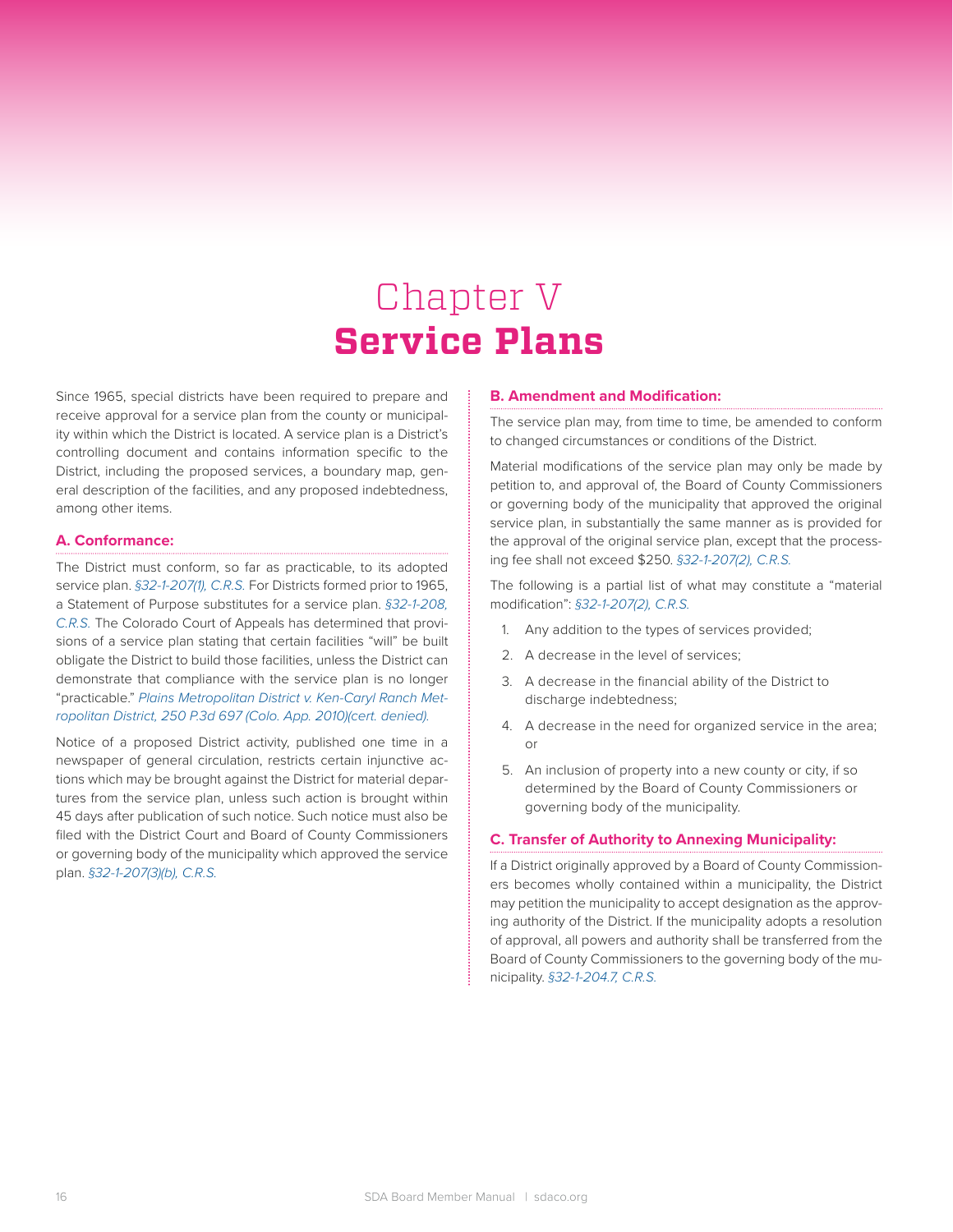# Chapter VI **Boundary Issues**

A District's initial boundaries are set forth in the service plan. Changes to the boundaries can be made only through specific statutory procedures which are discussed in this chapter.

#### **A. Inclusion:**

#### 1. Petition for Inclusion:

The inclusion process (sometimes erroneously referred to as "annexation") is initiated by a petition for inclusion which may be brought by one of the following three means: *§32-1-401, C.R.S.*

- a. The fee owner(s) of 100% of any real property capable of being served by the District may file with the District Board a petition for inclusion of that property. *§32-1-401(1), C.R.S.*
- b. A petition for inclusion may be filed by the lesser of 20% or 200 of the taxpaying electors within a specified area. *§32-1-401(2)(a)(I), C.R.S.* (This alternative is seldom used since the statutes now provide that the Board may initiate the process.)
- c. The Board of Directors may adopt a resolution proposing the inclusion of a specific area. *§32-1- 401(2)(a)(II), C.R.S.* This is the most common method of initiating inclusion of an area with many property owners. No single tract or parcel constituting more than 50% of the total area to be included may be included without the consent of the owner of that parcel.

#### 2. Public Hearing:

The Board shall hear the petition or resolution at a public meeting after publication of notice of the hearing and, in the case of inclusion by election as discussed below, after mailing of notice to all property owners in the proposed inclusion area. *§§32-1-401(1)(b) and 32-1-401(2)(b), C.R.S.*

#### 3. Decision of Board:

The Board shall grant or deny the petition, or adopt the resolution, in whole or in part, and with or without conditions. *§§32-1-401(1)(c) and 32-1-401(2)(c), C.R.S.*

The Board shall not grant the petition if a municipality or county has submitted a written objection to the inclusion and can provide the property with adequate service within a reasonable time and on a comparable basis. *§§32-1-401(1) (c) and 32-1-401(2)(c), C.R.S.*

If the petition is granted, the Board shall make an Order to that effect and file the same with the Clerk of the District Court requesting issuance of a final Order of Inclusion. *§32- 1-401(1)(c), C.R.S.*

#### 4. Election:

If the inclusion petition was either submitted by the lesser of 20% or 200 of the taxpaying electors, or initiated by the Board, upon granting of the petition or finally adopting the Board resolution, the Board shall make an Order to that effect and file it with the District Court. The District Court shall direct that the question of inclusion be submitted to the eligible electors of the area to be included. Any election shall be held within the area sought to be included. *§32-1-401(2)(d), C.R.S.*

The timing of an inclusion election may be restricted by TABOR.

#### 5. \*Note to Fire Protection Districts:\*

The owner of taxable personal property (i.e., leasehold interests in improvements and major equipment) that is situated on real property which has been excluded from a fire protection district may petition to have the personal property included in the fire district by following a series of steps including filing a petition, a public meeting after published notice, approval of the petition, an Order made by the Board, and a Court Order. *§32-1-401.5, C.R.S.*

#### 6. Recording and Filing of Order of Inclusion:

No inclusion is effective until a certified copy of the District Court's final Order of Inclusion is recorded in the county in which the subject property is located. A copy of the recorded Order shall be filed with the Division of Local Government and the County Assessor for the county in which the subject property is located. *§32-1-105, C.R.S.*

#### **B. Exclusion:**

#### 1. Petition for Exclusion:

Except in the cases of fire protection districts or exclusions involving a municipality (both discussed below), the exclusion (erroneously referred to as "de-annexation") process can only be initiated by a petition for exclusion submitted by the fee owner(s) of 100% of any real property in the District. *§32-1- 501(1), C.R.S.*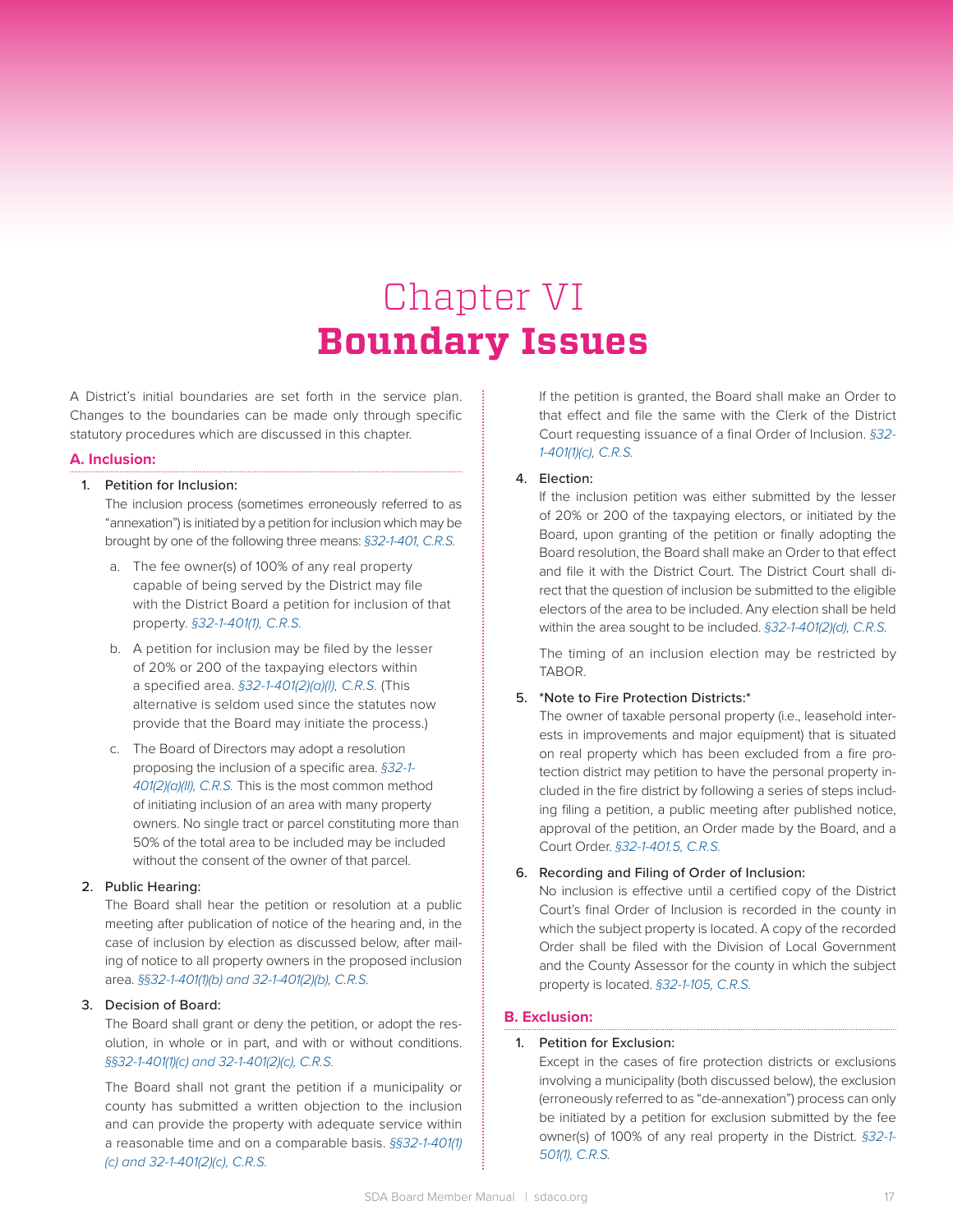The petition is to be accompanied by a deposit of money sufficient to pay all costs of the exclusion proceedings. *§32- 1-501(1), C.R.S.*

#### 2. Public Hearing:

The Board shall hear the petition for exclusion at a public meeting after publication of notice of the hearing. *§32-1- 501(2), C.R.S.*

#### 3. Decision of Board:

The Board shall order the exclusion petition granted or denied after consideration of the following factors:

- a. The best interests of the property seeking exclusion, the District, and the county in which the District is located;
- b. The relative cost/benefit analysis to the property;
- c. District's ability to provide service to all property within the District, including the property to be excluded;
- d. Cost for which the District is able to provide service compared to that of other entities in the surrounding area;
- e. Effect that denying the petition would have on employment and other economic conditions within the District and surrounding area;
- f. Economic impact on the District, the region, and the State if the petition is denied or granted;
- g. Whether an economically feasible alternative service is available; and
- h. Additional cost to be levied on non-excluded property if the petition is granted. *§32-1-501(3), C.R.S.*

A public election is not required or allowed; the determination is to be made by the Board. *§32-1-501(4)(a), C.R.S.* The Board shall file with the District Court a certified copy of the Board Order excluding the property, and the District Court will then enter an Order of Exclusion based upon the decision of the Board. *§32-1-501(4)(b), C.R.S.* A denial of any petition for exclusion by the Board may be appealed to the Board of County Commissioners. *§32- 1-501(5)(b), C.R.S.* The Board of County Commissioners shall consider all the factors set forth above and make its determination based on the record developed at the hearing before the District Board. The decision of the Board of County Commissioners may be appealed to the District Court, which shall consider all the factors set forth above in rendering a decision based on a review of the record. *§32-1-501(5)(c), C.R.S.*

#### 4. Exclusions Involving a Municipality:

A municipality wherein territory within a District is located, a District with territory within a municipality, or 50% of property fee owners in an area of any municipality in which territory within a District is located may petition the District Court for exclusion from the District. *§32-1-502(1), C.R.S.* In the case of unilateral exclusion by a municipality, the District may be entitled to compensation.

Exclusion of property within the boundaries of a municipality can be a complicated and involved process.

#### 5. Exclusions from a Fire Protection District (and Inclusion into Another):

A fire protection district may alter its boundaries through exclusion of a specific area if the area will be provided with the same service by another fire district and that District has agreed by resolution to include the property. In some cases, an election must first be held within such area. *§32-1-501(1.5), C.R.S.*

#### 6. Outstanding Indebtedness:

Property that is excluded from the District remains subject to any existing bonded indebtedness. *§32-1-503, C.R.S.* The District Court Order of Exclusion must state the amount of the existing indebtedness and the date such indebtedness is scheduled to be retired. *§32-1-501(4)(d), C.R.S.*

#### 7. \*Note to Health Service Districts:\*

The foregoing discussion of the exclusion process does not apply to health service districts in the same manner. *§§32-1- 501(1) and 32-1-502(1)(b), C.R.S.*

#### 8. Recording and Filing of Order of Exclusion:

No exclusion is effective until a certified copy of the District Court's final Order of Exclusion is recorded in the county in which the subject property is located. A copy of the recorded Order shall be filed with the Division of Local Government and the County Assessor for the county in which the subject property is located. *§32-1-105, C.R.S.*

#### **C. Consolidation:**

#### 1. Consolidation Resolution:

If a District wishes to consolidate in its entirety or only specific services with another District, the Board shall adopt a consolidation resolution which sets forth the following:

- a. That each of the consolidating Districts may be operated effectively and economically as a consolidated District;
- b. That the public health, safety, prosperity, and general welfare of the inhabitants of the District initiating the consolidation will be better served by the consolidation;
- c. Proposed name of the consolidated District;
- d. The Districts and services of those Districts to be consolidated;
- e. Whether the consolidated District will have a fivemember or seven-member Board;
- f. Any conditions attached to consolidation; and
- g. The time limit within which the included Districts must approve the consolidation resolution, which must be no later than six months after the date of such resolution. *§32-1-602(2)(a), C.R.S.*

#### 2. Concurring or Rejecting Resolution:

The Districts subject to the proposed consolidation each must file a concurring or rejecting resolution with the initiating District. *§§32-1-602(2)(b) and 32-1-602(2)(c), C.R.S.*

3. Submission to Board of County Commissioners and District Court:

The initiating resolution, together with all concurring resolutions, shall be filed with the Board of County Commissioners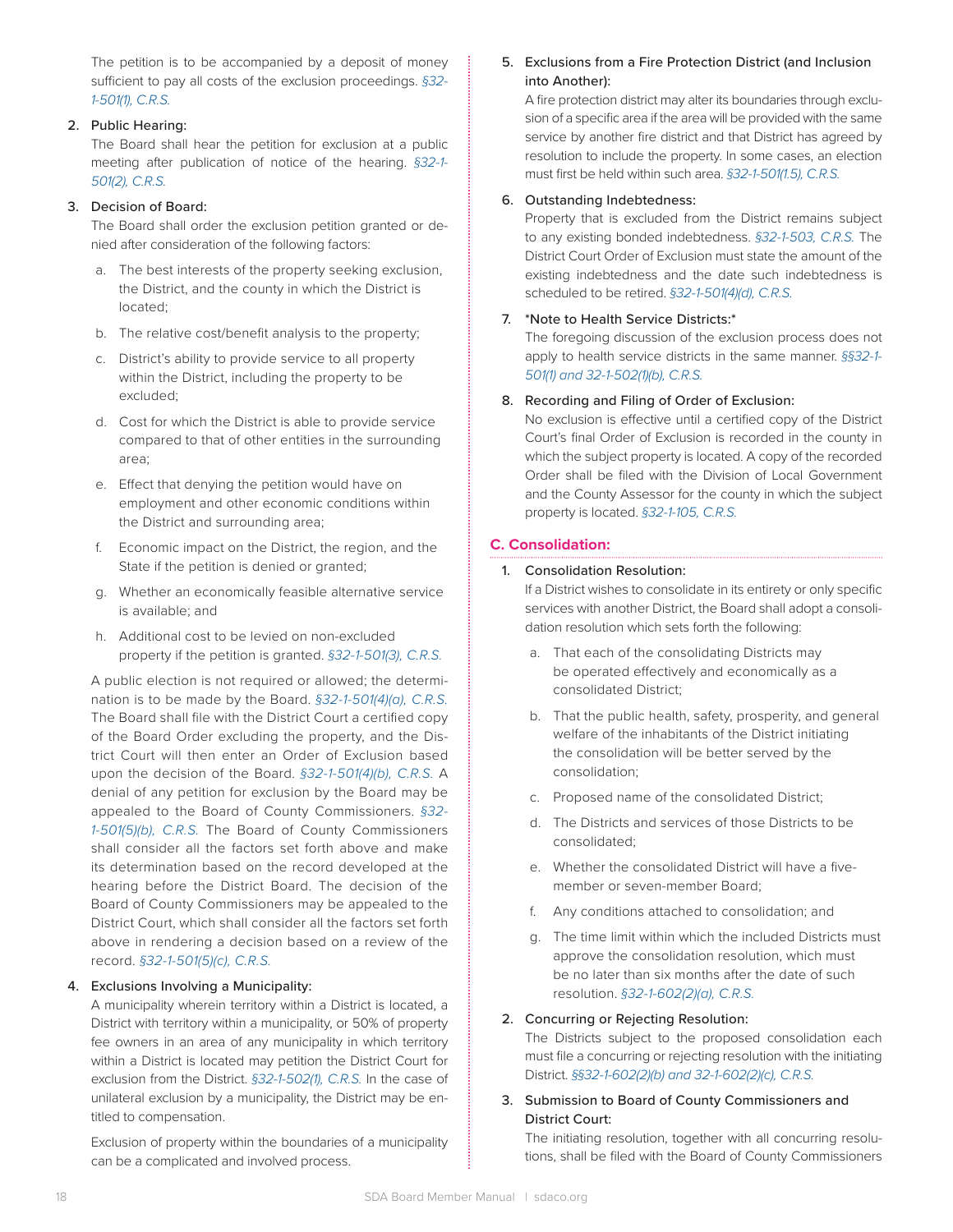and the District Court. Usually, very detailed pre-consolidation agreements are executed, and service plan amendments may be necessary.

#### 4. Hearing:

The District Court shall hold a hearing not less than 30 days nor more than 40 days after the resolutions are filed with the District Court. Notice of the filing of the resolutions and the hearing shall be published and written notice shall be provided to any municipality entitled. Any eligible elector, fee owner of real property, or county or municipality having territory within any special districts involved in the proposed consolidation may file a petition objecting to the consolidation. The District Court shall determine whether, in the general public interest, the property subject to objection should be excluded or included in the proposed consolidated District. *§32-1-602(2)(d), C.R.S.*

If the consolidating resolution and concurring resolutions were properly filed, and the consolidating Districts have proceeded in accordance with statute, the District Court will order an election. *§32-1-602(2)(e), C.R.S.*

#### 5. Election:

An election will be conducted within each consolidating District. The election shall be held at the next regular or special election date. Notice of the consolidation election must be published within each consolidating District. The electors must approve not only the question of consolidation, but also any financial obligation to be assumed as a result of the consolidation. *§32-1-602(2)(e), C.R.S.*

#### 6. Procedure After Consolidation Election:

Upon approval of the consolidation by a majority of the eligible electors voting in each consolidating District's election, the members of the Board of each consolidating District shall constitute the organizational Board of the consolidated District. *§32-1-603(1), C.R.S.*

Within six months after the date of the consolidation election. the organizational Board shall:

- a. Determine the persons who shall serve on the first Board of Directors of the consolidated District from those persons elected to the Boards of the consolidating Districts, and determine each of their terms of office;
- b. If the Board is to have seven Directors, divide the consolidated District into seven Director Districts and determine the Director who shall represent each Director District; and

c. Determine the amount of the bond for each Director and Treasurer. *§32-1-603(2), C.R.S.*

After the organizational Board has made such determinations, a petition stating the name of the consolidated District; name and address of each member of the first Board and term thereof; amount of the surety bond (together with copies of the bond); and a description of the Director Districts, if any, shall be filed with the Court. *§32-1-603(3), C.R.S.*

Upon filing the petition, the Court shall issue an Order creating the consolidated District, which shall be recorded with the County Clerk and Recorder in each county wherein the consolidated District is located. Copies of the recorded Order shall be filed with the County Assessor and Division of Local Government. *§32-1-603(4), C.R.S.*

#### **D. Boundary Map:**

Whenever there has been a change to the boundaries of the District, a new map of the boundaries shall be prepared. A special district disclosure document and the current map shall be recorded in each county in which the District is located after each boundary change. No later than January 1 of each year, a current boundary map shall be filed with the Division of Local Government, the County Assessor, and the County Clerk and Recorder for each county in which the District is located. *§§32-1-104.8(2) and 32-1-306, C.R.S.*

#### **E. Intergovernmental Agreements:**

See also page 31, Chapter XII, Section C, *Intergovernmental Agreements,* regarding the creation of Water Authorities, Recreation Authorities, and Fire Authorities.

#### **F. Service Outside District Boundaries:**

Districts which desire to extend water or sanitation services into a county that has not approved the District's service plan may, depending on the circumstances, need to seek approval from that county's Board of County Commissioners. *§32-1-207(2), C.R.S.*

Districts providing domestic water or sanitary sewer services to customers outside the District boundaries may fix or increase fees, rates, tolls, penalties, or charges for such services only after consideration of the action at a public meeting held at least 30 days after providing notice to the customers of such services. The notice must state the date, time, and place of the meeting at which the action is being considered. *§32-1-1001(2)(a), C.R.S.*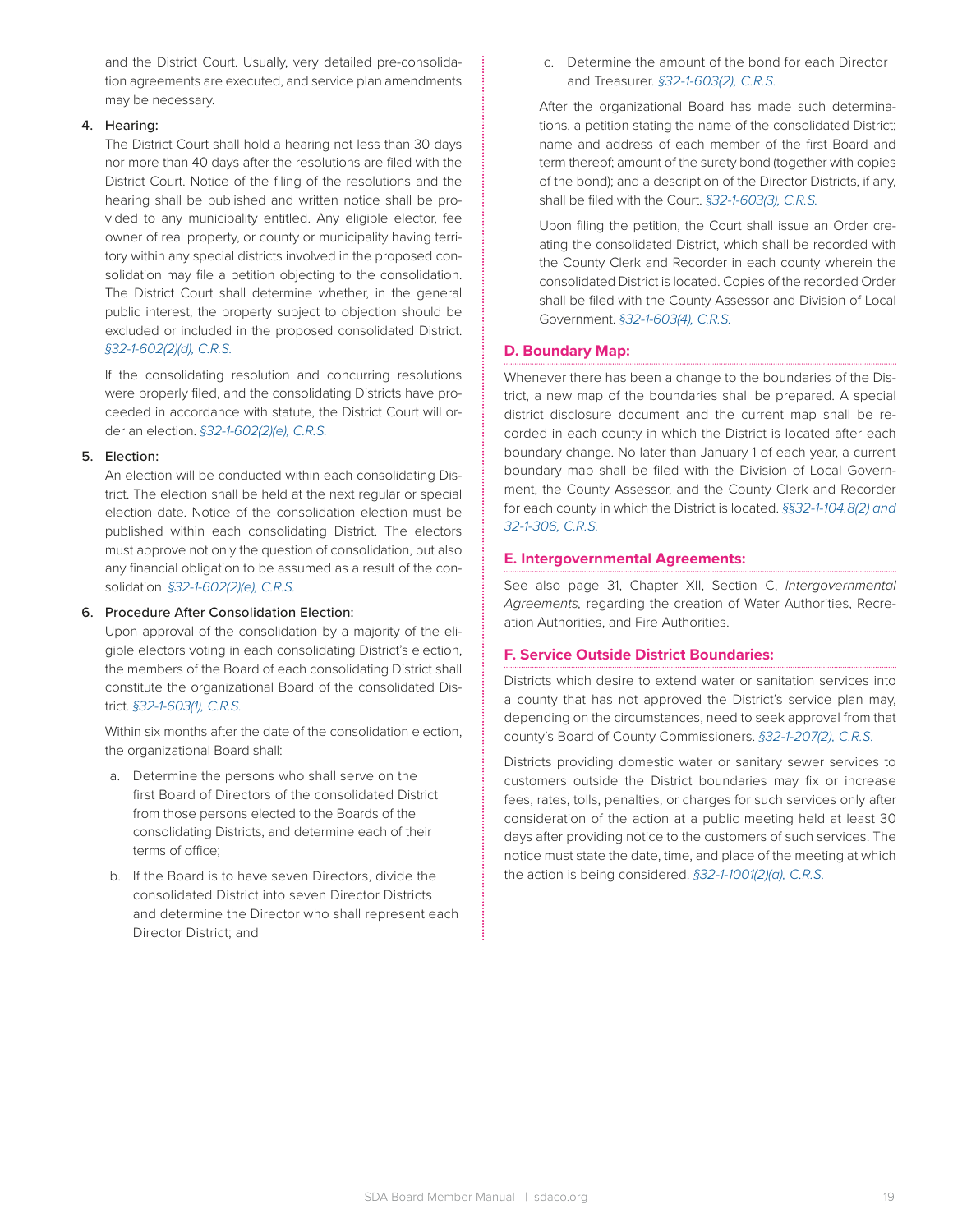# Chapter VII **Property Issues**

The range, number, and combination of property issues affecting special districts are vast. The following is merely an outline of potential property issues which a District may confront.

#### **A. Acquisition Issues:**

#### 1. Title Insurance and Title Documents:

While not required in all instances, the purchase of adequate title insurance is usually recommended for the District's protection in acquisitions of real property. Further, a complete review of the effect of Title Documents (existing deeds of trust, easements, leases, covenants, restrictions, etc.) must be made.

#### 2. Payoff of Taxes:

As a governmental entity, a District is exempt from paying property taxes. There are a variety of means to effectuate this exemption, including an initial payoff of all outstanding taxes upon acquiring the real property, based on the previous year's rate of levy and the current assessed valuation. *§§39-3- 131 and 39-3-133, C.R.S.*

#### 3. Financing:

A District has various means of financing an acquisition of real property which are available to both public and private entities. Lease-purchase agreements and revenue bonds are commonly used for financing.

#### 4. Environmental Audits:

While not required, an environmental audit is strongly recommended before the purchase or sale of any real property. Potential environmental liability can be quite expansive and potentially burdensome. A regulatory compliance oriented review of historical operations on the property is a valuable tool in limiting present and future environmental liability.

#### 5. Surveys:

While not required, a survey of the property to be acquired may be recommended to identify issues with the legal description or potential encroachments, easements, etc.

#### **B. Condemnation/Eminent Domain:**

Special districts have the power of eminent domain to utilize if the District is unable to negotiate and effectuate the purchase of a needed parcel of real property. *Art. II, Sect. 15, Colo. Const.; §§38- 1-101, et seq., C.R.S.*

Prior to a District condemning property, it must show that there is public need and necessity for the acquisition of land, and that there has been a failure to agree despite good faith negotiations with the landowner. *§38-1-102, C.R.S.*

The District must pay for the owner's appraiser if the property to be condemned has an estimated value of at least \$5,000. *§38-1- 121, C.R.S.*

Park and recreation districts are restricted in condemnation powers to the taking of property for purposes of television relay and translator facilities, or for easements and rights-of-way for access to park and recreational facilities operated by the District and only where no other access to such facilities exists or can be acquired. *§32-1-1005(c), C.R.S.*

Just compensation, which is neither too little nor too great, must be given for the condemned property. *Art. II, Sect. 15, Colo. Const.; §§38-1-101 and 38-1-114, C.R.S.*

Water rights are not subject to condemnation by special districts. *§32-1-1006(1)(f), C.R.S.*

A metropolitan district may have and exercise the power of eminent domain and dominant eminent domain, and, in the manner provided by Article 1 of Title 38, may take any property necessary to the exercise of the powers granted, both within and without the special district, only for the purposes of fire protection, sanitation, street improvements, television relay and translator facilities, water, or water and sanitation, except for the acquisition of water rights, and within the boundaries of the District, if the District is providing park and recreation services, only for the purpose of easements and rights-of-way for access to park and recreational facilities operated by the District and only where no other access to such facilities exists or can be acquired by other means. A metropolitan district shall not exercise its power of dominant eminent domain within a municipality or the unincorporated area of a county, other than within the boundaries of the jurisdiction that approved its service plan, without a written resolution approving the exercise of dominant eminent domain by the governing body of the municipality in connection with property that is located within an incorporated area or by the Board of County Commissioners of the county in connection with property that is located within an unincorporated area. *§32-1-1004(4), C.R.S.; SB21-262*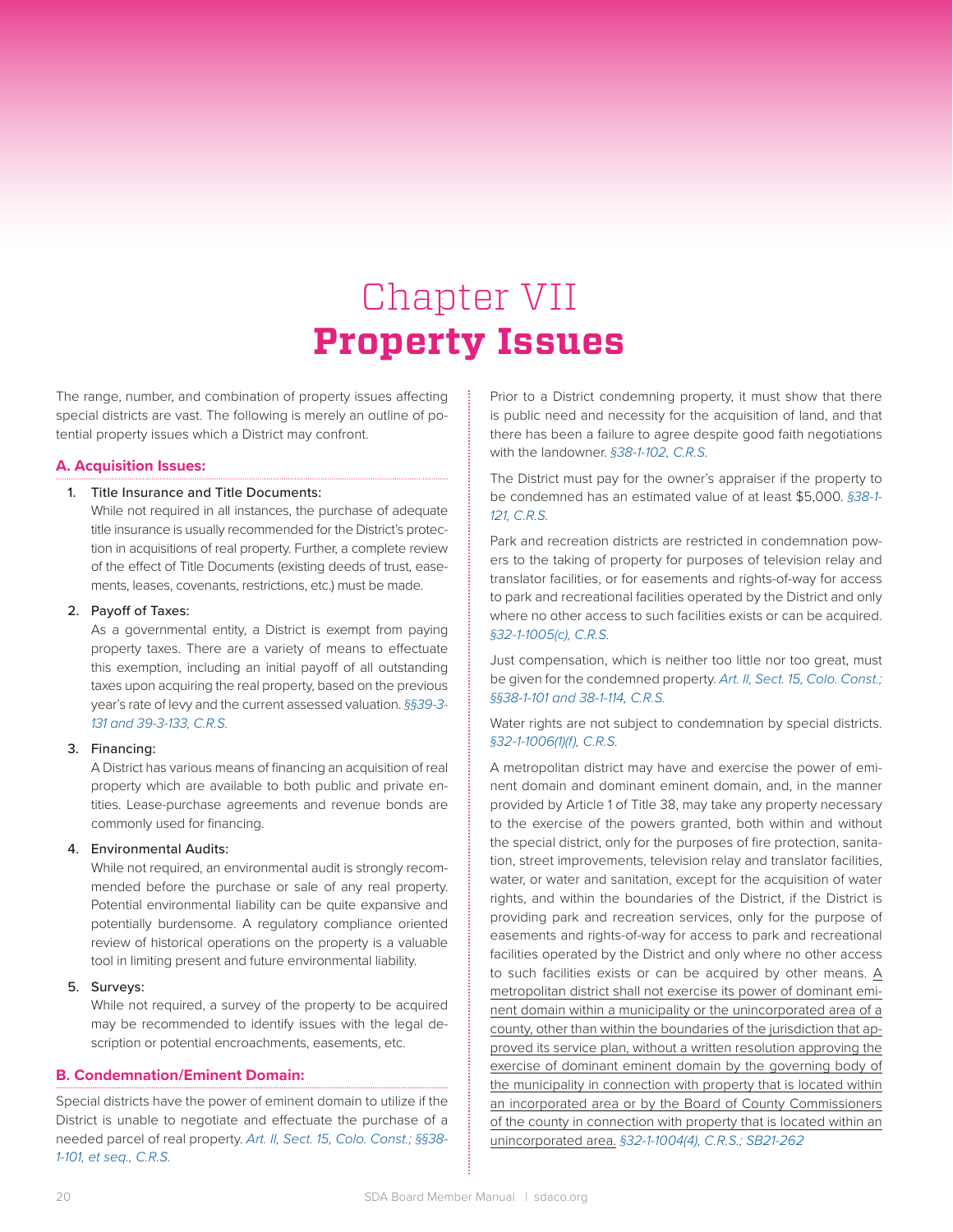#### **C. Easements, Leases, and Other Property Interests:**

Easements may be acquired by gift, purchase, condemnation, prescription, or acquiescence. In addition to the common rightsof-way and utility easements, various unique forms of easements exist, such as conservation easements wherein property can be preserved in a natural, scenic, or open condition. Conservation easements or other use restrictions may be used as a vehicle to preserve the open space or wildlife conditions of property.

A District may enter into leases, but may be limited by annual appropriation restrictions previously discussed.

Life estates are often retained by sellers, allowing the District to obtain full use only upon death of the seller. Licenses are sometimes used, which grant a property right that is severely limited by use or time.

#### **D. Encroachment onto Public Property:**

Prescriptive rights cannot be acquired against a governmental entity. If a landowner encroaches upon District property, no property interest will be acquired which is adverse to the District regardless of the duration of the encroachment.

#### **E. Relationship to County and Municipal Powers:**

The District is subject to the regulatory controls of the county or municipality within which the District lies. The following are the primary areas of county or municipal control:

1. Zoning:

The District is subject to the applicable zoning plan. However, local governments, including special districts, have long been authorized to follow a separate procedure known as "location and extent" when seeking county or municipal approval of the District's construction of a new facility. The review of a location and extent application is limited to approval or disapproval, but disapproval by the county or municipality can be overruled by the District's Board of Directors. *§§30-28- 110(1) and 31-23-209, C.R.S.* A county, at least, may not use its zoning authority to frustrate the efforts of the District to carry out its statutory duties.

The Colorado Supreme Court has affirmed that a District's override authority applies equally to the Planned Unit Development Act and that the District is not required to seek a modification to the county's PUD designation prior to applying for location and extent review for the construction of a new fire station. *Board of County Commissioners v. Hygiene Fire Protection District, 221 P.3d 1063 (Colo. 2009).*

#### 2. Subdivisions:

The District is subject to the applicable subdivision regulations. The District may be exempt from some subdivision requirements pursuant to §30-28-101(10)(c)(II), C.R.S., allowing local governments to acquire property fewer than 35 acres in size without first subdividing the acquisition if the local government has the power to exercise eminent domain. Some county attorneys believe that provision requires Districts to begin a condemnation action in order to avail themselves of the exemption, but that is not what the statute says.

#### 3. Building Codes and Permits:

The District is subject to the requirements imposed by a county or municipality relating to building codes and permits.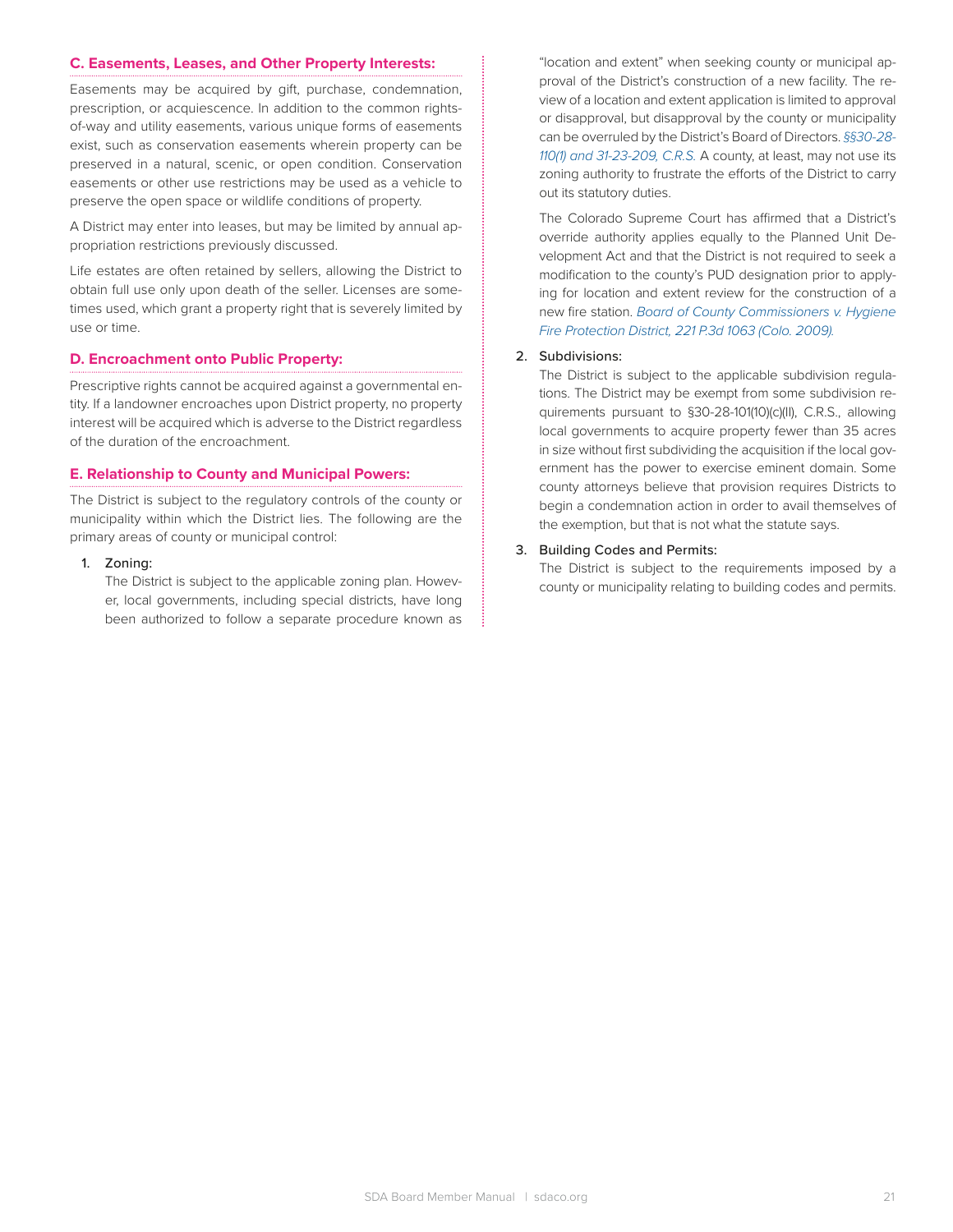# Chapter VIII **Financial Matters**

One of the roles of the Board of Directors is to manage the District's financial matters. Listed below is a summary of the financial issues that are most likely to come before the Board.

#### **A. Fees, Rates, Tolls, and Charges:**

The Board has the power to fix, and from time to time increase or decrease fees, rates, tolls, penalties, or charges for services, programs, or facilities furnished by the District. *§32-1-1001(1)(j), C.R.S.*  However, fees and charges must be justified either through internal evaluation of the District's costs for providing such services, programs, or facilities, or the determination of an outside consultant hired by the District that the fees are reasonable. *Nollan v. California Coastal Commission, 483 U.S. 825 (1987); Dolan v. City of Tigard, 512 U.S. 687 (1994).* 

Additional restrictions exist on what fees can be charged by fire protection districts. *§32-1-1002(1)(e), C.R.S.* Fire protection districts were given the power to participate with counties and municipalities in determining and assessing impact fees on new development. *§29-20-104.5, C.R.S.*

Districts providing domestic water or sanitary sewer services directly to residents and property owners must consider the fees, rates, etc. at a public meeting held at least 30 days after giving notice of such meeting to the District's customers. *§32-1-1001(2) (a), C.R.S.*

In some instances, a charge for the availability of water or sewer service may be implemented. "Availability of Service" fees involve some complex legal issues. *§32-1-1006(1)(h), C.R.S.*

For further discussion regarding penalties and disconnection, see *Collection of Delinquencies and Assessment of Penalties* in Section C, below.

Any land development charges imposed as a condition of approval (i.e., tap fees) must be deposited in an interest-bearing account which clearly identifies the category, account, or fund of capital expenditure for which such charge was imposed. Land development charges, average annual interest rate on each account, and total amount disbursed from each account must also be posted on the District's website, if any, at least once annually. *§29-1-803, C.R.S.* 

#### **B. Mill Levy:**

The Board shall fix a rate of levy of taxes, and shall certify that rate to the Board of County Commissioners by no later than December 15 of each year. *§§32-1-1201, 39-5-128(1), C.R.S.*

Annual increases in general operating tax revenue are limited by both Article X, Section 20 of the Colorado Constitution ("TABOR") and the 5.5% statutory limitation, *§29-1-301, C.R.S.,* unless a greater increase is approved at an election or, in some cases, by the Division of Local Government.

The Board may assess a different water or sewer mill levy (or water or sewer service charge) against different properties within the District as long as the basis for differentiation is according to facilities or services furnished and is uniform among property owners similarly situated. Such differentiation must be established to avoid violation of the Constitutional provision of equal taxation. *§32-1-1006(1)(b), C.R.S.*

#### **C. Collection of Delinquencies and Assessment of Penalties:**

All unpaid fees, rates, tolls, penalties, and charges constitute a perpetual lien against the property served. *§32-1-1001(1)(j), C.R.S.*  Such lien is entitled to priority over other encumbrances such as prior recorded deeds of trust (but not tax liens). *Wasson v. Hogenson, 583 P.2d 914 (Colo. 1978); North Washington Water and Sanitation District v. Majestic Savings and Loan Association, 594 P.2d 599 (Colo. 1979).*

A penalty may be assessed against all delinquencies in payment, together with the assessment of interest not to exceed one percent per month. Service may be discontinued against any property whose owner is delinquent in the payment of fees or charges. *§§31-35-402(1)(f) and 32-1-1006(1)(d), C.R.S.* 

Prior to disconnecting service, due process requires that certain procedures be followed, including notice and an opportunity for a hearing before a designated employee or the Board. *Memphis Light, Gas and Water Division v. Craft, 436 U.S. 1 (1978).* The notice must be in writing and provided to the property owner and the property address (if different from the owner's address) prior to disconnecting service and must state the amount of the delinquency, the date of shut off, and that the customer has the right to a hearing to protest the threatened termination of service. If the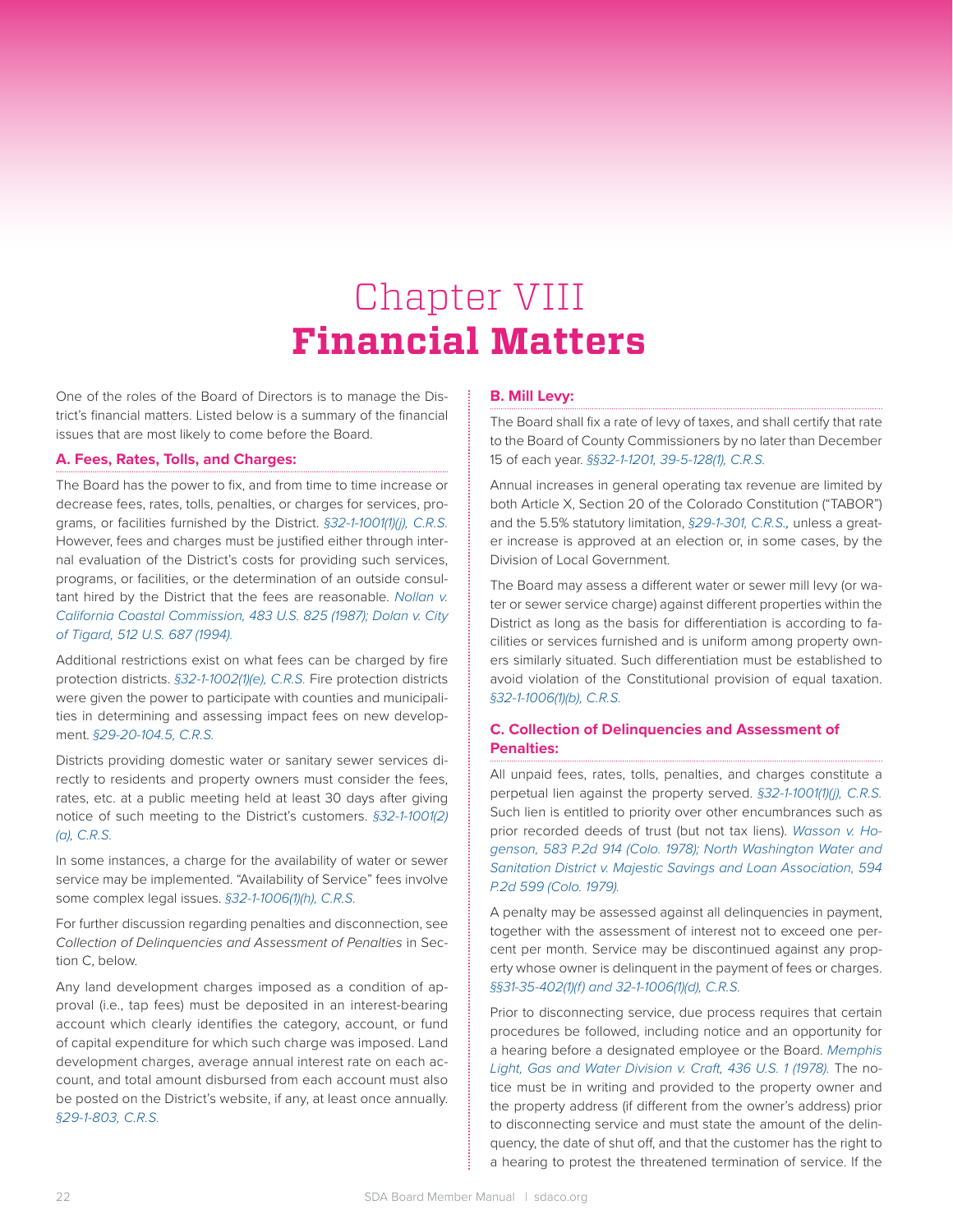customer then requests a hearing, directions to the hearing location must be provided.

For water, sewer, or water and sewer services only, in addition to disconnection of service (after proper notice) or foreclosure, the District may certify delinquent accounts to the County Treasurer for collection along with taxes. Such accounts may then be collected by the county and the proceeds distributed to the District. *§32-1- 1101(1)(e), C.R.S.* 

Districts are allowed to add delinquency charges to delinquent fees and assessments, but the amounts are limited by statute. The limitations are spelled out in the Local Government Delinquency Charges statute. *§§29-1-1101, et seq., C.R.S.*

Small claims courts may also provide an alternative and cost effective means by which to collect any amounts due to the District.

#### **D. Budget:**

A District must adopt an annual budget prior to certifying the District's mill levy. *§§29-1-103(1) and 29-1-108(2), C.R.S.* Adoption of the budget must be considered after the conduct of a public hearing. *§29-1-108(1), C.R.S.*

The Board must designate a qualified person who shall prepare the budget and submit it to the Board on or before October 15 of each year. *§29-1-105, C.R.S.* The County Assessor shall certify the District's assessed valuation by August 25 of each year. *§39-5-128(1), C.R.S.* Any changes to assessed valuation must be provided by the County Assessor by December 10 of each year. *§39-1-111(5), C.R.S.*

Upon receipt of the proposed budget, the Board shall publish notice of the following, one time in a newspaper of general circulation: (i) the date, time, and place of a budget hearing; (ii) that the budget is open for public inspection and location where budget can be reviewed; and (iii) that interested parties may file objections any time prior to final adoption. *§29-1-106(1), C.R.S.* If the District's proposed budget is \$50,000 or less, however, such notice shall be posted in three public places within the District in lieu of publication. *§29-1-106(3), C.R.S.*

A certified copy of the adopted budget, which includes the resolution to adopt the budget, set the mill levy rate(s) and appropriate funds, and the budget message must be filed with the Division of Local Government no later than 30 days following the beginning of the fiscal year of the budget (i.e. no later than January 30). *§29-1-113, C.R.S.*

Analyses of the following components (both short and long term) will be useful in preparation of the District's budget under TABOR: growth calculation, spending, revenues, emergency reserves, and refunds.

#### **E. Appropriation:**

#### 1. Adoption of Budget and Appropriating Funds:

Before the mill levy is certified, the District must adopt a resolution adopting the budget and making appropriations for the budget year. The amounts appropriated shall not exceed the budgeted expenditures. *§29-1-108(2), C.R.S.* If the proposed budget is more than \$50,000, notice of the date and time of the hearing at which adoption of the budget will be considered and where the proposed budget is available for inspection must be published one time; if the budget is \$50,000 or less, the notice must be posted in three public places within the District in lieu of publication. *§29-1-106, C.R.S.* 

Any action or expenditure made beyond the appropriated sum is considered invalid and void. *§29-1-110, C.R.S.* 

#### 2. Budget Amendments:

The amount of appropriated funds may be revised, supplemented, transferred, or adjusted during the year by adoption at a public hearing of a resolution amending the budget. For supplemental budgets and appropriations, the resolution shall set forth in full the source and amount of the revenue being appropriated; the purpose for which the revenues are being budgeted and appropriated; and the fund or spending agency that will be making the supplemental expenditure. The notice provisions and requirements for adoption of budget amendments are the same as for adopting the budget. *§29-1-109, C.R.S.* The resolution amending the budget must be filed with the Division of Local Government. *§29-1-109(2), C.R.S.*

#### **F. Donations or Gifts by Districts:**

Local governments are not permitted to make any donation or grant to, or in aid of, a private individual or entity without receiving value in return. However, "value" is a relative term and can be determined many ways. For example, donating a round of golf to a charity for its silent auction can have marketing and public relations value for a District. *Art. XI, Sect. 2, Colo. Const.*

Special districts are allowed to accept, on behalf of the special district, real or personal property for the use of the special district and to accept gifts and conveyances made to the special district upon such terms or conditions as the Board may approve. *§32-1-1001(l), C.R.S.* Such contributions to the District are generally exempt from TABOR's revenue limits.

#### **G. Public Funds:**

#### 1. Investments:

A District may invest public funds in an authorized investment vehicle. *§§24-75-601, et seq., C.R.S.,* subject to rating categories and maturity dates. Types of available investments include:

- a. United States Treasury obligations;
- b. Certain United States Agency obligations;
- c. Repurchase agreements collateralized by appropriate United States Treasury or Agency obligations; and
- d. Colorado local government investment pools.

Refer to §§24-75-601, *et seq.,* C.R.S. for other legal investments.

#### 2. Public Deposit Protection Act ("PDPA"):

The PDPA, §§11-10.5-101, *et seq.,* C.R.S., requires that deposits of public funds in banks or savings and loan associations may only be made in "eligible public depositories" which have been designated by the State. This does not include credit unions. *§11-10.5-111(1), C.R.S.*

The "official custodian" (whoever has authority or control of public funds) must do the following:

- a. Inform the depository that District funds are subject to the PDPA;
- b. Maintain documents or other verification necessary to identify the public funds which are subject to the PDPA; and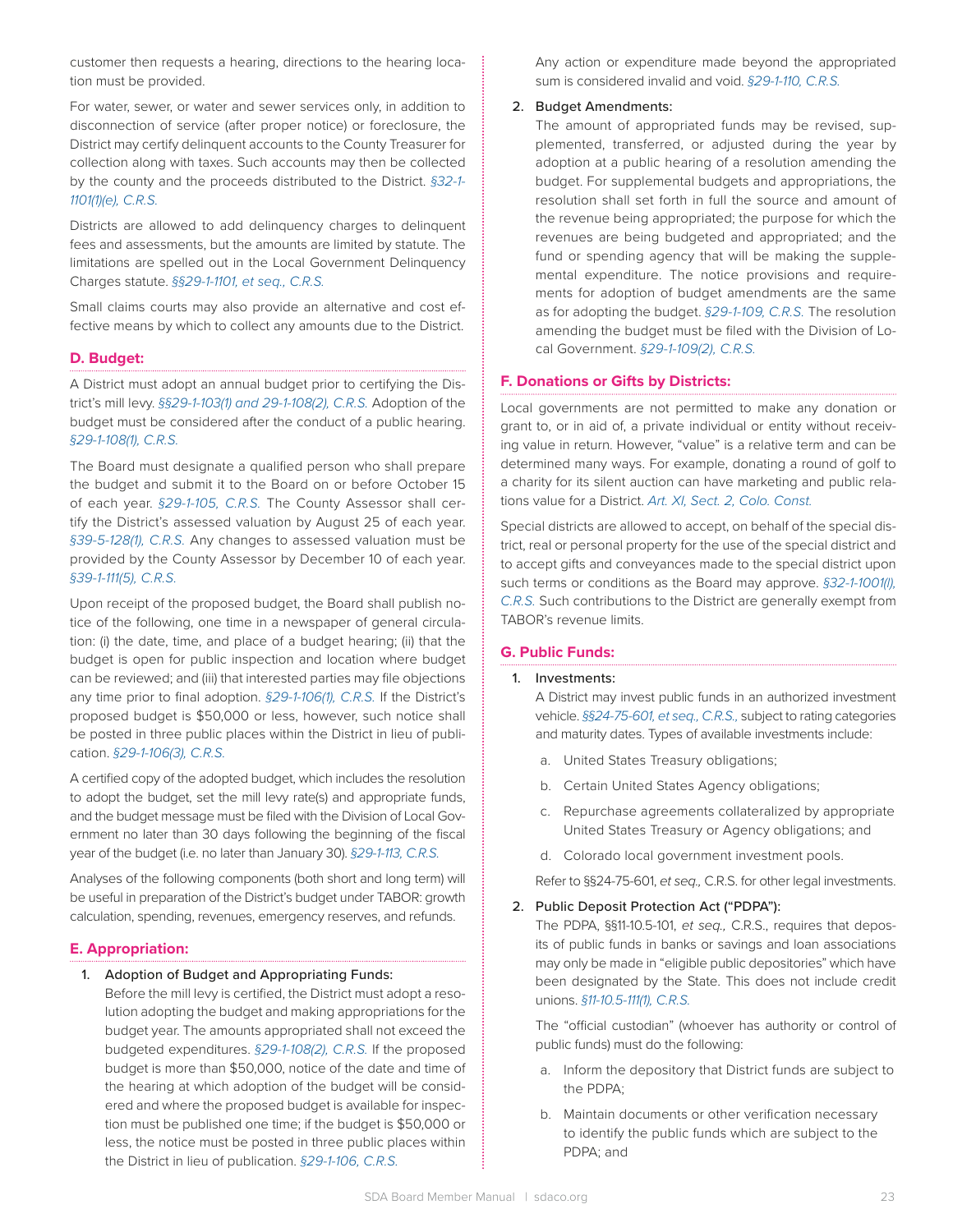c. Apply to the State for an assignment of an account number for all accounts established with an eligible public depository.

It is a misdemeanor for an official custodian or bank official to violate the provisions of the PDPA. *§§11-10.5-111(4)(b) and 11-10.5-111(4)(c), C.R.S.*

#### **H. TABOR:**

TABOR imposes tax, debt, revenue, and spending limitations. All increases in taxes and other revenue subject to the spending limit are limited to a "growth and inflation factor," unless otherwise approved by District voters. TABOR applies to special districts, but "Enterprises" are excluded from some TABOR provisions (See Chapter IX-TABOR).

#### **I. Subdistricts and Special Improvement Districts ("SIDs"):**

Subdistricts and SIDs are special financing tools for financing public improvements that benefit a specific area of the District. Although they operate similarly, a subdistrict is organized as a separate governmental unit, while a SID exists only as a geographic area within which improvements are constructed and cannot operate as an independent governmental entity separate from the District. *§§32-1-1101(1)(f)(I) and 32-1-1101.7, C.R.S.*

Subdistricts may impose an additional levy on the properties within the subdistrict to pay for the acquisition, operation, and maintenance of services, facilities, and programs within the subdistrict and to pay for subdistrict debt or other financial obligations. Voter approval is required for the subdistrict's tax rate, any general obligation debt, or multi-year financial obligation. *§32-1-1101(1.5)(d), C.R.S.* 

A SID may impose assessments on properties within the SID, but such assessments must be equitable based on the benefit received by the properties, such as based on the frontage area or zone of the property benefitting from the improvement. *§32-1- 1101.7(2), C.R.S.* Costs of improvements within a SID are often financed through special assessment bonds issued by the special district on behalf of the SID. These bonds must be approved by the majority of the eligible electors voting, which are either the electors of the special district or the electors of the SID, as determined by the special district's Board. *§32-1-1101.7(3)(g), C.R.S.*

The name of a subdistrict or a special improvement district established after August 5, 2015 must include the name of the special district that established the subdistrict or special improvement district. *§§32-1-1101 and 32-1-1101.7, C.R.S.* 

#### **J. Sales Taxes:**

#### 1. Metropolitan Districts-Road and Transportation Purposes:

A metropolitan district with street improvement, safety protection, or transportation powers in its service plan may impose a sales tax for transportation projects, with voter approval within District territory that does not overlap any municipality. A metropolitan district with these powers may also join as a participant in Regional Transportation Authorities, along with cities and counties, for regional transportation projects. *§32-1-1106, C.R.S.*

#### 2. Metropolitan Districts-Fire Protection:

A metropolitan district with fire protection powers in its service plan may impose a sales tax for fire protection services, with voter approval. *§32-1-1106, C.R.S.*

#### 3. Health Service Districts:

With voter approval, a health service district may impose a sales tax throughout the entire geographical area of the District. *§32-19-112(1), C.R.S.* Health service districts are also authorized to levy a sales tax on the retail sales of marijuana following an election of the eligible electors. *§39-26-729(1)(b), C.R.S.*

#### **K. Urban Renewal/Tax Increment Financing:**

In Urban Renewal Districts formed after January 1, 2016, or substantially modified after that date, prior to imposing a tax increment financing plan, the Urban Renewal Authority must include a special district representative on its Board of Directors, and negotiate with the District, as well as with county and school districts, the percentage of the tax increment to be taken by the Urban Renewal Authority. *§31-25-104, C.R.S.*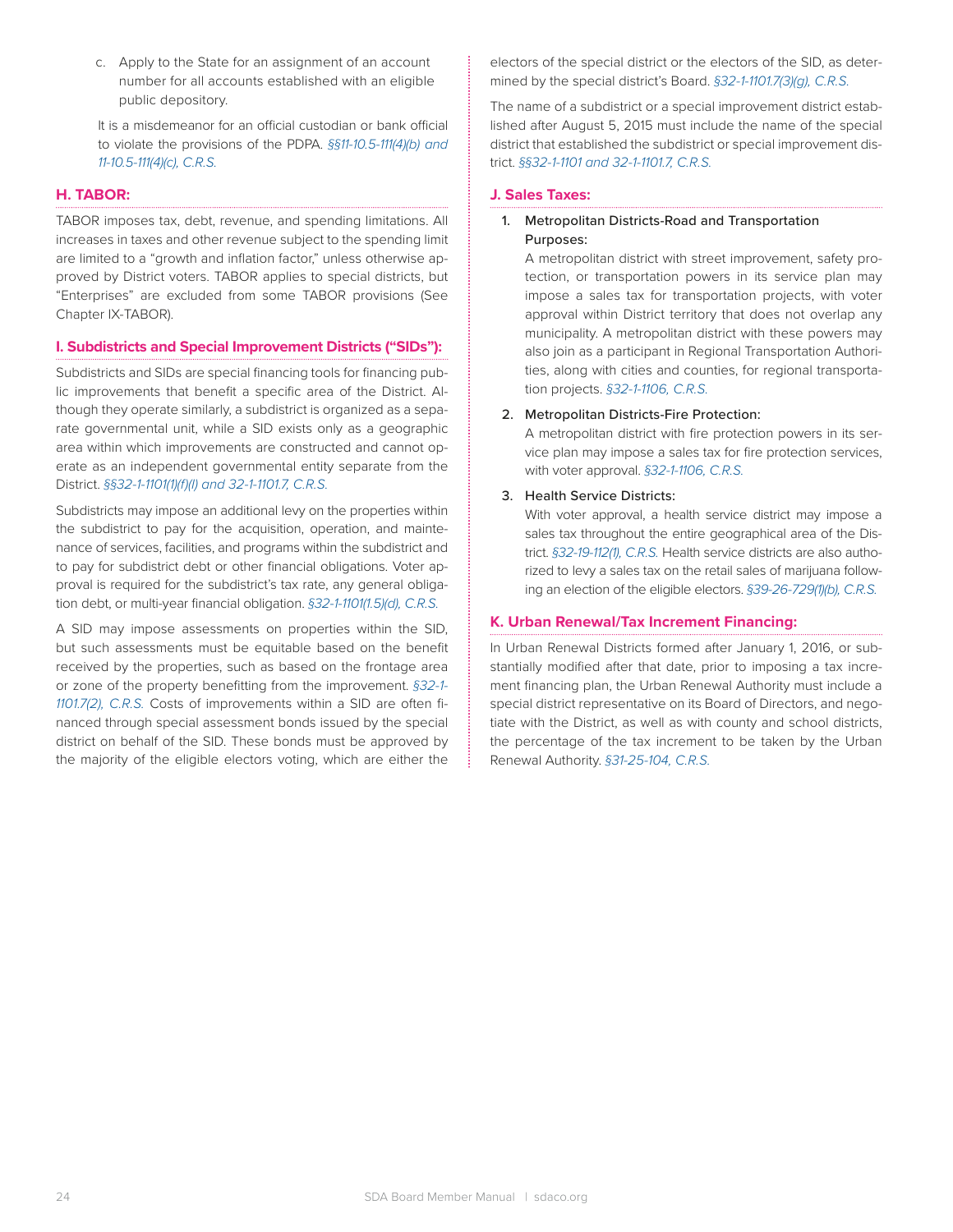# Chapter IX **TABOR**

TABOR is one of the most significant and complex laws that applies to special districts. TABOR is a provision of the Colorado Constitution that prohibits governmental entities, including special districts, from incurring multiple fiscal year financial obligations without voter approval, and also imposes tax, debt, revenue, and spending limitations.

#### **A. Introduction:**

The Taxpayer's Bill of Rights ("TABOR"), which amended the Colorado Constitution by the addition of Article X, Section 20, has a tremendous impact on all Colorado local governments, including special districts. The interpretation and application of TABOR remains uncertain in many respects and continues to evolve through legislative and judicial interpretations. The General Assembly has attempted to clarify some of the confusion by adopting several laws interpreting the terms and provisions of TABOR. The Colorado Supreme Court has also attempted to resolve certain issues by delivering an opinion to interrogatories propounded by the General Assembly. The Colorado Court of Appeals and Colorado Supreme Court have determined certain TABOR issues. The validity of the TABOR related legislation, as well as other interpretive issues, will only be conclusively determined by future decisions of the Colorado Appellate Courts. Neither this chapter nor any other reference within this manual is intended to be a comprehensive legal analysis of TABOR. You are strongly encouraged to seek the assistance of qualified counsel regarding legal issues related to TABOR.

#### **B. Financial Limitations:**

#### 1. Mill Levies:

TABOR requires voter approval to:

- a. Increase mill levies above the current mill levy rate, except in certain instances for debt service on general obligation bonds, pension payments, and final Court judgments. A Supreme Court decision has held that an election is not required to increase mill levies in order to make payments on outstanding debt that was approved by electors prior to the passage of TABOR.
- b. Increase District tax revenue over revenue collected in the prior year by more than the allowable rate of growth (rate of inflation + annual local growth).

The Supreme Court has validated a ballot issue that exempts future revenue from TABOR limitations under the proper circumstances. *City of Aurora v. Acosta, 892 P.2d 264 (Colo. 1995).*

#### 2. Spending:

TABOR prohibits the District from increasing its fiscal year spending from the prior year by more than inflation plus local growth, unless exempted by the voter approval of a proper ballot issue. This fiscal year spending limitation is indirectly a revenue limitation because of refund requirements. Fiscal year spending does not include refunds in the current or next fiscal year; gifts; federal funds; collections for another government; pension contributions by employees and pension fund earnings; reserve transfers or expenditures; damage awards; and property sales.

Unless waived by voter approval, the statutory limitation imposed by §29-1-301, C.R.S. providing that operational mill levy revenue may not be increased more than 5.5% annually (with certain adjustments) will still apply (i.e. in instances when inflation is greater than 5.5%, property tax revenues for operations may still only be increased by 5.5%).

#### 3. Debt:

TABOR requires advance voter approval to create new District debt or financial obligations that extend beyond the current fiscal year, including general obligation and revenue bonds.

Voter approval is not required for refinancing debt at a lower interest rate; obligations with adequate present cash reserves pledged irrevocably and held for payments in future fiscal years; and qualifying lease-purchase agreements.

#### **C. Election Requirements:**

The dates on which ballot issue elections may be held are limited by TABOR to the state general election, biennial regular District election, or on the first Tuesday in November of odd-numbered years.

The Court of Appeals has held that TABOR's election provisions apply only to fiscal matters of tax, spending, or revenue. Non-fiscal ballot questions are not subject to the date or notice provisions of TABOR.

All comments for and against a TABOR ballot issue shall be received by the Designated Election Official on or before the Friday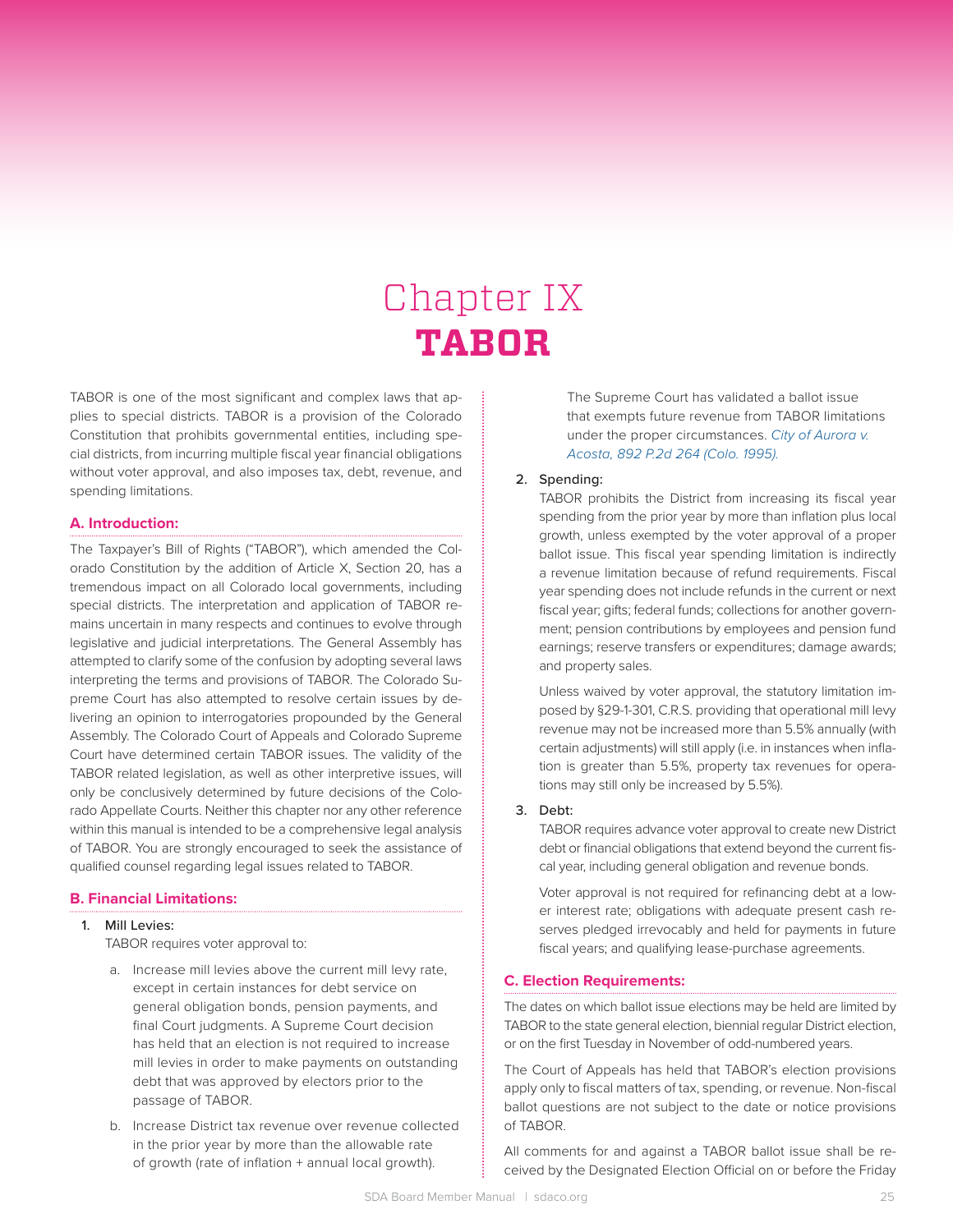before the 45<sup>th</sup> day prior to the election. The Designated Election Official shall compile a summary of all comments received and, for regular biennial special district elections or independent mail ballot elections conducted in November, ensure mailing of the summary and other required information (TABOR Notice) to all active registered voters at least 30 days before the election. Only comments addressing a specific ballot issue received from eligible electors may be summarized.

For November (coordinated) elections, the TABOR Notice shall be delivered to the County Clerk and Recorder 43 days prior to the election, and the County Clerk and Recorder shall mail the TABOR Notice to the District's electors residing within the county. The District will be responsible for mailing the TABOR Notice to its electors residing outside of the county.

#### **D. Multiple Fiscal Year Financial Obligations:**

TABOR prohibits incurring multiple fiscal year financial obligations without voter approval, which greatly impacts the existing and future contractual relationships of the District. Interpreted conservatively, all multi-year contracts (including employment contracts) requiring the expenditure of District funds would require voter approval unless adequate cash reserves have been pledged and held to pay the obligation.

The Court of Appeals has determined that entering into a properly structured lease/purchase agreement without voter approval or adequate cash reserves does not violate TABOR. *Board of County Commissioners of Boulder County v. Dougherty, Dawkins, Strand & Bigelow, 890 P.2d 199 (Colo. App. 1994).* A clause making the lease/purchase obligation dependent on annual appropriations will, in many cases, prevent a TABOR violation.

#### **E. Enterprise Exemption:**

An "Enterprise" is expressly excluded from TABOR requirements and is defined as:

- 1. A government-owned business;
- 2. Authorized to issue its own revenue bonds; and
- 3. Receiving less than 10% of annual revenue in grants from all Colorado state and local governments combined.

Water service activities, including the water and/or wastewater service of a special district, are considered "Water Activity Enterprises" under §37-45.1-102(4), C.R.S.

There are Colorado Appellate Court case law decisions on the subject of Enterprises. The Courts applied the three-part test set forth above. The Colorado Supreme Court found that the E-470 Highway Authority was not an Enterprise because it had the power to tax (although the power was not being exercised) and, therefore, was not exempt from the TABOR limitations. *Nicholl v. E-470 Public Highway Authority, 896 P.2d 859 (Colo. 1995).* In ruling upon interrogatories promulgated by the State, the Supreme Court found that the Great Outdoors Colorado Trust Fund Board was not an Enterprise, because it did not have the authority to issue its own revenue bonds. *Submission of Interrogatories on Senate Bill 93-74, 852 P.2d 1 (Colo. 1993).*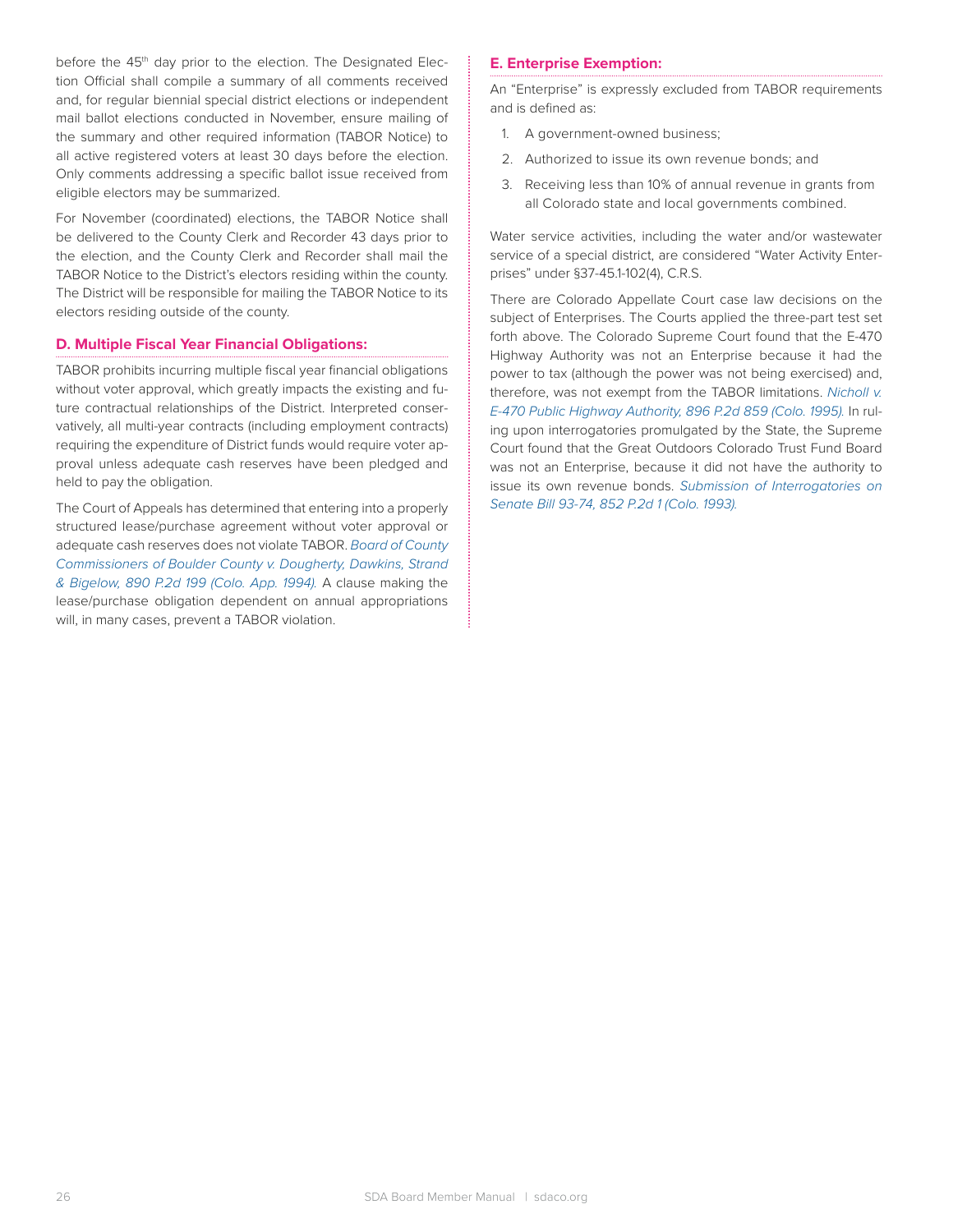# Chapter X **Public Financing**

To pay for public projects, special districts must save for the project, incur debt, or seek other financing. Special districts may borrow money and incur debt; however, TABOR imposes certain obligations on the District prior to incurring most kinds of debt. There are other types of financing options that are not considered debt and would allow the District to pay-as-you-go.

#### **A. Authorization:**

A special district is authorized to enter into many types of financing agreements and is expressly authorized by statute to borrow money and incur indebtedness. *§§32-1-1001(1)(d)(I),(1)(e) and (1)(n), C.R.S.*

#### **B. Types of Financing:**

#### 1. General Obligation Debt:

The full faith and credit of the District, including the general taxing and further borrowing powers, are used to secure the debt.

#### 2. Revenue Bonds:

Specifically identified revenues (not taxes) of the District are used as the source of bond repayment. The bonds may not be paid unless the revenue is available; furthermore, a higher risk will likely result in a corresponding higher interest rate.

#### 3. Enterprise Obligations:

The District may issue revenue bonds through an Enterprise. In most cases, the District may create an Enterprise if it has bonding capacity and receives less than 10% of its annual revenue in grants from Colorado state and local governments combined. Unlike general obligation and revenue debt, Enterprise revenue bonds do not require an election. *Art. X, Sect. 20, Colo. Const.*

#### 4. Refunding Obligations:

Refunding bonds are used to restructure the payment of an existing debt obligation. Refunding obligations may sometimes be combined with new debt obligations.

#### 5. Lease/Purchase:

A lease-purchase agreement provides that portions of lease payments are applied to the ultimate purchase of certain property. These obligations are dependent upon the District appropriating money each year and are often secured by the item being purchased. Districts with lease-purchase obligations must comply with audit law reporting requirements.

Properly structured lease-purchase agreements have been held by the Courts to be valid under TABOR without the need to hold an election. *Board of County Commissioners of Boulder County v. Dougherty, Dawkins, Strand & Bigelow, 890 P.2d 199 (Colo. App. 1994).* Certificates of Participation (COPs) are a variation of the lease-purchase arrangement.

#### 6. Tax Anticipation Note:

A tax anticipation note is a short-term obligation payable from the receipt of pending tax payments.

#### 7. Bond Anticipation Note:

A bond anticipation note is a short-term obligation issued in anticipation of redemption through the issuance of longterm bonds.

#### 8. Other:

There are other financing options occasionally used, but they generally fit into some variation or combination of the above categories.

#### **C. Bankruptcy Protection:**

For those Districts experiencing financial distress, bankruptcy protection may be available under Chapter 9 of the United States Bankruptcy Code.

#### **D. Special Requirements:**

State statute and TABOR impose certain obligations upon Districts. These include:

- 1. Conducting a debt authorization election for general obligation or revenue debt. *Art. X, Sect. 20, Colo. Const.*
- 2. Posting of a special 24-hour notice when issuing or refunding general obligation debt (or consolidating, dissolving, making a contract with a Director, filing for bankruptcy, or not making a bond payment). *§32-1-903(3), C.R.S.*
- 3. Compliance with Colorado Securities Commission filing and approval requirements.
- 4. For Districts with authorized but unissued general obligation debt approved before July 1, 1995, the results of the election at which such approval was given and a statement of the principal amount of debt must be certified and sent by certified mail to the Board of County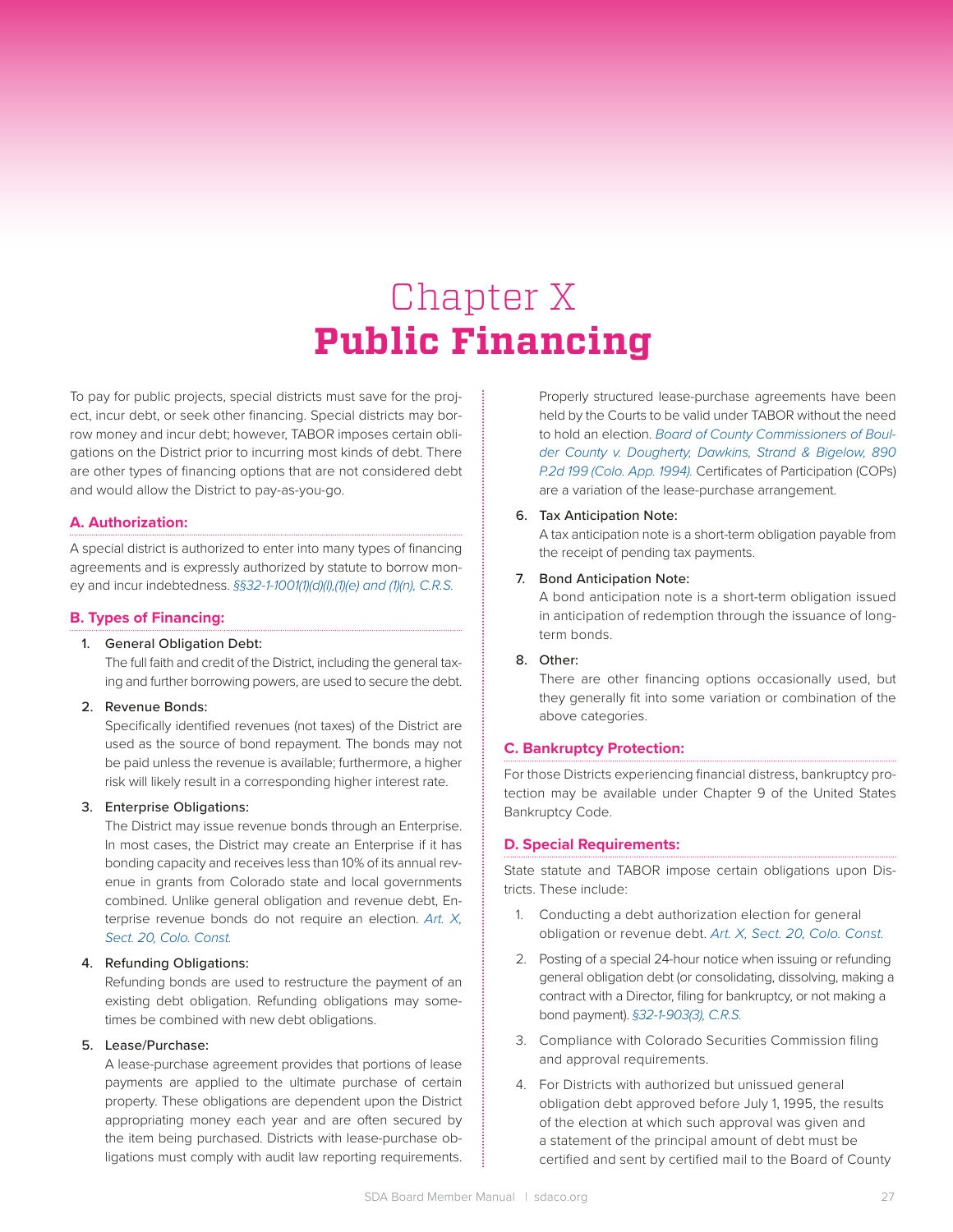Commissioners or the governing body of the municipality no later than 30 days before issuing any new general obligation debt. *§32-1-1101.5(1), C.R.S.*

- 5. Filing results of a debt authorization election with the Board of County Commissioners or municipality that approved the Service Plan, and with the Division of Securities, within 45 days after the election. *§32-1-1101.5(1),C.R.S.*
- 6. Filing a report of outstanding unrated securities with the Division of Local Government by March 1 of each year. *§11-58-105, C.R.S.*
- 7. The District's audit report must include the amount of any authorized but unissued general obligation debt as well as current or anticipated plans to issue such debt. *§29-1- 605, C.R.S.*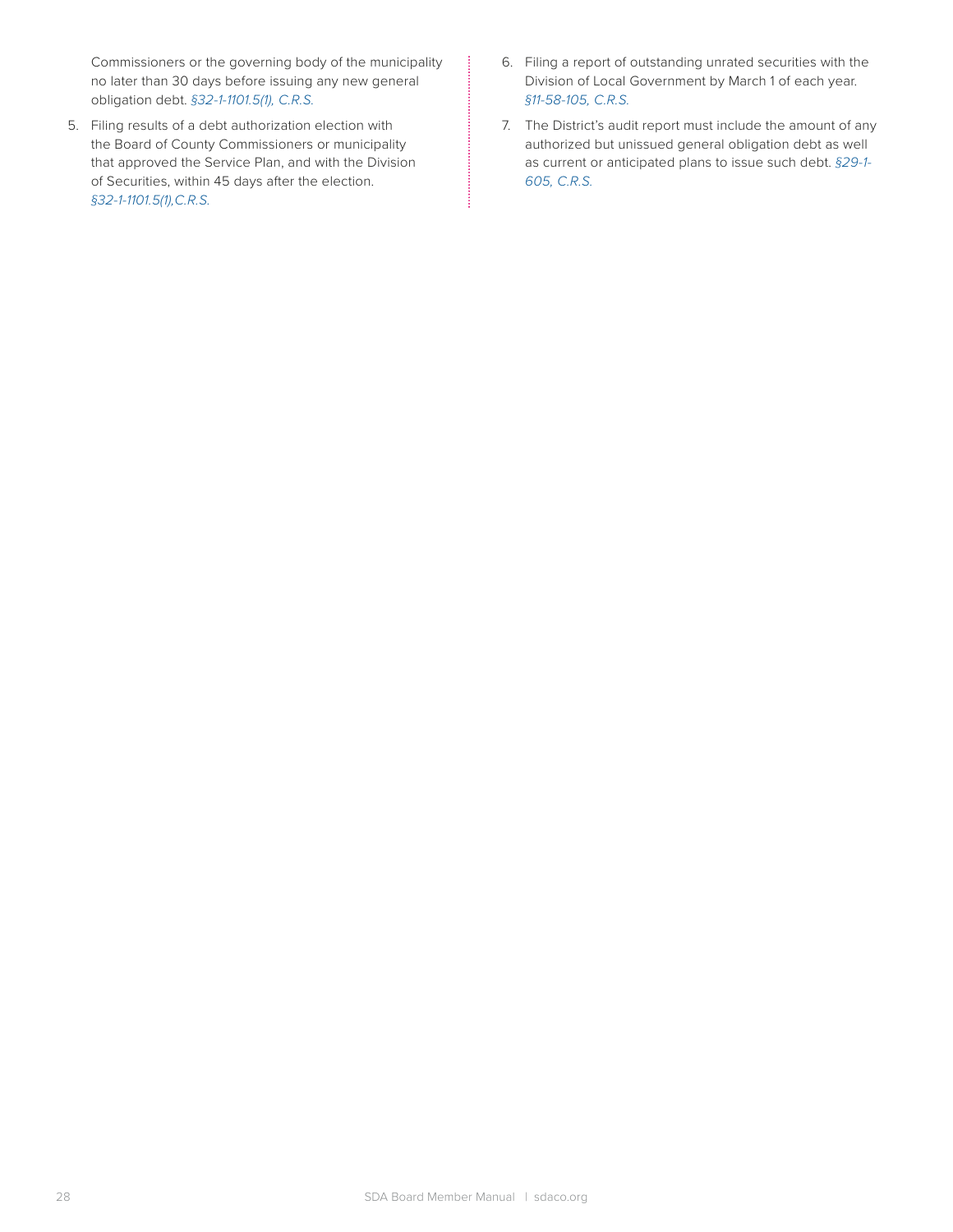# Chapter XI **Audits**

Each District must have an audit performed annually, unless the District's revenue and expenditures are less than \$750,000. While not required, forensic audits can be helpful to look at specific issues such as the District's handling of money or the issuance of contracts, or to just take a comprehensive look at the financial structure of the District.

#### **A. Mandatory Financial Audit:**

Unless the District is exempt, the Board shall cause to be made an annual audit of the financial statements of the District as of the end of each fiscal year, or more frequently if determined by the Board. *§29-1-603, C.R.S.*

The audit report must be submitted to the Board by the auditor by June 30, and filed with the State Auditor within 30 days after the report is received by the District. *§29-1-606, C.R.S.* (See the Filings and Postings schedule in Chapter I of this Manual). If the District has authorized but unissued general obligation debt as of the end of the fiscal year, send a copy of the audit report or a copy of its application for exemption from audit to the Board of County Commissioners for each county in which the District is located, or to the governing body of any municipality that approved the service plan.

If required, a request for extension of time to file the audit may be filed with the State Auditor no later than seven months following the end of the fiscal year (July 31). The amount of time requested shall not exceed 60 days. *§29-1-606(4), C.R.S.*

#### **B. Exemption from Audit:**

If neither the District's revenues nor expenditures exceed \$750,000 for the fiscal year, an audit exemption may be sought. To obtain an audit exemption, the District must file an application with the State Auditor within three months of the close of the fiscal year (by March 31). *§29-1-604(3), C.R.S.*

For Districts with neither revenues nor expenditures exceeding \$100,000, the application must be prepared by a person skilled in governmental accounting. For Districts with revenues or expenditures of at least \$100,000 but not more than \$750,000, the application must be prepared by an independent accountant with knowledge of governmental accounting. *§29-1-604, C.R.S.*

#### **C. Optional Performance Audits:**

In addition to the mandatory financial audit, the Board may determine to prepare additional internal audits in order to more efficiently and effectively perform its duties. Such optional audits may include the following:

#### 1. Investment and Purchasing Procedures:

Such an audit could include a compliance checklist regarding authorized investments, as well as a brief outline of the duties and responsibilities of each Board member and District staff member for investment, purchasing, and other handling of District money.

#### 2. Legal Audit:

This should be prepared in concert with the District's legal counsel in order to assure that the District is achieving various mandatory and desirable legal actions.

#### 3. Liability Audit:

A liability audit is often provided by the insurance company; it can locate safety and other liability exposures within the District.

#### 4. Management, Operations, and Maintenance Audits: These audits review procedures for monitoring the effective-

ness and efficiency of the tasks performed by the District.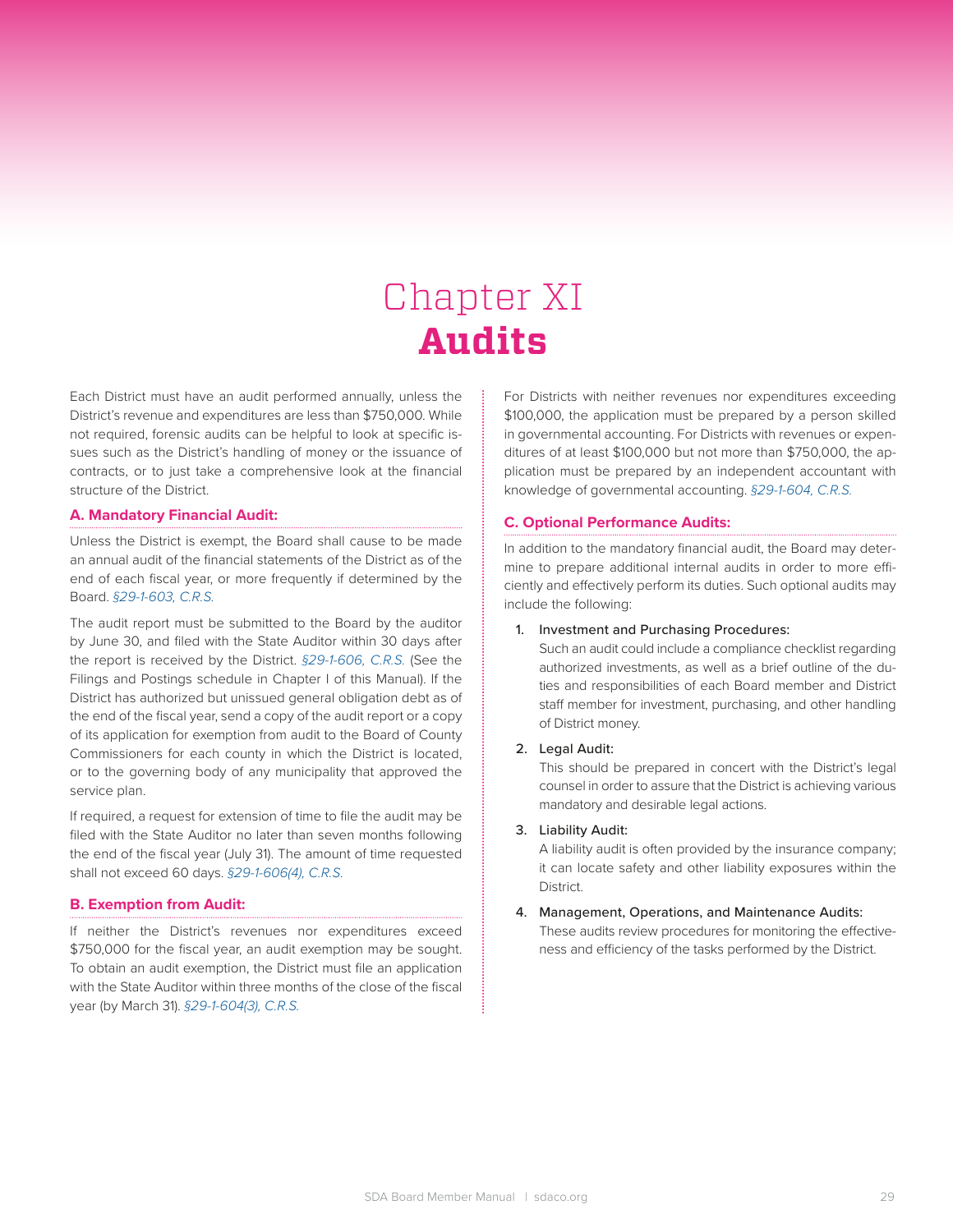# Chapter XII **Contracting**

Contracts that the District enters into, including construction contracts, must contain certain language and meet certain statutory requirements. Districts also have additional requirements, such as bidding, publication, retainage, etc., imposed on construction projects.

#### **A. Construction Contracts:**

#### 1. Publication and Bid Requirements:

Statutes require that an invitation to bid must be published one time in a newspaper of general circulation within the District boundaries for all construction contracts for work or materials or both of at least \$60,000. The District may reject any and all bids, and if it appears that the District can perform the work or secure material for less than the lowest bid, it may do so. *§32-1-1001(1)(d)(I), C.R.S.*

It is recommended that an invitation for bids package be issued which includes a project description, all contractual terms and conditions, specifications, forms of bonds to be supplied, and other documents.

#### 2. Integrated Project Delivery ("IPD"):

Any special district may, as an alternative to §32-1-1001(1)(d) (I), C.R.S., award an IPD contract to a single participating entity for the design, construction, alteration, operation, repair, improvement, demolition, maintenance, or financing, or any combination of these services, for a public project upon a determination that IPD represents a timely or cost effective alternative to a conventional bidding process for the public project. *§32-1-1804, C.R.S.* An IPD contract is awarded based on a Prequalification and/or a Request for Proposals ("RFP") process. Sections 32-1-1805 and 32-1-1806, C.R.S. require publication of notice which can be accomplished by publishing notice one time in a newspaper of general circulation within the District. The District may accept the proposal that represents the best value to the District. "Best value" does not necessarily mean the low bid. Performance of an IPD contract by the participating entity shall be in compliance with all laws applicable to public projects.

#### 3. Bonds and Retainage:

It is recommended that the District require a Bid Bond (usually in the amount of 5% of the bid amount) to avoid withdrawal of low bids. Bid Bonds are not, however, required by law.

The law does require every contractor awarded a contract for more than \$50,000 to execute a Penal (Payment) Bond, as well as a Performance Bond in the amount of at least one-half of the contract amount. *§§38-26-105 and 106, C.R.S.* Although not required by statute, a Maintenance Bond guaranteeing the warranty provision of the contract (usually one year) is also recommended and is usually able to be included into a single Performance, Payment, and Warranty Bond.

If a construction contract exceeding \$150,000 is awarded, the District may withhold payment for up to 5% of the value of the entire project. The retainage may be held until the contract is completed satisfactorily and final payment procedures are followed. *§24-91-103(1)(a), C.R.S.*

#### 4. Appropriations Clause:

The District may not contract for a public works project in an amount in excess of the amount appropriated by the District for the project. All construction contracts must contain clauses stating that the amount of money appropriated is equal to or in excess of the contract amount and, prior to issuing a change order, the District must appropriate funds to cover the costs of the additional work and such funds must be available for expenditure. *§24-91-103.6, C.R.S.*

#### 5. Final Payment and Claims:

If the amount of the contract awarded exceeds \$150,000, the District shall, not later than ten days before the final settlement is made, publish a notice thereof at least twice in a newspaper of general circulation in any county where the work was contracted for or performed. The date of final settlement should be more than ten days after the second publication. Thereafter, if no claims are made, payment in full to the contractor may be made on the settlement date.

At any time up to and including the time of final settlement for the work contracted to be done, any person that has furnished labor, materials, sustenance, or supplies used or consumed by a contractor or subcontractor, whose claim has not been paid, may file with the District a verified statement of the amount due on account of the claim. Upon the filing of any such claim, the District shall withhold from all payments to said contractor sufficient funds to insure payment of said claim until the claim is withdrawn, paid, or 90 days have passed. *§38-26-107(2), C.R.S.*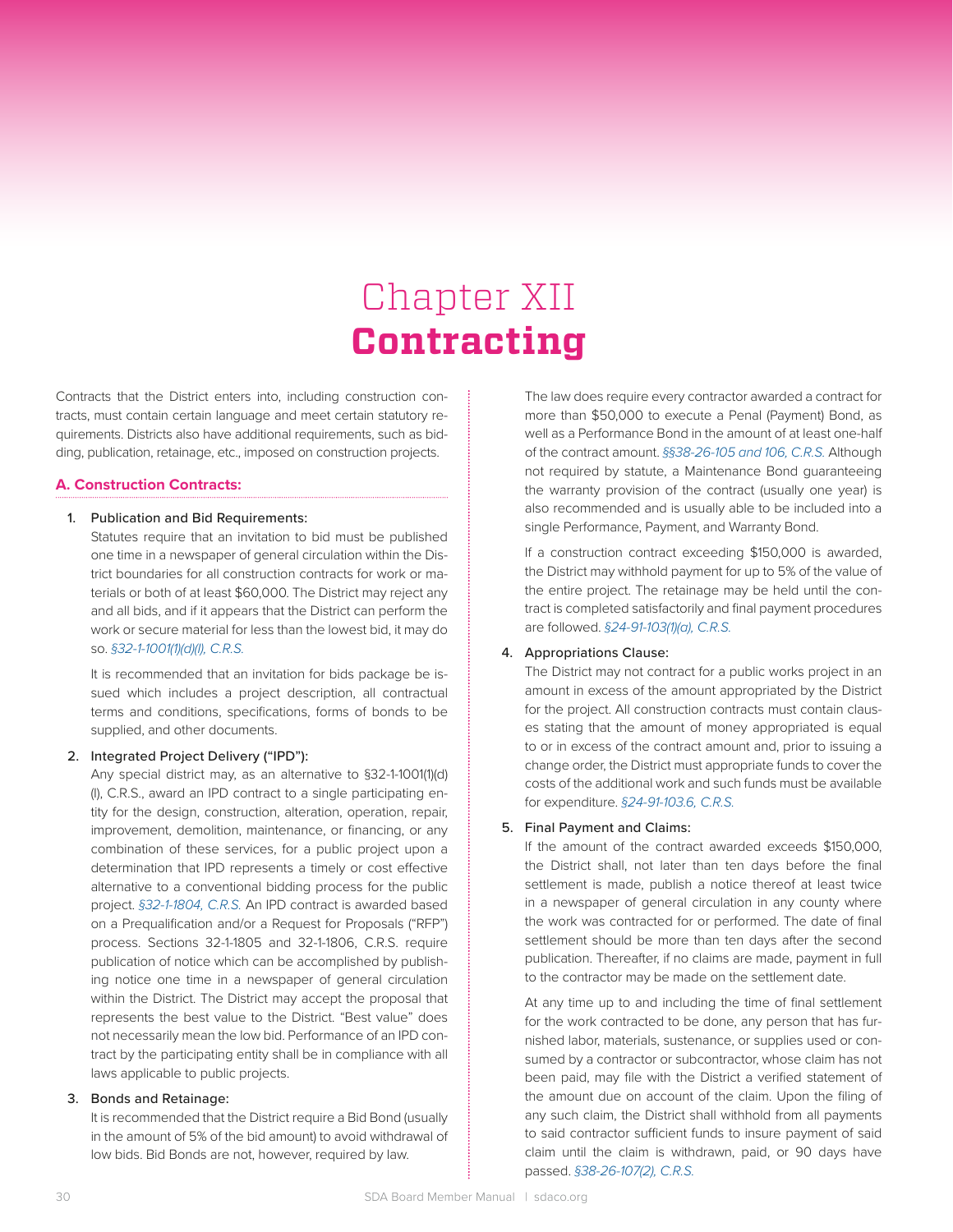If, within 90 days from the date of settlement, the claimant has not filed a lawsuit to enforce such claim, the funds withheld which are not the subject of suit shall be paid over to the contractor. *§38-26-107(3), C.R.S.* If a lawsuit is commenced, the District may be able to interplead the claims (deposit the money with the Court) to avoid becoming embroiled in litigation.

The District must make the final payment in accordance with the above procedures within 60 days after the contract is completed satisfactorily and finally accepted by the District. *§24-91-103(1)(b), C.R.S.*

#### **B. Other Contracts:**

#### 1. Publication/Bid Process:

No contract for work or material including a contract for services, regardless of the amount, shall be entered into between the District and a Board member or between the District and the owner of 25% or more of the territory within the District unless an invitation to bid is published and such Board member or owner submits the lowest responsible and responsive bid. *§32-1-1001(1)(d)(II), C.R.S.*

Other contracts for the purchase of vehicles, equipment, nonconstruction materials, real and other personal property, leases, and advisory and professional services are not subject to statutory publication or bidding requirements, although some comparative review is advisable.

#### 2. Service Contracts/Illegal Aliens:

All contracts and contract renewals for the procurement of services must include certain certifications from the contractor set forth at §8-17.5-102, C.R.S., regarding employing illegal aliens.

#### 3. Contract Drafting or Review:

Someone in the District (not necessarily always your attorney) should review each contract and should usually have suggested changes, since contracts are normally tendered by the vendor and therefore slanted to their favor unless changes are requested. Assigning an experienced, capable person to review each contract will pay off over time.

#### **C. Intergovernmental Agreements:**

Districts may enter into agreements with other special districts or other governmental entities for almost any lawful purpose. Such arrangements are becoming much more prevalent as the benefits and economies of scale have fostered a new era of intergovernmental cooperation.

#### 1. General Intergovernmental Cooperation:

Colorado local governments may cooperate or contract with one another to provide any function, service, or facility lawfully authorized to each of the parties. Such contracts must set forth the purposes, powers, rights, obligations, and responsibilities of the contracting parties. *§29-1-203(1) and (2), C.R.S.* Examples are the joint purchase of equipment; construction of jointly owned fire stations; jointly owned water and sewage treatment facilities; the provision of management, bookkeeping, billing, and maintenance services; joint training facilities and programs; joint ownership of hazardous materials handling equipment; etc. Intergovernmental agreements are very common.

#### 2. Creating a Separate Legal Entity:

Local governments may establish separate legal entities through an intergovernmental agreement to provide for the joint exercise or operation of a function, service, or facility, as allowed pursuant to various provisions of Title 29, C.R.S. Regional Water Authorities, Recreation Authorities, and Fire Authorities provide services on a regional basis when consolidation of the special districts is not practically or politically acceptable, or when the service provided is a special regional addition to the underlying services still provided by the contracting entities.

#### 3. Mutual Aid Agreements:

Special provisions apply to a form of intergovernmental agreement most commonly utilized by Districts providing fire protection and ambulance services. Liability associated with such agreements to mutually aid each other is governed by statute and usually attaches to the entity requesting the emergency aid, unless superseded by the agreement.

#### 4. IGA Reporting Requirements:

Within 30 days after receiving a written request from the Division of Local Government, the District must provide the Division of Local Government with a current list of all contracts in effect with other political subdivisions containing the name of the contracting entities, the nature of the contract, and the expiration date. *§29-1-205(1), C.R.S.*

Within ten days after the execution of a contract establishing a separate governmental entity pursuant to §29-1-204, C.R.S., or an amendment or modification thereof, the District must file a copy with the Division of Local Government. *§29-1-205(2), C.R.S.*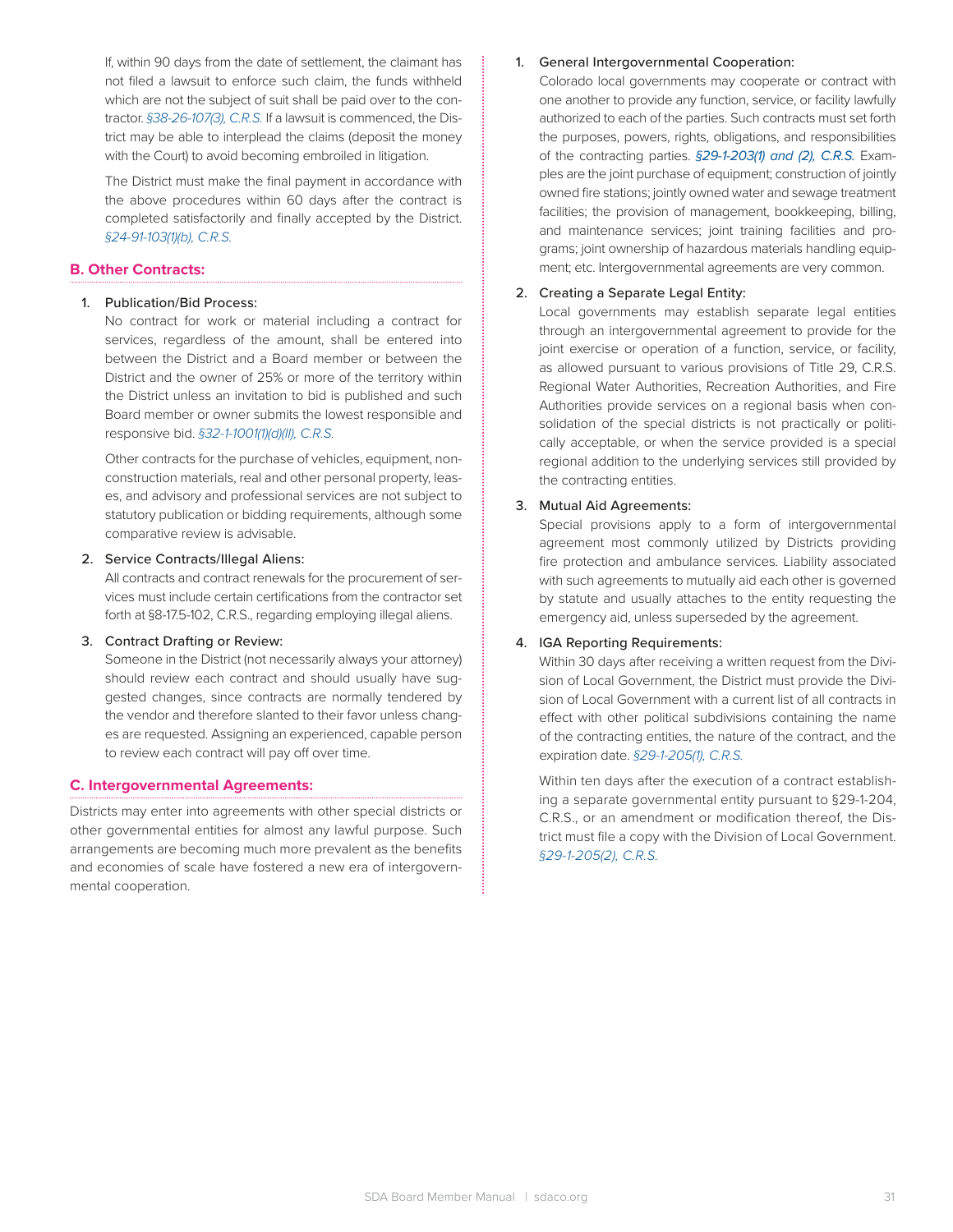# Chapter XIII **Liability Issues**

Special districts, along with other governmental entities in Colorado, have limited liability for most injuries or damages that result from acts of the District, its employees, Directors, and volunteers. However, there are still actions that the District should take to protect itself from lawsuits, including obtaining comprehensive liability insurance, agreeing to indemnify Directors and employees of the District, and requiring participants and volunteers to sign waivers when appropriate.

#### **A. Potential Sources of Liability:**

#### 1. State Tort Actions:

"Torts" are actions (other than in contract) such as negligence, trespass, and conversion, involving damage to person or property. These actions are covered by the Colorado Governmental Immunity Act ("CGIA"). (See Section B, *Colorado Governmental Immunity Act,* below for more information)

#### 2. Federal Actions:

These actions are beyond the scope of the CGIA, although an argument does exist that the CGIA could offer protection from federal claims brought in the state Courts.

The most common federal actions are in the areas of deprivation of Constitutional or statutory rights (Section 1983 cases), antitrust, securities violations, labor and wage actions, and environmental cases.

#### 3. Contract:

Contract claims are not protected by the CGIA. *§§24-10-105 and 106, C.R.S.* Public officials, however, are generally not personally liable for the contracts of the governmental entity.

#### 4. Criminal:

The CGIA offers no protection from criminal actions. Common potential areas of criminal exposure include the following:

- a. Entering into a prohibited transaction;
- b. Failing to disclose conflicts of interest;
- c. Misuse of official information;
- d. Malfeasance; and
- e. Issuing a false certificate or document. *§18-8-406, C.R.S.*

You may want to consider purchasing crime coverage from the Colorado Special Districts Property and Liability Pool which covers certain damages and defense costs resulting from a lawsuit for a Director's alleged wrongful acts while acting in his or her official capacity.

#### **B. Colorado Governmental Immunity Act (CGIA):**

The CGIA limits the circumstances under which a public entity or public employee may be liable in state tort actions.

The CGIA creates immunity from liability for all tortious injuries committed by a governmental entity or its employees, except injuries resulting from the following:

- 1. The operation of a public hospital, correctional facility, or jail;
- 2. The operation of a publicly owned motor vehicle, except emergency vehicles;
- 3. A dangerous condition of a public building;
- 4. A dangerous condition of a public highway, road, street, or sidewalk;
- 5. A dangerous condition of any public facility located in any park or recreation area or any public water, gas, sanitation, electrical, power, or swimming facility; and
- 6. The operation and maintenance by a public entity of any public water, gas, sanitation, electrical, power, or swimming facility. *§24-10-106(1), C.R.S.*

Even for those actions where liability may attach, liability is limited by the CGIA to a maximum of \$350,000 for injury to one person in any single occurrence, and \$990,000 for injury to multiple persons in a single occurrence, except that no one person shall recover in excess of \$350,000. Such amounts will be adjusted every four years, beginning in 2018, by an amount reflecting the percentage change over a four-year period in the Consumer Price Index. *§24-10-114, C.R.S.* 

Someone with a claim must file a written notice within 182 days after the date of discovery of the injury. The CGIA imposes additional procedural requirements when filing a claim against the District, its Directors, or employees. If those procedures are not followed, a claim may be dismissed. The CGIA also requires each District to designate an official, or an office, as its official agent to be served with legal notice of intent to file a claim against the District under the CGIA. *§24-10-109, C.R.S.*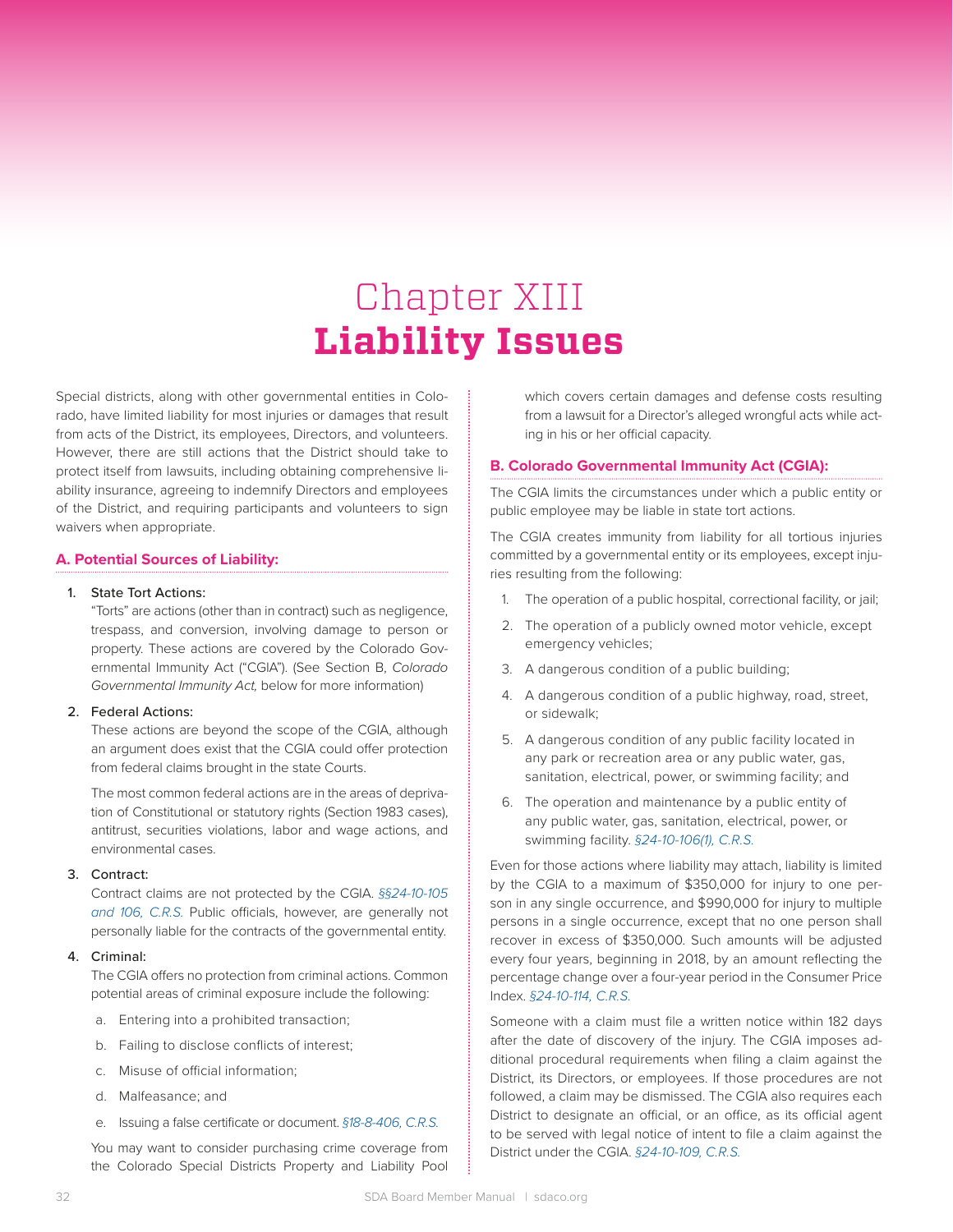#### **C. Indemnification Resolution:**

A special district has certain duties to indemnify its Directors and employees. That indemnification is codified in the CGIA. *§24-10- 110, C.R.S.*

The District may indemnify District Directors and employees beyond the protections of the CGIA to include federal, contract, and punitive acts. These issues should be discussed with the District's attorney.

#### **D. Releases and Waivers:**

Releases and waivers may be used to limit potential liability against the District, its Directors and employees, and also third parties in applicable situations. These agreements are often used with volunteers and participants in District events.

For a release or waiver to be valid, there must be an express, knowledgeable assent to such release or waiver. The District must exercise great caution regarding the validity or adequacy of the release or waiver.

A parent may, on behalf of his/her child under the age of 18, release or waive the child's prospective claim for negligence, except claims for willful, wanton, reckless, or grossly negligent acts or omissions. *§13-22-107(3) and (4), C.R.S.* Nonetheless, the best practice is for both the parent and minor to sign a waiver.

#### **E. Insurance:**

Insurance is a primary and essential means of protecting the District, its Directors, and employees. The primary types of insurance are liability, property, workers' compensation, crime coverage, and errors and omissions.

The following methods of insurance could be considered:

#### 1. Standard Insurance Company:

Many insurance companies will provide insurance coverage to special districts. Make sure that your insurance provider understands governmental immunity and is familiar and has worked with the CGIA.

#### 2. Self-Insurance:

The CGIA permits a special district to adopt a policy of selfinsurance. *§24-10-115(2)(a), C.R.S.* The CGIA imposes procedural requirements, and compliance is mandatory. The fund established for the purposes of self-insurance shall be kept separate from all other District funds, and may only be used to pay operating expenses of the fund and claims made against the District. *§24-10-115(3), C.R.S.*

#### 3. Insurance Pool:

An insurance pool can be a cost efficient means by which to obtain insurance coverage. SDA offers such an insurance pool.

#### **F. Constitutional Issues:**

When operating in the public realm, sensitivity to Constitutional issues must be maintained. All Constitutional issues should be discussed with a qualified attorney. Potential areas of Constitutional issues most commonly include the First Amendment rights of free speech, freedom of religion, and assembly; Fourteenth Amendment rights of equal protection; Fifth and Fourteenth Amendment rights of due process; and issues involving the "taking" of private property.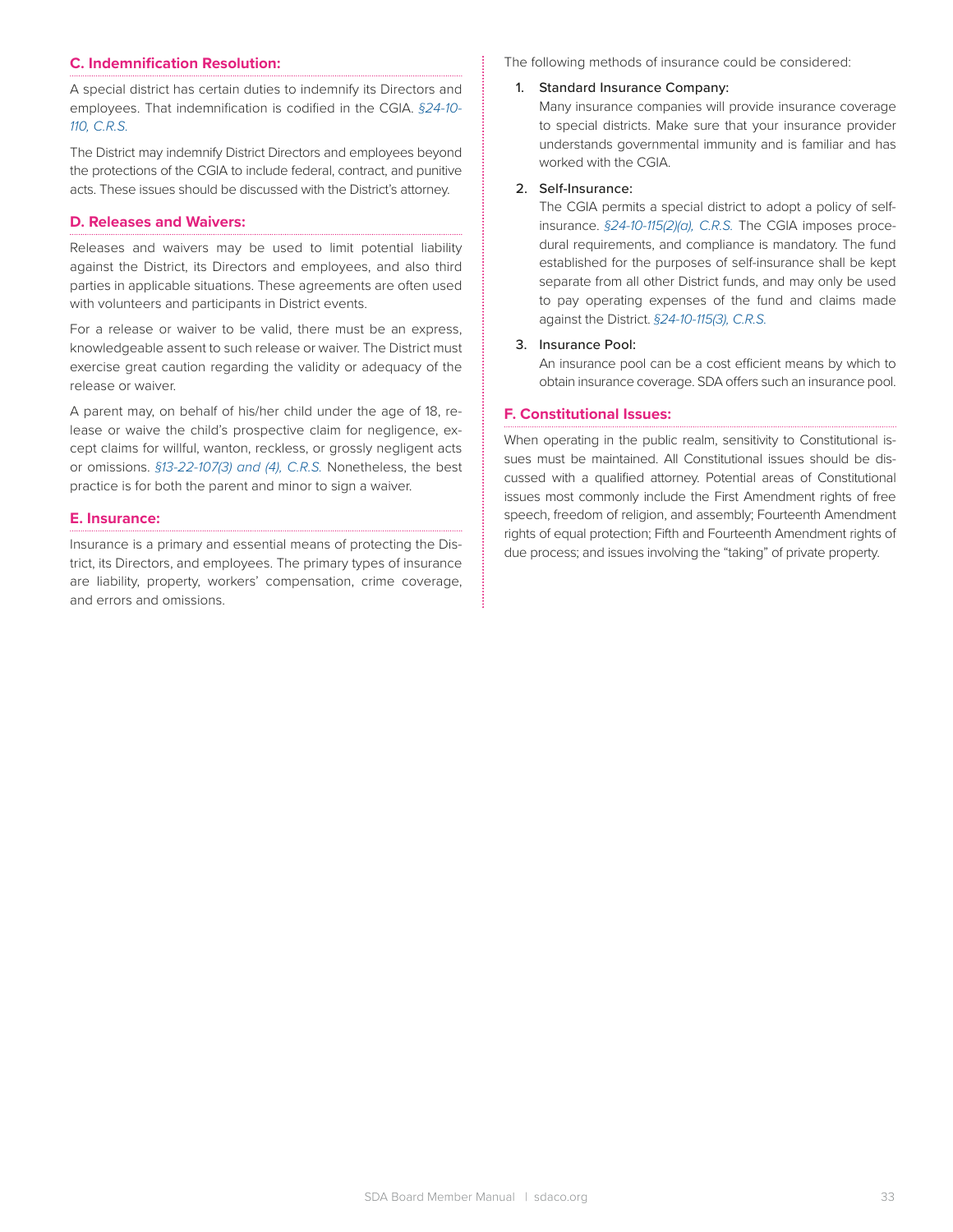# Chapter XIV **Personnel Matters**

Special districts with employees must be aware of certain state and federal laws that govern the employer/employee relationship. Particular concern must be made to the hiring and firing of employees, as well as wage requirements.

#### **A. Federal and State Employment Laws:**

The areas of labor, employment, and personnel issues are heavily regulated by the state and federal governments. The Acts of which a District should be aware include, but are not limited to:

- 1. The Federal Fair Labor Standards Act ("FLSA") regulates minimum wage, overtime pay, equal pay, record keeping, and child labor standards.
- 2. The Federal Occupational Safety and Health Act ("OSHA") regulates dangerous conditions in the workplace.
- 3. The Federal Americans with Disabilities Act ("ADA") prohibits discrimination in employment and in the provision of public services and accommodations based on a person's disability.
- 4. The Federal Age Discrimination in Employment Act ("ADEA") prohibits discrimination based on age in employment practices against persons over age 40.
- 5. Title VII of the Federal Civil Rights Act prohibits discrimination in employment based on race or color, religion, sex, pregnancy, national origin, or opposition to discriminatory practices.
- 6. Section 1981 of the Federal Civil Rights Act prohibits discrimination based on race or lineage.
- 7. Section 1983 of the Federal Civil Rights Act prohibits any person, under the color of statute, ordinance, or regulation from depriving another person of the privileges and immunities of the United States Constitution and laws.
- 8. The Federal Equal Pay Act prohibits wage discrimination on the basis of sex for jobs performed under similar working conditions.
- 9. The Consolidated Omnibus Budget Reconciliation Act ("COBRA") generally requires employers to give departing employees the opportunity to continue their health insurance coverage for 18 months at the employee's cost.
- 10. The Federal Family and Medical Leave Act of 1993 ("FMLA") imposes certain affirmative acts regarding employee leave on all employers, including public entities employing 50 or more persons.
- 11. The Colorado Family and Medical Leave Act (Title 8, Article 13.3, Part 2, C.R.S.) adds civil unions and committed relationships to those family relationships that are entitled to family leave under the Colorado Act.
- 12. The Colorado Healthy Families and Workplaces Act (Title 8, Article 13.3, Part 4, C.R.S.) requires that each Colorado employer provide paid sick leave for all employees at a rate of one hour per thirty hours worked by the employee, not to exceed 48 hours each year.
- 13. Worker Rights Related to a Public Health Emergency (Title 8, Article 14.4, C.R.S.) provides that an employer or a contractor shall not discriminate, take adverse action, or retaliate against any worker who raises any reasonable concern about workplace violations of government health or safety rules, related to a public health emergency.
- 14. The Uniformed Services Employment and Reemployment Rights Act ("USERRA") provides employees who are called up for, or volunteer for, active military service with special employee benefits.
- 15. The USA PATRIOT Act of 2001 removed previous legal barriers to the federal government conducting wiretapping surveillance of telephone lines and accessing stored voice and email messages.
- 16. The Colorado Health Care Coverage Act (Title 10, Article 16, C.R.S.), which is the state counterpart to COBRA, gives extended health insurance coverage of 180 days to terminated employees.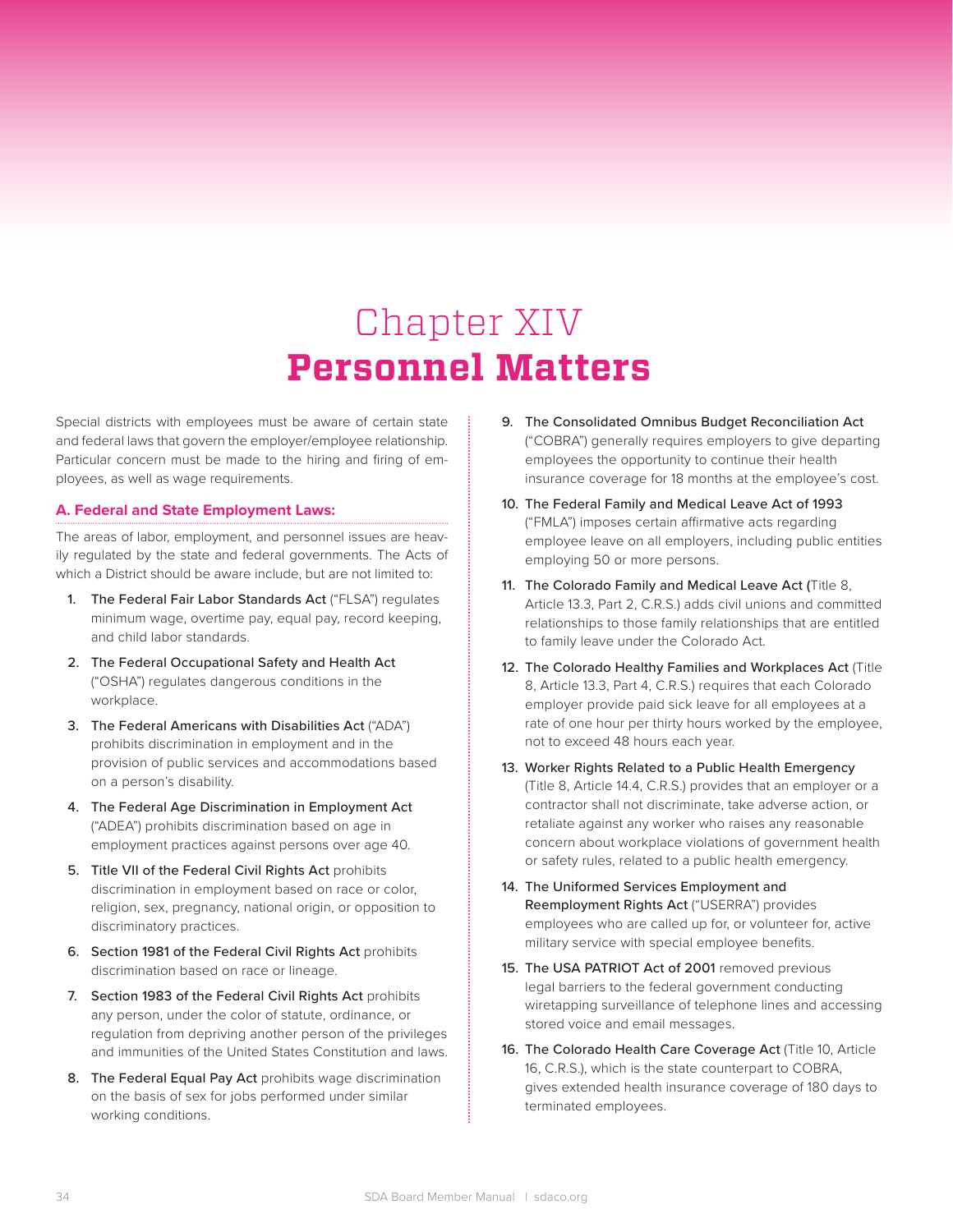- 17. The Colorado Anti-Discrimination Act (CADA) (Title 24, Article 34, Parts 3 through 8, C.R.S.) prohibits discrimination based on disability, race, creed, color, sex, age, marital status, national origin, sexual orientation, or ancestry in employment, housing, public accommodations, and advertising.
- 18. The Colorado Youth Employment Opportunity Act of 1971 (Title 8, Article 12, C.R.S.) provides child labor standards.
- 19. Colorado laws regarding wages and hours (Title 8, Articles 4 through 6, and 13, C.R.S.).
- 20. The Workers' Compensation Act of Colorado (Title 8, Articles 40 to 47, C.R.S*.*) regulates disability and medical benefits of injured workers.
- 21. The Colorado Employment Security Act (Title 8, Articles 70 to 82, C.R.S.) provides for unemployment benefits.
- 22. The Colorado Employment Opportunity Act (Title 8, Section 8-2-126, C.R.S.) prohibits use of consumer credit information for employment purposes unless the information is substantially related to the employee's current or potential job.
- 23. The Colorado Law on Effect of Criminal Conviction on Employment Rights (Title 24, Section 24-5-101, C.R.S.) regulates the use of criminal background history in public employment.

#### **B. Personnel Policy Manuals:**

A personnel policy manual can be a useful tool for dealing with reoccurring employment issues. Whether a specific policy is appropriate for a given District depends upon the size of the District, the District's existing policies and procedures, and the decisions made by the Board members. In smaller Districts, some subjects addressed in these policies may be dealt with informally or not at all. In larger Districts, the need for uniform treatment of a larger group of and the dissemination of correct information to all employees may dictate a more comprehensive selection of policies. Because personnel policy manuals have in some cases been construed by the Courts as constituting part of an employee's employment contract, they must be carefully drafted.

Typical personnel policy manuals include the following subjects:

- 1. Working conditions, including work week and hours, attendance, safety, and work environment.
- 2. Compensation and benefits.
- 3. Leave policies.
- 4. Employment, promotion, and evaluation practices.
- 5. Layoffs.
- 6. Rules of conduct.
- 7. Discipline.
- 8. Grievances.
- 9. Employee records.
- 10. Separation from employment.
- 11. Specific policies of concern to the District, including drug testing.

#### **C. Drug and Alcohol Testing:**

The Federal Highway Administration ("FHA") adopted regulations requiring mandatory drug and alcohol testing for employed drivers with commercial driver's licenses. Drivers of firefighting equipment are exempt. Other organizations employing employees not governed by the FHA requirements may also adopt internal drug and alcohol policies. Qualified legal counsel or consultants should be contacted in formulating such testing policies.

Due to the Colorado Constitutional amendments authorizing the use of marijuana, policies should be carefully drafted with recognition of this as an area of evolving legal consideration.

#### **D. Federal and State Posting Requirements:**

Both federal and state law require the posting of certain informational posters at a prominent location in the District's business office. Failure to make the requisite postings could subject the District to significant financial penalties. The following postings must be made:

- 1. Federal Equal Employment Opportunity Commission (EEOC);
- 2. Federal Minimum Wage (Dept. of Labor);
- 3. Family and Medical Leave Act (Dept. of Labor);
- 4. State Fair Employment (Dept. of Labor);
- 5. State Minimum Wage (Dept. of Labor);
- 6. Healthy Families and Workplaces Act *(Paid Sick Leave)*  (Dept. of Labor); and
- 7. Worker Rights Related to a Public Health Emergency *(Whistleblower)* (Dept. of Labor)

\* The Federal Occupational Safety and Health Act (OSHA) does not currently apply to local governments, although OSHA standards may constitute reasonable guidelines.

#### **E. Volunteers:**

Volunteers present unique considerations for a District with respect to compensation, insurance, personnel policies, liability, releases, and indemnification. Please consult with your legal counsel when considering using volunteers.

#### **F. TABOR:**

Most employees in Colorado are not employed under contracts. If, however, a contract is entered into with an employee, a multi-year employment contract may constitute a "multiple fiscal year financial obligation" subject to the limitations of TABOR.

#### **G. Collective Bargaining for Firefighters:**

Pursuant to §29-5-201, *et seq.,* C.R.S., paid firefighters who work for a District or Fire Authority with two or more paid firefighters have certain collective bargaining rights, including:

1. If a collective bargaining agreement does not currently exist and if the employer has not voluntarily opted into collective bargaining, the paid firefighters or their employee organization can request a "meet and confer" with the District (or Fire Authority) to discuss safety and working conditions, but not compensation.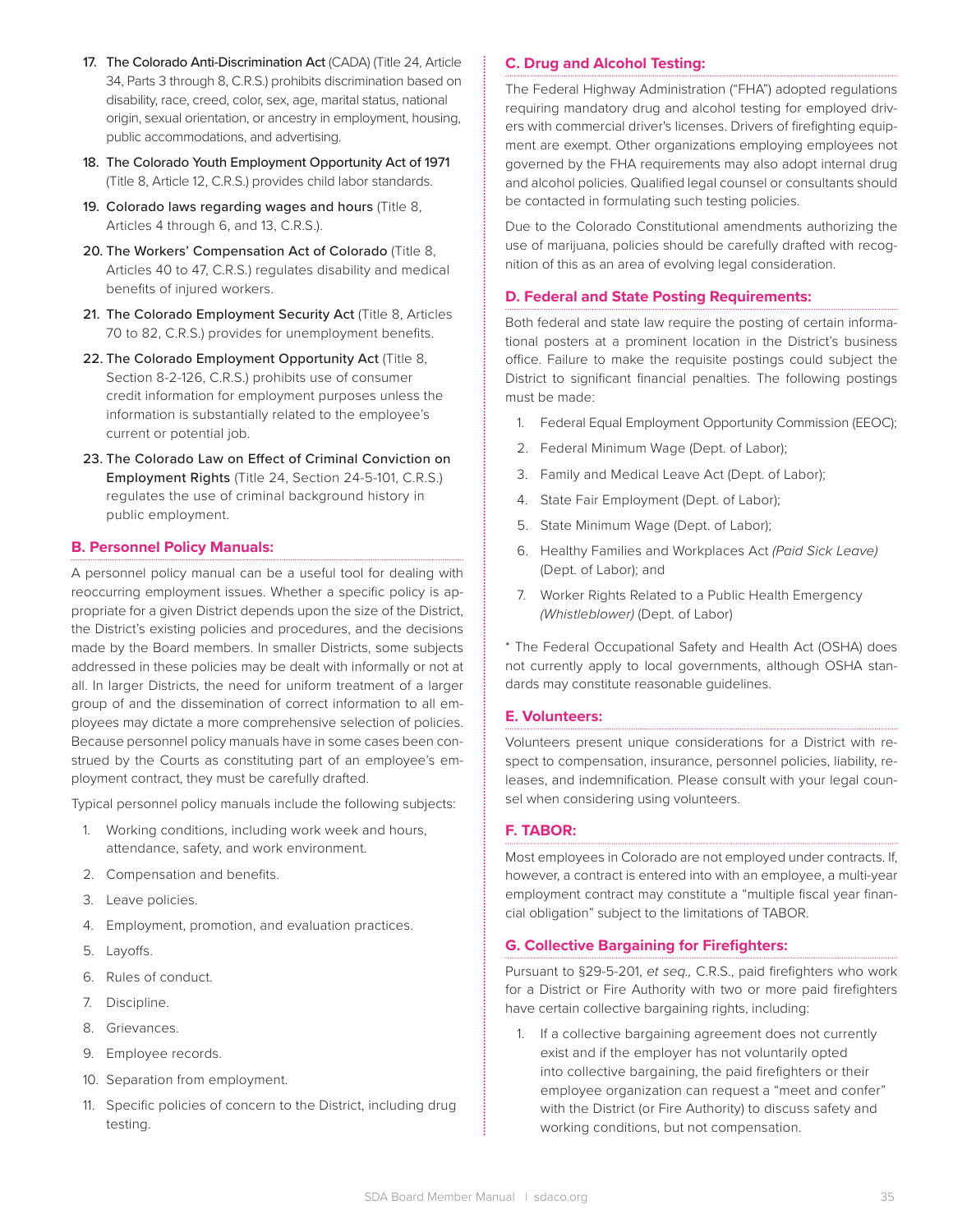- 2. Paid firefighters can initiate a collective bargaining process by presenting a notice of intent to circulate a petition to the Board, signed by at least 75% of the paid firefighters, requesting recognition of the unit and a collective bargaining agreement. If 5% of the number of eligible electors who voted in the last District election sign a petition, the Board must put the following question on the ballot at the next election: "Should the firefighters employed by the [name of the District] be covered by the Colorado Firefighter Safety Act?". If a majority of those voting in the election vote in favor, the District must recognize the employee bargaining unit identified in the petition and enter into collective bargaining with the unit. *§29-5-206, C.R.S.*
- 3. Firefighters and employee organizations are prohibited from striking. *§29-5-211, C.R.S.*

#### **H. Use of Credit Report Information and Employee Personal Passwords:**

Employers are prohibited from using credit information in employee hiring, evaluation, or discipline, unless the information is related to the person's present or potential job. Employers may not ask a current or prospective employee to provide access to credit reports or related information unless such information is directly related to the job, or the job is one that involves fiduciary relationships or the handling or accounting of funds. *§8-2-126, C.R.S.*

An employer may not suggest, request, or require an employee or applicant to disclose, or cause an employee or applicant to disclose, any user name, password, or other means for accessing the employee's or applicant's personal account or service through the employee's or applicant's personal electronic communication device. Employers may not compel an employee or applicant to add anyone, including the employer or his or her agent, to the employee's or applicant's list of contacts associated with a social media account, or require, request, suggest, or cause an employee or applicant to change privacy settings associated with a social networking account. This does not prohibit employers from requiring employees to disclose user names, passwords, and other means for accessing non-personal accounts or services that provide access to the employer's internal computer or information systems. *§8-2-127, C.R.S.*

#### **I. Health Insurance:**

The Patient Protection and Affordable Care Act requires large employers to provide health coverage for its employees. Large employers are those who have 50 or more full-time equivalent employees. The requirements of the Act and the dates for compliance are varied. Your attorney or a knowledgeable health care broker can help the District navigate the requirements. *Public Law 111–148. 111th United States Congress.*

#### **J. Paid Sick Leave:**

The Healthy Families and Workplaces Act requires that each Colorado employer provide paid sick leave for all employees at a rate of one hour per thirty hours worked by the employee, not to exceed 48 hours each year, unless the employer chooses to allow a higher annual limit. Employers with less than sixteen employees are exempt until January 1, 2022. Thereafter, all Colorado employers, including special districts, must comply with the law. The employee begins to accrue paid sick leave when employment with the employer begins, and can use the sick leave as soon as it is accrued. In addition to the paid sick leave accrued pursuant to the above provisions, on the date a public health emergency is declared, each employer in the state shall supplement each employee's accrued sick leave to assure that the employee may take sick leave; for employees who normally work 40 or more hours in a week, at least 80 hours. Each covered employer shall notify its employees that they are entitled to be paid sick leave by supplying each employee with a written notice containing the information specified in the act, and by displaying a poster in a conspicuous and accessible location in each workplace. *§8-13.3-401, et seq., C.R.S.*

#### **K. Searches for CEO-Level Employees:**

The process for searching for a chief executive level position (i.e. CEO, District Manager, Fire Chief) is different from that of other District employees and requires compliance with certain requirements of the Colorado Open Meetings Law, Part 4, Article 6 of Title 24, C.R.S., and the Public Records Act, Article 72 of Title 24, C.R.S.

- 1. A search committee may be established to conduct the CEO search, but the search committee is still subject to certain transparency requirements. *§24-6-402(3.5), C.R.S.*
- 2. Fourteen days prior to appointing, employing, or offering the position to a finalist, the list of all finalists must be made public. The state or local body shall name one or more candidates as finalists for the position of chief executive officer. When there are three or fewer candidates, they are automatically defined as "finalists." *§24-6-402(3.5), C.R.S.; HB21-1051.*
- 3. The Board must select the top candidate and make an offer of employment in the open session of a public meeting, not in an executive session.
- 4. Specific contract negotiations about pay, benefits, etc., may occur in an executive session pursuant to §24-6- 402(4)(e), C.R.S., but the Board must approve the contract in a public meeting.
- 5. Records of finalists are generally public records, except for these documents:
	- a. Records of applicants who are not finalists; and
	- b. The following records of finalists:
		- i. Letters of reference;
		- ii. Medical, psychological, or sociological data; and
		- iii. Financial records (e.g. credit checks). *§24-72-204(3)(a)(XI)(A), C.R.S.*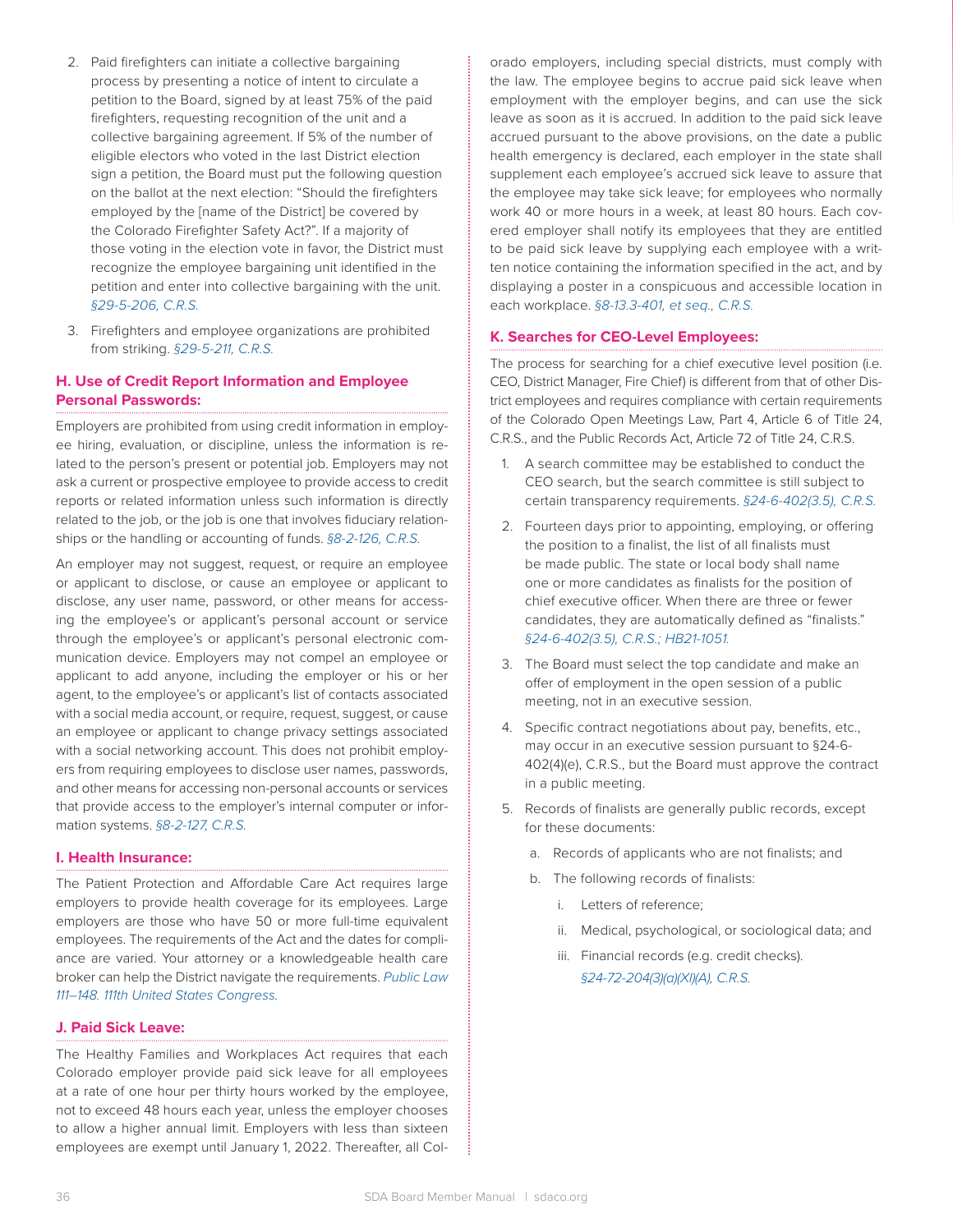# Chapter XV **Elections**

Note: The Colorado Local Government Election Code was adopted (Article 13.5 of Title 1, C.R.S.) effective February 18, 2014. Certain provisions of the Uniform Election Code of 1992 (Articles 1 to 13 of Title 1, C.R.S.) also apply to special district elections and both the Local Government Election Code and the Uniform Election Code of 1992 should be read in conjunction with Part 8, Article 1 of Title 32, C.R.S. The following is an overview of the election requirements.

A local government may, in lieu of conducting a nonpartisan election under the provisions of the Colorado Local Government Election Code, opt to use the Uniform Election Code of 1992, Article 1 to 13 of Title 1, to conduct the nonpartisan election not coordinated by the County Clerk. *§1-13.5-102(1), C.R.S.*

The Legislature amends the election laws regularly. Before conducting an election, check the Election Codes for statutory changes enacted after the publication of this manual.

#### **A. Coordinated Elections:**

#### 1. Applicability:

In a coordinated election, when more than one political subdivision with either overlapping boundaries or the same electors hold an election on the same day, the County Clerk and Recorder is the Coordinated Election Official. All November elections in which eligible electors are the same or boundaries overlap shall be coordinated elections, unless the election is to be conducted as an independent mail ballot election. *§§1-1-104(6.5), 1-1-111(3), 1-7-116, C.R.S.*

Regular elections, special elections, and Court-ordered elections conducted other than in November may be conducted as coordinated elections if (i) there is an overlap of electors or boundaries; (ii) the County Clerk and Recorder is the Coordinated Election Official; and (iii) the county, District, and other jurisdictions agree. *§§1-1-104(6.5), 1-1-111(3), 1-7-116, C.R.S.*

#### 2. Intergovernmental Agreement:

At least 70 days prior to the November coordinated election, the District must enter into an intergovernmental agreement with the County Clerk and Recorder for the conduct of the election and/or mailing of the notice required by Article X, Section 20 of the Colorado Constitution ("TABOR Notice").

The Agreement shall include, but not be limited to the following:

- a. An allocation of responsibilities between the District and the County Clerk and Recorder; and
- b. A provision for the sharing of expenses based upon "actual cost." *§1-7-116(2), C.R.S.*

#### **B. Regular Elections:**

Special districts must hold regular elections on the first Tuesday after the first Monday in May in even-numbered years for the purpose of electing Directors to the Board and, as applicable, for the submission of other ballot issues or questions. *§1-13.5-111(1), §32-1- 103(17), C.R.S.*

Note: In the regular election in May 2020, and also in May 2022, those full-term seats that are on the ballot will be for three years, for the one term only, after which those seats will revert back to the normal four year terms. As a result, beginning in 2023, regular special district elections will be on the first Tuesday after the first Monday in May of odd-numbered years. *§§1-1-104(42), 1-13.5-111(1), 32-1-103(17), and 32-1-305.5(3).*

#### **C. Special Elections:**

Special elections may be held on the first Tuesday after the first Monday of February, May, October, or December; in November of even-numbered years; or on the first Tuesday in November of odd-numbered years. A Court having jurisdiction over the District may order a special election to be conducted on a different election date. *§§1-13.5-111(2) and (3), §32-1-103(21), C.R.S.*

#### **D. TABOR Elections:**

A TABOR ballot issue election must be conducted as either a coordinated election or as an independent mail ballot election. *§1-13.5-111(2),C.R.S.* TABOR elections can only be conducted at the regular special district election date, the general election date, or the first Tuesday in November of odd-numbered years. *Art. X, Sect. 20(3)(a), Colo. Const.*

#### **E. Independent Mail Ballot Elections:**

The District, at the direction of the Board, may conduct an election by mail ballot that is not coordinated by the County Clerk and Recorder. The Designated Election Official must prepare a written plan on conducting a mail ballot election. The written plan must be on file at the office of the Designated Election Official at least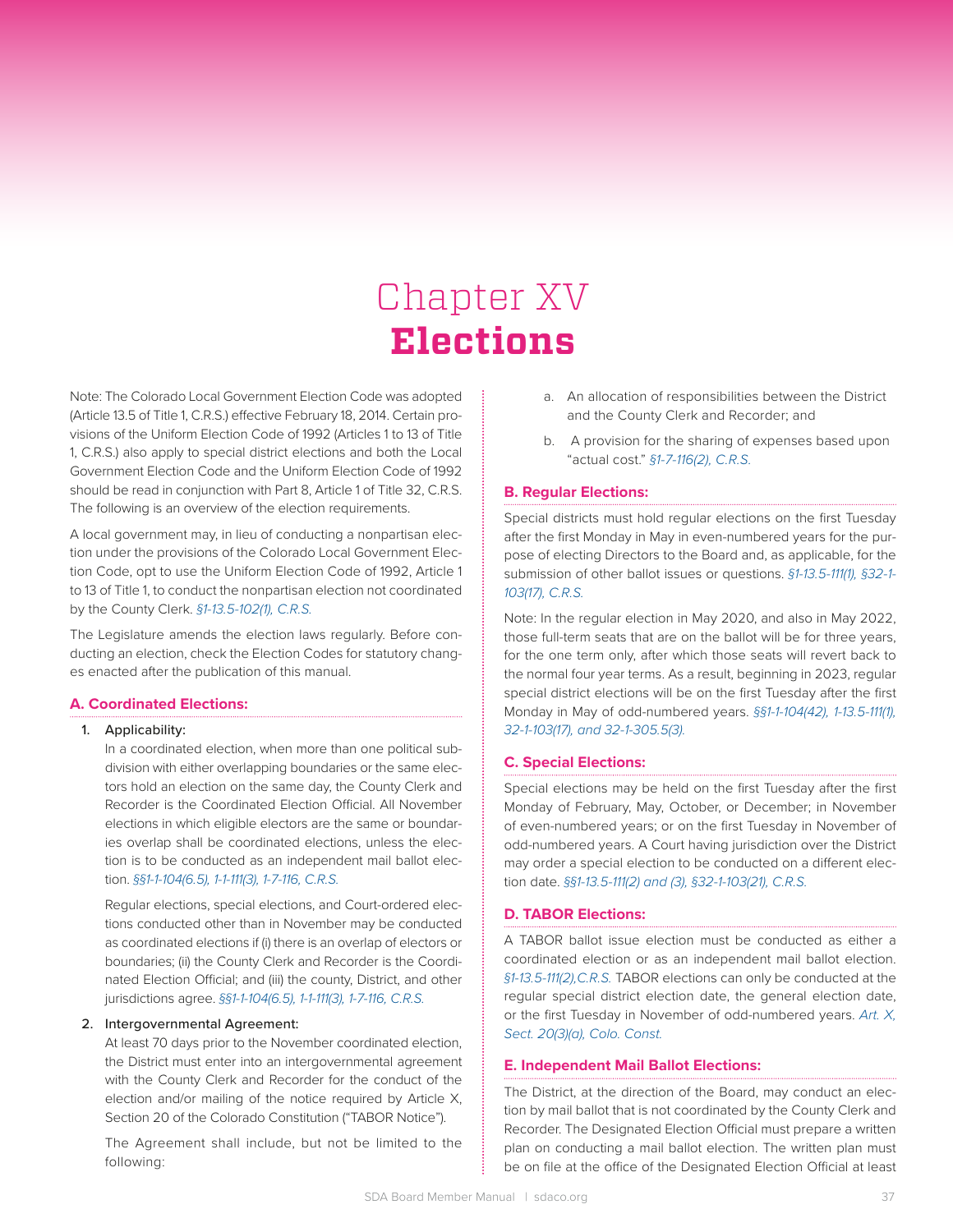55 days prior to the election. *§§1-13.5-1101, 1-13.5-1102(1) and 1-13.5- 1104(1), C.R.S.* The written plan is a public record, but does not need to be filed with the Secretary of State, and does not require approval by the Secretary of State. *§1-13.5-1104(1), C.R.S.*

#### **F. Designated and Coordinated Election Officials:**

For all November coordinated elections, the County Clerk and Recorder shall be the Coordinated Election Official responsible for coordinating and conducting the election on behalf of all political subdivisions that are part of the coordinated election, utilizing the mail ballot procedure set forth in Article 7.5 of Article 1, C.R.S. *§§1-1-104(6.5), 1-1-111(3), 1-7-116, C.R.S.*

The District Board shall appoint a Designated Election Official to conduct non-coordinated elections and assist in the conduct of coordinated elections. The Designated Election Official does not have to be the District Secretary. *§§1-13.5-108, 32-1-804(2), C.R.S.*

#### **G. Election Notices:**

#### 1. TABOR Notices:

TABOR requires the mailing of a notice for ballot issue elections. The TABOR Notice shall be sent as a package where the boundaries of political subdivisions, including all special districts with ballot issues, overlap. The TABOR Notice must be addressed to "All Registered Voters" and mailed to each address of one or more active registered electors of the District at least 30 days prior to the election. *Art. X, Sect. 20(3) (b), Colo. Const.*

For coordinated elections, the District must provide the County Clerk and Recorder with all necessary TABOR Notice information at least 43 days prior to a November coordinated election. *§1-7-904, C.R.S.* The County Clerk and Recorder shall have the responsibility of mailing the TABOR Notice package to each address where any active District elector resides within such county, if the election is being conducted in November. The Designated Election Official shall mail such notice to addresses of active District electors who do not reside in the county. *§1-7-906, C.R.S.*

For independent mail ballot elections, the District's Designated Election Official shall be responsible for the preparation and mailing of the District's TABOR Notice.

The Designated Election Officials of special districts with overlapping boundaries that will be submitting ballot issues at the regular special district election shall confer at least 40 days prior to the election regarding the preparation and mailing of the TABOR Notice as a package. Such special districts must enter into an intergovernmental agreement for the preparation and mailing of the TABOR Notice. *§§1-13.5-503(1), 1-7-905(2) and 1-7-906(3), C.R.S.*

#### 2. Notice by Publication and Posting:

Notice of the specific election information, including the date and time of election; hours during which the polls will be open; the date ballots have or may be mailed if the election is conducted by mail ballot; mail ballot drop-off locations; names of the officers to be elected and any ballot issues and ballot questions to be voted upon; and the names of those candidates whose nominations have been certified to the Designated Election Official must be published in a newspaper of general circulation within the District boundaries at least 20 days prior to the date of the election. For independent mail ballot elections, the notice does not need to include the text of the ballot issues or ballot questions. *§§1-13.5-502(1), (2)(a) and (2)(b), C.R.S.*

A copy of the notice must be posted in the office of the Designated Election Official at least 20 days prior to and until after the election, and mailed or emailed to the County Clerk and Recorder. *§§1-13.5-502(1) and (2)(a), C.R.S.*

A District submitting a ballot issue concerning the creation of debt or other financial obligation shall post notice on the District's website or, if the District does not maintain a website, at the District's chief administrative office, no later than 20 days before the election. *§§1-7-908 and 1-13.5-503(2), C.R.S.*

#### **H. Conduct of Elections and Procedures:**

The District's Designated Election Official should be aware of the following general requirements:

#### 1. Election Resolution:

The election process is initiated by Board adoption of an Election Resolution. Depending on whether the election is a regular special district election, a November election, or a special election, the Election Resolution may address the following, as applicable: the election of members to the Board of Directors; polling place or mail ballot format; the location(s) of the polling place(s) or mail ballot drop-off locations; any ballot issues/questions to be presented; whether the election will be conducted as a coordinated election with the county; and the appointment of the Designated Election Official.

#### 2. Call for Nominations:

Not fewer than 75 days or more than 100 days prior to the regular election, a Call for Nominations must be published one time. The notice must set forth the Director offices to be voted upon at the election, where a self-nomination and acceptance form may be obtained, the deadline for filing such form, and information on obtaining an absentee ballot. *§1-13.5-501(1), C.R.S.* 

For districts other than metropolitan districts organized after January 1, 2000, the public notice required by this section must be made by publication, as well as by any one of the following means:

- a. Mailing the notice, at the lowest cost option, to each address at which one or more active registered elector of the District resides as specified in the registration list provided by the County Clerk and Recorder as of the date that is 150 days prior to the date of the regular local government election;
- b. Including the notice as a prominent part of a newsletter; annual report; billing insert; billing statement; letter; voter information card or other notice of election; or other informational mailing sent by the District to the eligible electors of the District;
- c. Posting the information on the official website of the District; or
- d. For a District with fewer than 1,000 eligible electors that is wholly located within a county the population of which is less than 30,000 people, posting the notice in at least three public places within the territorial boundaries of the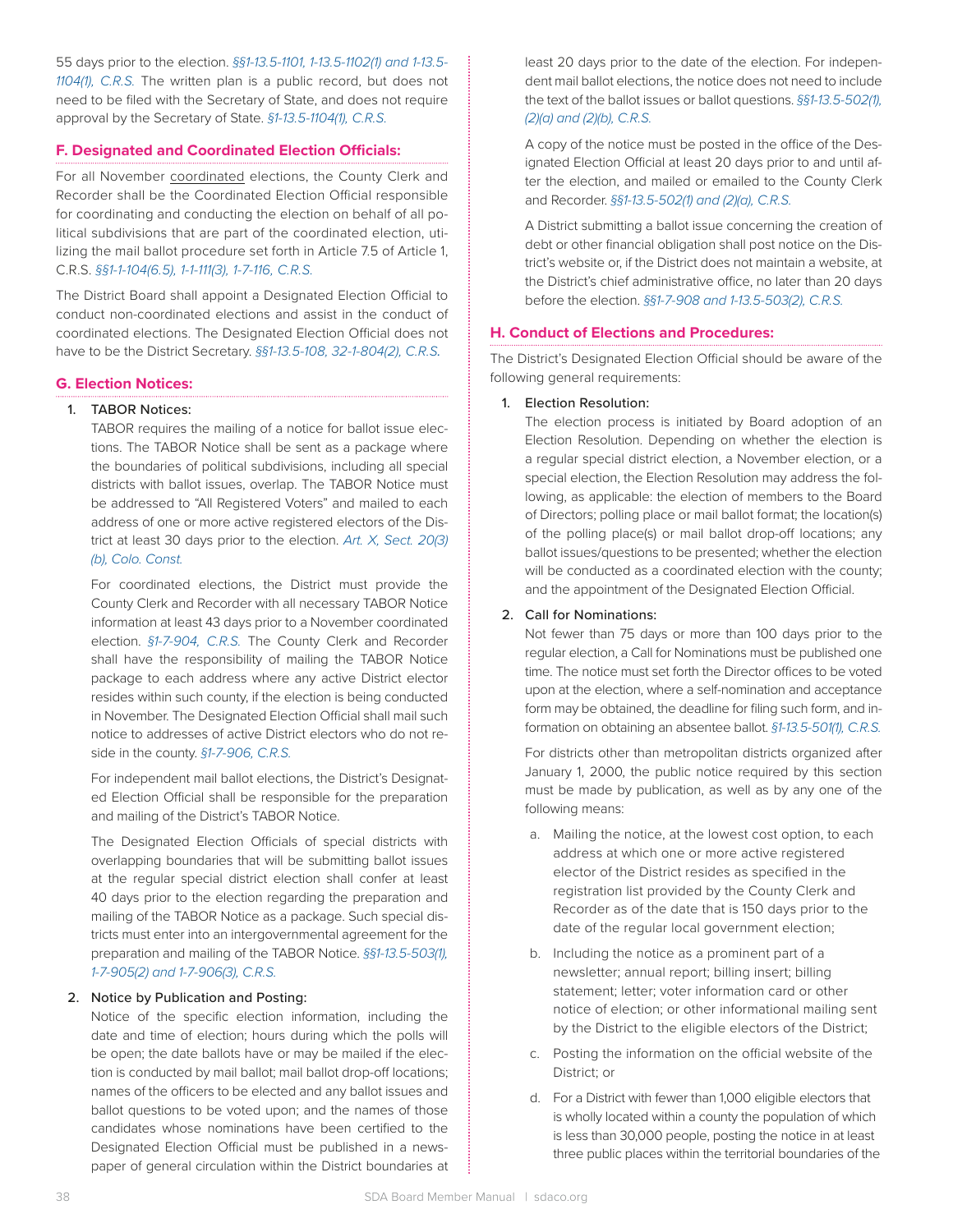District and, in addition, posting a notice in the office of the Clerk and Recorder of the county in which the District is located. Any such notices must remain posted until the day after the call for nominations closes.

For any metropolitan district that was organized after January 1, 2000, in accordance with Title 32, the notice must be made by emailing the notice to each active registered elector of the metropolitan district as specified in the registration list provided by the County Clerk and Recorder as of the date that is 150 days prior to the date of the regular local government election. Where the active registered elector does not have an email address on file for such purpose with the County Clerk and Recorder as of the date that is not later than 150 days prior to the date of the regular local government election, the public notice must be made by mailing the notice, at the lowest cost option, to each address at which one or more active registered elector of the metropolitan district resides as specified in the registration list provided by the County Clerk and Recorder as of the date that is 150 days prior to the date of the regular local government election. In addition, the Designated Election Official shall also provide public notice by any one of the following means:

- a. Publication as defined in §1-13.5-501(2).
- b. Including the notice as a prominent part of a newsletter; annual report; billing insert; billing statement; letter; voter information card or other notice of election; or other informational mailing sent by the metropolitan district to the eligible electors of the metropolitan district;
- c. Posting the information on the official website of the metropolitan district; or
- d. For a metropolitan district with fewer than 1,000 eligible electors that is wholly located within a county, the population of which is less than 30,000 people, posting the notice in at least three public places within the territorial boundaries of the metropolitan district and, in addition, posting a notice in the office of the Clerk and Recorder of the county in which the special district is located. Any such notices must remain posted until the day after the call for nominations closes. *§1-13.5-501(1.5) and (1.7), C.R.S.; SB21-262*

#### 3. Candidates:

A self-nomination and acceptance form signed by the candidate and one other registered voter of the State must be filed with the Designated Election Official no earlier than January 1 and no later than the normal close of business on the 67<sup>th</sup> day prior to the regular election. *§1-13.5-303(1), C.R.S.*

An affidavit of intent to be a write-in candidate must be filed with the Designated Election Official no later than 64 days prior to the date of election. *§1-13.5-305, C.R.S.*

The Designated Election Official shall provide copies of the self-nomination and acceptance forms and any affidavits of intent to be a write-in candidate to the Colorado Secretary of State no later than 60 days before the special district election. This does not apply if the District cancels its election. *Rule 16.1, Secretary of State Rules Concerning Campaign and Political Finance.*

#### 4. Polling Places:

The Designated Election Official, with the approval of the Board, shall establish one or more polling places not fewer than 20 days prior to the election. *§1-13.5-504(2), C.R.S.* If there are no appropriate polling place locations within the District, a polling place may be designated outside of the District in a location that is convenient for the eligible electors of the District.

The Designated Election Officials of local governments with overlapping boundaries that hold elections the same day by polling place must meet, confer, and thereafter, if practical, hold such elections in a manner that permits an elector in the overlapping area to vote in all of such elections at one polling place. *§1-13.5-504(3), C.R.S.*

A polling place sign must be posted at each polling place at least 20 days prior to the date of election. *§1-13.5-502(3), C.R.S.*

Polls shall be open continuously from 7:00 a.m. until 7:00 p.m. on the date of the election. *§1-13.5-601, C.R.S.*

#### 5. Judges:

The Designated Election Official shall appoint Election Judges no later than 15 days prior to the date of election. *§1-13.5- 401(1), C.R.S.*

Each Election Judge must be registered to vote in Colorado and at least eighteen years of age. Election Judges must be appointed without regard to party affiliation. Neither a current candidate for Director nor any immediate family member, to the second degree, of such candidate is eligible to serve as an Election Judge. *§1-13.5-401(1) and (2), C.R.S.*

For polling place elections, the Designated Election Official shall appoint no fewer than two Election Judges for each local government election. The Designated Election Official may also appoint any additional Election Judges as deemed necessary, and may appoint Counting Judges. *§1-13.5-402, C.R.S.*

For mail ballot elections, the Designated Election Official may appoint an appropriate number of Election Judges to receive the ballots after they are mailed; to handle "walkin" balloting; check voter registrations; inspect, verify, and duplicate ballots when necessary; and count the ballots and certify results.

The Board must determine the amount of compensation to be paid to the Election Judges for their services. *§1-13.5- 409, C.R.S.*

No more than 45 days prior to the date of election, each Election Judge shall attend an instruction class concerning the tasks of an Election Judge. *§1-13.5-408, C.R.S.*

#### 6. Property Owner and Voter Lists:

The Designated Election Official shall order the voter registration and property owners lists no later than 40 days prior to the day of election. The Designated Election Official may order initial voter registration and property owners lists to be received 30 days prior to the day of election, with a supplementary list provided 20 days prior, or complete lists provided six days prior to the day of election. *§§1-13.5-203 and 204, 1-13.5-1105(2)(a) and (2)(b), C.R.S.*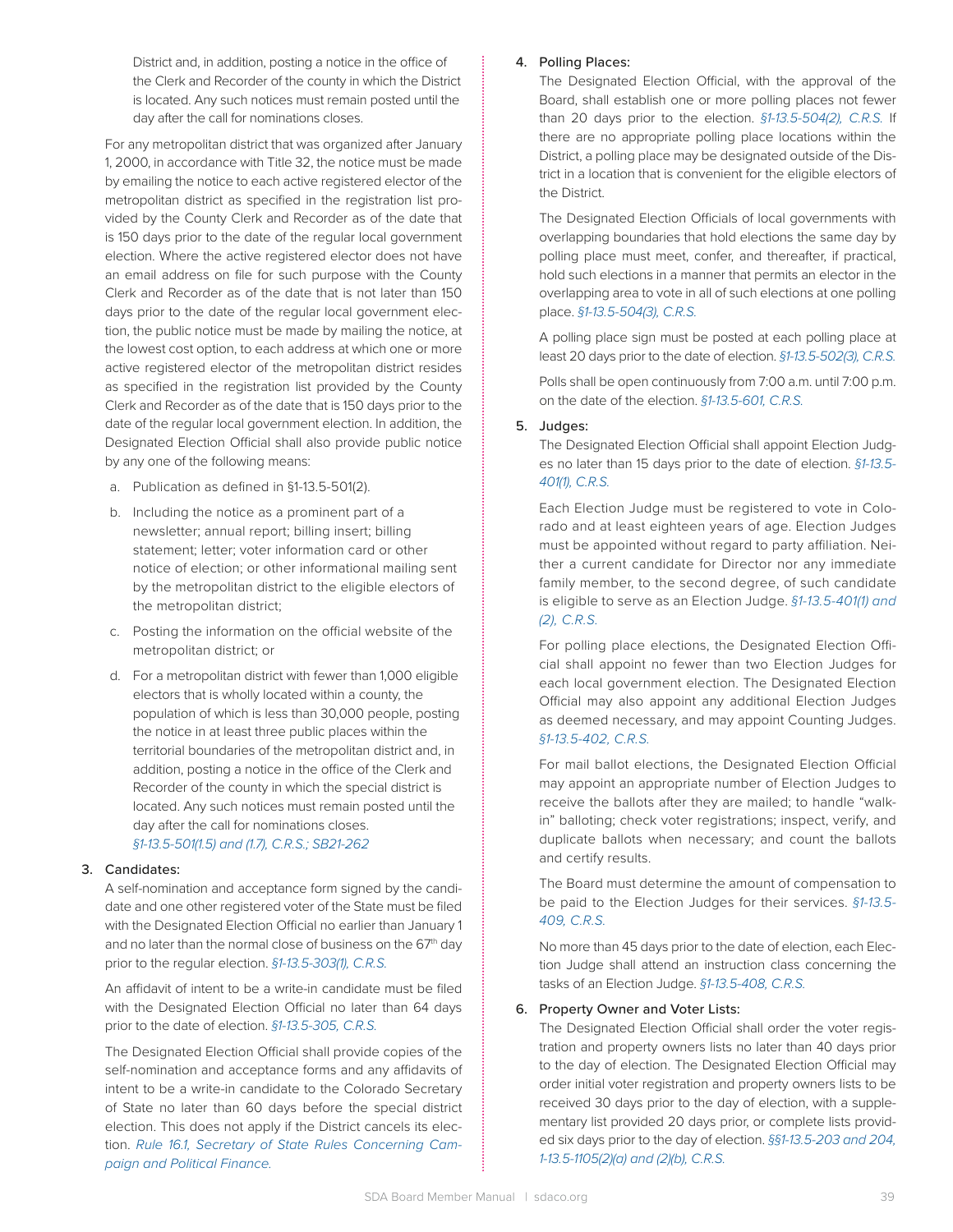#### 7. Absentee Voters:

Any eligible elector may cast an absentee voter's ballot in the manner provided in Part 10 of Article 13.5 of Title 1, C.R.S. Requests for an application for an absentee voter's ballot can be made orally or in writing. The application may be in the form of a letter, and must be filed with the Designated Election Official not later than the close of business on the Tuesday preceding the election. Applications for absentee voters' ballots shall be filed in writing and personally signed by the applicant or a family member and include the applicant's printed name, residence, address, date of birth, and whether the applicant wishes to be designated as a permanent absentee voter. The Designated Election Official shall examine the application to verify the eligibility of the applicant to vote, and if the applicant is eligible, the Designated Election Official shall deliver as soon as practicable but not more than 72 hours after the blank ballots have been received, an absentee voter's ballot and packet. *§1-13.5-1002, C.R.S.*

#### 8. Permanent Absentee Voters (previously Permanent Mailin Voters):

Any eligible elector may apply for permanent absentee voter status. The application for permanent absentee voter status must be made in writing or by facsimile using an application form or letter furnished by the Designated Election Official. The application must contain the same information submitted in connection with an application for an absentee voter's ballot pursuant to §1-13.5-1002, C.R.S. If the Designated Election Official determines that the applicant is an eligible elector, the Designated Election Official shall place the eligible elector's name on the list of those eligible electors to whom an absentee voter's ballot is mailed every time there is an election conducted by the District. Information on the procedure to apply for a permanent absentee voter status should be included on the application for absentee ballot, and on the Notice to Electors required in §32-1-809, C.R.S.

An elector whose name appears on the permanent absentee voters list must be deleted from the permanent absentee voters list if: (a) the elector notifies the Designated Election Official that he or she no longer wishes to vote by absentee voter's ballot; or (b) the absentee voter's ballot sent to the elector is returned to the Designated Election Official as undeliverable; or (c) the elector has been deemed "inactive" pursuant to §1-2-605, C.R.S.; or (d) the person is no longer eligible to vote in the District. *§1-13.5-1004(2), C.R.S.*

If there is no Designated Election Official presently appointed in the local government, the Secretary of the local government shall process the application for permanent absentee status in accordance with §§1-13.5-1003(1) and (2), C.R.S.

#### 9. Watchers:

Each candidate for office and any Issue Committee for the proponents and opponents of a ballot issue or ballot question are entitled to appoint one person to act as a Watcher in every polling place in which they are a candidate or in which the issue or question is on the ballot. The names of persons appointed to serve as Watchers shall be certified to the Designated Election Official on forms provided by the Designated Election Official. Watchers must be eligible electors of the District. *§1-13.5-602, C.R.S.*

Neither a current candidate for Director nor any immediate family member, to the second degree, of such candidate is eligible to serve as a Watcher for that candidate. *§1-13.5-602(1)(a)(I), C.R.S.*

#### 10. Ballots and Voting Machines:

The Board may authorize the use of voting machines. *§1-13.5- 701, C.R.S.*

The Designated Election Official must have available the printed ballots at least 30 days prior to the election. *§1-13.5- 902(1)(a), C.R.S.*

The Designated Election Official shall prepare and deliver to the polling places sufficient equipment and ballots no later than the day before the election. *§§1-13.5-807 and 1-13.5-904, C.R.S.*

The Designated Election Official shall issue absentee ballots upon written request, and shall keep a record of: (i) name of each applicant; (ii) address to which the ballot is to be sent; (iii) date of receipt of application; (iv) date absentee ballot was sent; (v) date of return of absentee ballot; and (vi) stub number of ballot sent. *§1-13.5-1004(1), C.R.S.* 

Absentee ballots, sealed in return envelopes, shall be returned to the Designated Election Official or an Election Judge no later than 7:00 p.m. on the day of election. *§1-13.5-1006(1), C.R.S.*

#### 11. Eligible Electors:

Any person desiring to vote at any election shall be required to sign a self-affirmation that he/she is an eligible elector of the District. *§§1-13.5-605(2)(a) and 32-1-806(2), C.R.S.*

An eligible elector for a special district election is a person who is registered to vote in the State of Colorado *and is either:*

- a. A resident within the District boundaries or area to be included within the District boundaries on Election Day; or
- b. The owner (or the spouse or civil union partner of the owner) of taxable real or personal property situated within the District boundaries or area to be included within the District boundaries. *§32-1-103(5)(a) and (b), C.R.S.*

A person who is obligated to pay taxes under a contract to purchase taxable property situated within the boundaries of the District or area to be included within the District boundaries is considered an owner for the purposes of 11b above.

The property owner must be a natural person, not a corporation, trust, partnership, etc.

#### 12. Transferring Property to Qualify Someone as an Eligible Elector:

No person shall take or place taxable property in the name of another or enter into a contract to purchase or sell taxable property for the purpose of attempting to qualify such person as an eligible elector at any special district election, or to fill a vacancy on a Board, or to become a candidate for Director in a special district election except under the following circumstances:

a. A vacancy exists on the Board and no eligible elector files a letter of interest in filling such position within ten days after publication of a notice of such vacancy; or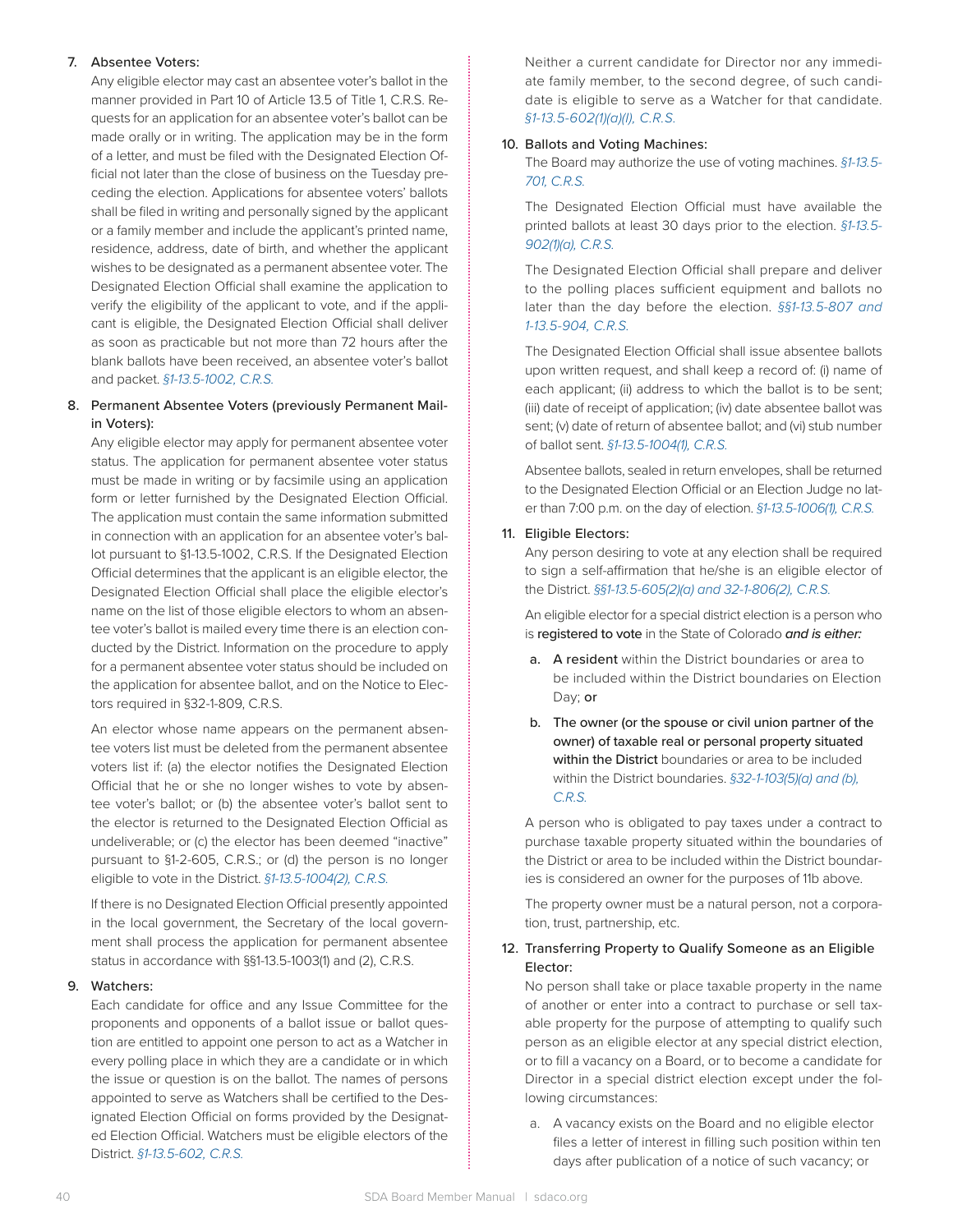- b. There are more than ten eligible electors in a special district organizational election and, on or after the second day before the deadline for filing the selfnomination and acceptance forms, there are less candidates than the number of Director offices to be voted upon at such election; or
- c. There are fewer than eleven eligible electors as of any date before a special district organizational election; or
- d. In a regular special district election, on or after the day after the deadline for filing self-nomination and acceptance forms, there are fewer candidates than the number of Director offices to be voted upon at such regular election. *§32-1-808(2)(a), C.R.S.*

#### 13. Ballot Certification:

No later than 60 days prior to an election, the Designated Election Official must certify the content of the ballot. For coordinated November elections only, the certification must be delivered to the County Clerk and Recorder of each county that has territory in the District. *§1-13.5-511, C.R.S.*

For elections where candidates will be elected to office, the ballot shall include the names of each candidate who filed a valid self-nomination and acceptance form. The order of the names on the ballot shall be determined by lot drawing. Each candidate shall be notified of the time and place of the lot drawing. *§§1-13.5-511 and 1-13.5-902(2), C.R.S.*

For elections where ballot issue(s) or ballot question(s) will be submitted to the electors, such ballot issue or ballot question must be printed on the ballot following the list of candidates (if any) and in the order of: issues to increase taxes, issues to increase debt, and any other referred measure. *§1-13.5-902(7), C.R.S.*

After the order of the ballot and ballot content has been certified, the Designated Election Official may recertify the ballot if a candidate withdraws from a race, and the withdrawal would not change the order that the candidate names appear on the ballot as previously determined by the lot or drawing, or there are technical revisions to a ballot issue or ballot question prior to the ballots being printed. *§1-13.5-511(2), C.R.S.*

#### 14. Election Returns and Canvass Board:

For polling place elections, upon the close of the polls on Election Day (unless Counting Judges have been appointed), the Election Judges shall count the votes cast and prepare an abstract of the election results, which shall be immediately posted at each polling place until 48 hours after the election. For mail ballot elections, counting of the mail ballots may begin 15 days prior to the election. The Election Judges shall also issue a certification of election results and submit it to the Designated Election Official. *§§1-13.5-613, 1-13.5-615, and 1-13.5-1107, C.R.S.* 

At least 15 days prior to an election that is not a coordinated election, the Designated Election Official shall appoint at least one Board member and at least one eligible elector who is not a Board member to assist the Designated Election Official in canvassing the votes. To the fullest extent possible, no member of the Canvass Board nor the member's spouse or civil union partner shall have a direct interest in the election. *§1-13.5-1301(1) and (2), C.R.S.* For coordinated elections, the Canvass Board shall be appointed in accordance with the intergovernmental agreement between the governing bodies holding the election. Within 14 days after the election, the Canvass Board must meet to canvass the votes and issue the Official Abstract of Votes Cast. *§§1-13.5-1305(1) and (2), 32- 1-104(1), C.R.S.* Each member of the Canvass Board, except District Board members, shall receive a minimum fee of \$15 for each day that person is acting in the capacity of a member of the Canvass Board. *§1-13.5-1301(4),C.R.S.*

The Designated Election Official shall notify the candidates of their election to office. The results of the election shall be certified to the Division of Local Government; along with the certification, the District shall also provide the business address and telephone number of the District, and the name of a contact person. *§§1-13.5-1305(2) and 32-1-104(1), C.R.S.*

For debt authorization elections, the election results must be certified within 45 days after the election to the Board of County Commissioners of each county in which the District is located or to the governing body of the municipality that approved the service plan, and to the Division of Securities. *§32-1-1101.5(1), C.R.S.*

The Board shall preserve all sealed ballots, election materials, and records for a period of at least 25 months after the election or until the time has expired for which the records are needed for any contest proceeding, whichever is later. *§1-13.5-616(1)C.R.S.* All other official records and forms shall be preserved for at least six months following the date when the polls closed. *§1-13.5-616(2) C.R.S.*

#### 15. Cancellation:

If the only matter before the electors is the election of Directors and if at the close of business on the 63<sup>rd</sup> day prior to the date of the regular special district election or at any time thereafter, there are not more candidates than offices to be filled, including candidates filing affidavits of intent, the election may be cancelled by the Designated Election Official if so instructed by resolution of the Board. The Designated Election Official shall declare the candidates elected to the Board. *§1-13.5-513(1), C.R.S.* Notice of the cancellation must be published one time prior to the election and posted at each polling place of the District and in the offices of the County Clerk and Recorder for each county in which the District is located, and in the office of the Designated Election Official. A copy of the notice shall be filed with the Division of Local Government. The candidates must be notified that the election was cancelled, that they were elected by acclamation, and that they take office after the election day. *§1-13.5-513(6), C.R.S.*

If the only matter before the electors is the consideration of ballot issue(s) or ballot question(s), the Board may cancel the election no later than 25 days prior to a coordinated November election or at any time prior to any other election. Notice of the cancellation must be published and posted as indicated above. *§1-13.5-513(6), C.R.S.* No election may be cancelled in part. *§1-13.5-513(4), C.R.S.*

#### 16. Directors Take Office:

The Designated Election Official shall notify the candidates of their election to office. After the oath or affirmation of office and any required bond are filed with the District Court having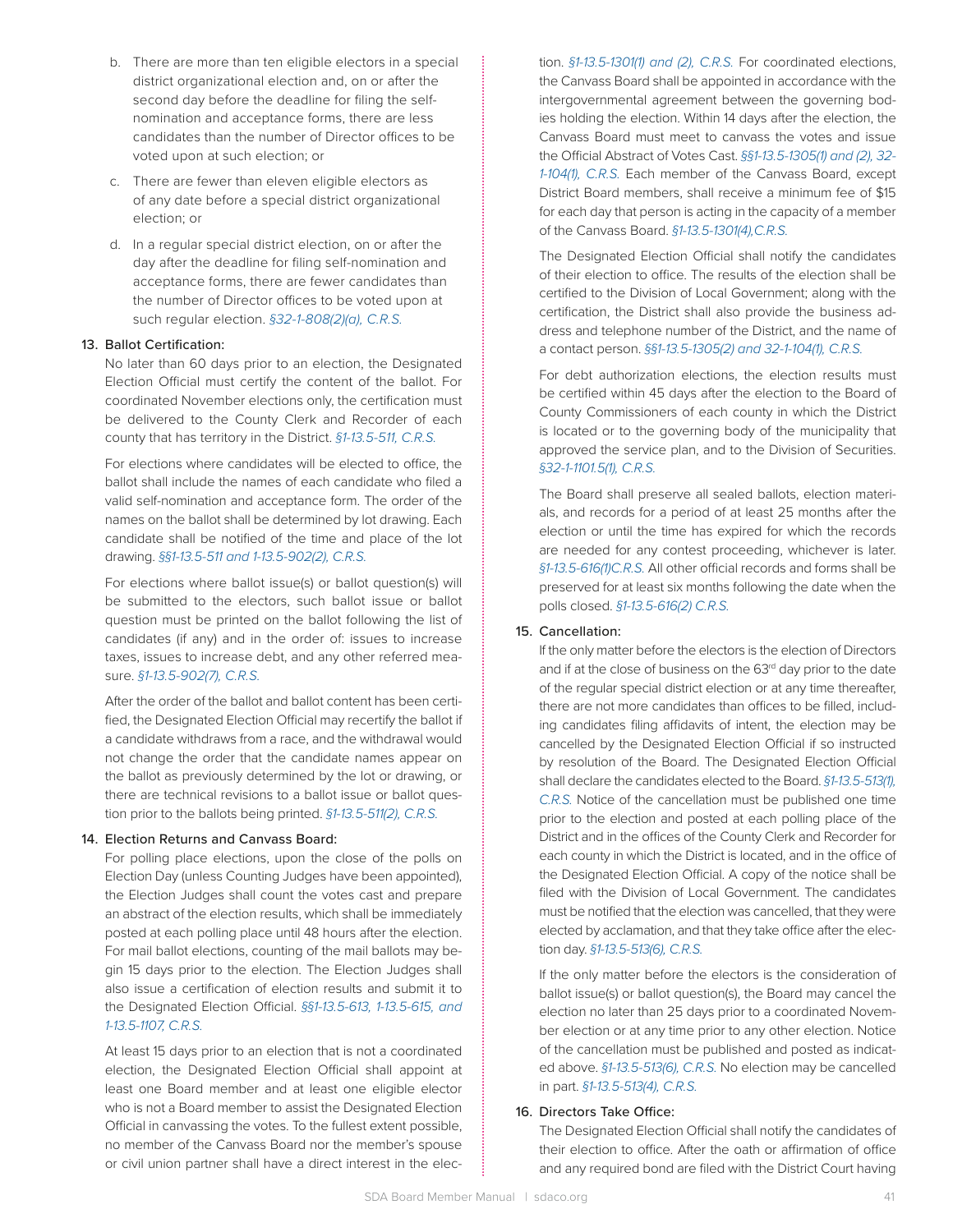jurisdiction over the special district, the Division of Local Government, and the County Clerk and Recorder, the Designated Election Official shall make a formal certificate of election for each person who was elected and shall deliver the certificate to that person. *§1-13.5-1305(1) and (2), and 32-1-901, C.R.S., and Art. XII, Sect. 9, Colo. Const.*

The term of office of each newly elected person shall commence at the next meeting of the Board after the date of the election, but not later than 30 days after the date that the election results are certified pursuant to §1-13.5-1305, upon the signing of an oath or affirmation, filing such oath or affirmation with the County Clerk and Recorder of each County in which the District is located, and posting of a bond or policy of crime insurance. *§§24-12-101 and 24-14-102(2), C.R.S.* If the election was cancelled, the term of office of the persons declared elected shall commence at the next meeting of the Board following the date of the election, but no later than 30 days following the date of the election, upon the signing of an oath or affirmation, filing such oath or affirmation with the County Clerk and Recorder of each county in which the District is located, and posting of a bond or policy of crime insurance. *§§1-13.5-112, 24-12-101, and 24-14-102(2), C.R.S.* 

#### **I. Campaigning:**

Under the Fair Campaign Practices Act, Article 45 of Title 1, C.R.S., Districts may not make contributions or contributions in kind to campaigns involving the nomination, retention, or election of any person to any public office, or to urge electors to vote in favor of or against any issue before the electorate.

A Board member may expend not more than \$50 of District funds on letters, telephone calls, or other activities incident to making statements or answering questions concerning the issue.

Districts may, however, expend public monies or make contributions in kind to dispense fair and balanced information on any issue of official concern before the electorate. This information must be factual, must include arguments both for and against the proposal, and cannot contain a conclusion or opinion in favor of or against any issue addressed.

The Board is permitted to adopt a resolution of advocacy on any ballot issue or referred measure, and report the adoption of the resolution by customary means other than paid advertising.

The statutes do not prohibit a public employee or Board member from working on a campaign or speaking out on an issue on his or her own time, or spending his or her own funds to urge electors to vote in favor of or against any issue before the electorate.

The statutes also restrict the activities of campaign committees and require the filing of certain reports.

| <b>Date</b>                                               | <b>Summary</b>                                                                                                                                                                                           |
|-----------------------------------------------------------|----------------------------------------------------------------------------------------------------------------------------------------------------------------------------------------------------------|
| To initiate election process                              | Adopt Election Resolution.                                                                                                                                                                               |
| January 1                                                 | Earliest day to file self-nomination and acceptance form with Designated Election Official ("DEO").                                                                                                      |
| 150 days prior to regular<br>special district election    | Obtain list of registered voters from County Clerk and Recorder ("CCR") for purposes of mailing or emailing Call for<br>Nominations.                                                                     |
| 100 days prior to coordinated<br>election                 | Notify County Clerk and Recorder of participation in November coordinated election.                                                                                                                      |
| 100-75 days prior to regular<br>special district election | Publish Call for Nominations one time and one other authorized method.                                                                                                                                   |
| 70 days prior to coordinated<br>election                  | Enter into intergovernmental agreement with CCR for November coordinated election.                                                                                                                       |
| 67 days prior to regular<br>special district election     | Last day to file self-nomination and acceptance forms with Designated Election Official.                                                                                                                 |
| 64 days prior to regular<br>special district election     | Last day to file affidavit of intent to be a write-in candidate with DEO.                                                                                                                                |
| 63 days prior, after close of<br>business                 | Regular special district election may be cancelled if there are no more candidates than positions to be filled, and there are<br>no ballot issues or ballot questions.                                   |
| 60 days prior                                             | Certify ballot content. Such certification shall be filed with the CCR for November coordinated elections.                                                                                               |
| 55 days prior to independent<br>mail ballot election      | Mail ballot plan for an independent mail ballot election must be on file at the office of the DEO and available to the public.                                                                           |
| Friday before 45th day prior at<br>12:00 p.m.             | Deadline for acceptance of written comments for or against a TABOR ballot issue.                                                                                                                         |
| 45 days prior                                             | Earliest date to conduct Election Judge training.                                                                                                                                                        |
|                                                           | Mail absentee ballots to those eligible electors of the District and who have applied and are designated as a "covered<br>voter" under the Uniform and Overseas Citizens Absentee Voting Act ("UOCAVA"). |
| 43 days prior                                             | For November coordinated election, the DEO shall deliver the District's TABOR Notice to the CCR.                                                                                                         |

#### **J. Election Calendar:**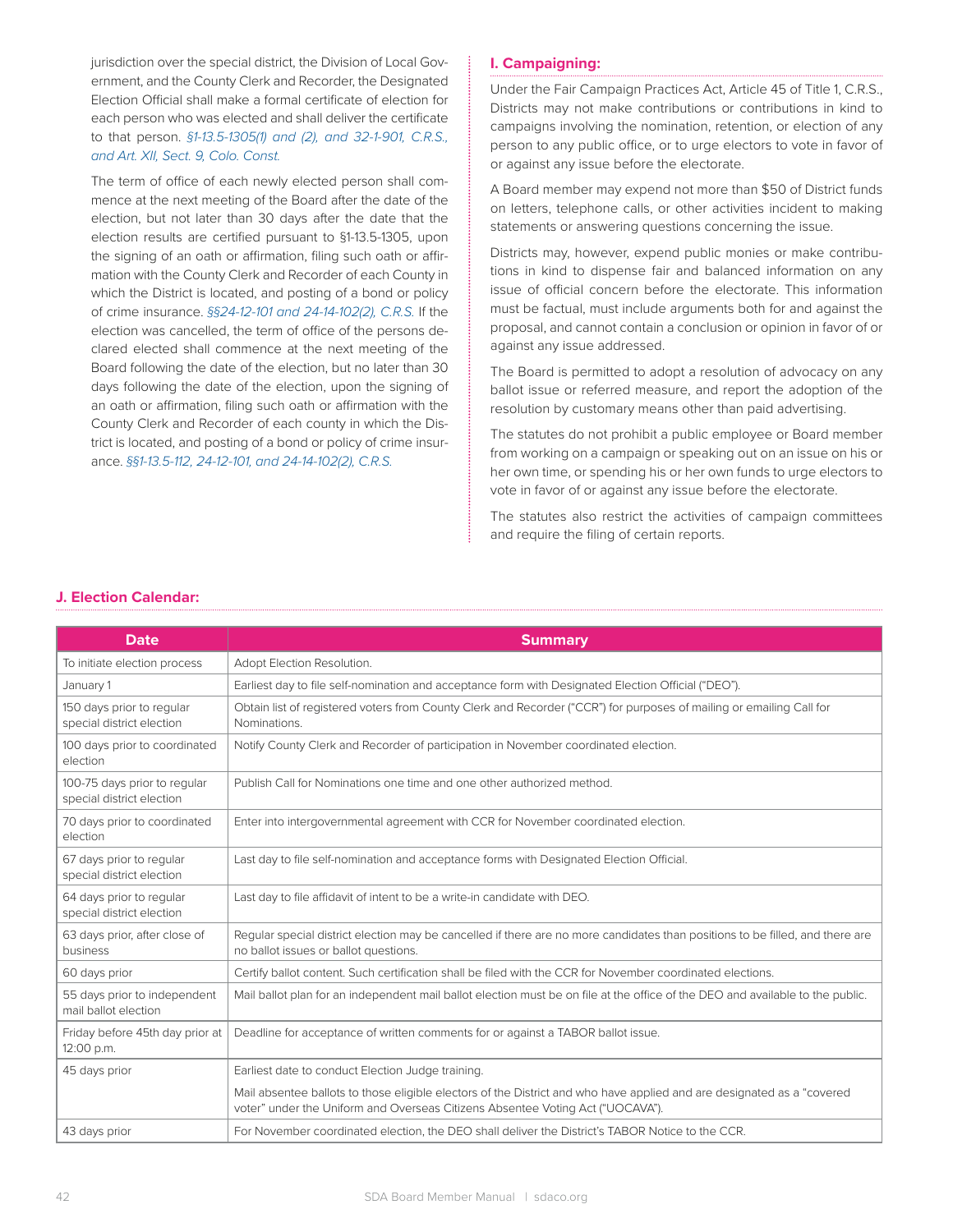| <b>Date</b>                                                                                                                           | <b>Summary</b>                                                                                                                                                                                                                                                                                                                                                 |
|---------------------------------------------------------------------------------------------------------------------------------------|----------------------------------------------------------------------------------------------------------------------------------------------------------------------------------------------------------------------------------------------------------------------------------------------------------------------------------------------------------------|
| 40 days prior                                                                                                                         | For elections not conducted in November, overlapping special districts conducting a ballot issue election shall confer<br>regarding the preparation of the TABOR Notice and enter into an agreement for the preparation and mailing of the TABOR<br>Notice to the addresses of all active registered electors in the overlapping area.                         |
|                                                                                                                                       | The DEO shall order the voter registration and property owners lists.                                                                                                                                                                                                                                                                                          |
| 30 days prior                                                                                                                         | Mail TABOR Notice to address of each active registered elector of District.                                                                                                                                                                                                                                                                                    |
|                                                                                                                                       | If so requested, CCR shall certify and deliver an initial voter registration list.                                                                                                                                                                                                                                                                             |
|                                                                                                                                       | If so requested, County Assessor shall certify and deliver an initial list of all recorded owners of taxable real and personal<br>property within the District.                                                                                                                                                                                                |
|                                                                                                                                       | The DEO shall have printed ballots available.                                                                                                                                                                                                                                                                                                                  |
| 72 hours after ballots received                                                                                                       | Mail absentee ballot to each eligible elector listed on the District's permanent absentee voter list.                                                                                                                                                                                                                                                          |
| Not sooner than 22 days prior                                                                                                         | Begin mailing to each active eligible elector a mail ballot package. Mail ballots shall also be made available at the DEO's<br>office for eligible electors.                                                                                                                                                                                                   |
| 20 days prior                                                                                                                         | Publish Notice of Election one time. Also post a copy of the notice in a conspicuous place in the DEO's office until after the<br>election. Mail or email a copy of Notice of Election to the CCR of each county in which the District is located.                                                                                                             |
|                                                                                                                                       | If so requested, CCR shall certify supplemental or complete voter registration list.                                                                                                                                                                                                                                                                           |
|                                                                                                                                       | If so requested, County Assessor shall certify supplemental or complete property owners list.                                                                                                                                                                                                                                                                  |
|                                                                                                                                       | For debt obligation elections, post notice of additional financial information on District's website or in chief administrative<br>office of the District if the District has no website.                                                                                                                                                                      |
|                                                                                                                                       | Post sign at each polling location.                                                                                                                                                                                                                                                                                                                            |
| 15 days prior                                                                                                                         | Last day to mail a ballot package to each active eligible elector.                                                                                                                                                                                                                                                                                             |
|                                                                                                                                       | Appoint Canvass Board.                                                                                                                                                                                                                                                                                                                                         |
|                                                                                                                                       | Last day to appoint Election Judges, certify list of Election Judges, and mail acceptance form to each person appointed.                                                                                                                                                                                                                                       |
|                                                                                                                                       | Counting of mail ballots may begin.                                                                                                                                                                                                                                                                                                                            |
| 6 days prior                                                                                                                          | If so requested, CCR shall certify complete voter registration list.                                                                                                                                                                                                                                                                                           |
|                                                                                                                                       | If so requested, County Assessor shall certify complete property owners list.                                                                                                                                                                                                                                                                                  |
| Tuesday preceding the<br>election                                                                                                     | Deadline for filing applications for absentee voter ballot.                                                                                                                                                                                                                                                                                                    |
| Election Day                                                                                                                          | Counting Judges may begin counting anytime during the day. If there are no Counting Judges, as soon as the polls close,<br>the Election Judges may proceed to count the ballots.                                                                                                                                                                               |
| No later than 8 days after<br>election                                                                                                | Last day to receive voted absentee ballot from UOCAVA eligible electors.                                                                                                                                                                                                                                                                                       |
| No later than 14 days after<br>election                                                                                               | For elections not coordinated by the CCR, the Canvass Board shall meet, survey the returns, and certify the final election<br>results. For regular special district elections, transmit a copy of the certified election results to each person declared<br>elected. File the certification of election results with the Division of Local Government ("DLG"). |
| No later than 22 days after<br>election                                                                                               | For November coordinated elections, County Canvass Board shall finalize election results. File the certification of election<br>results with DLG.                                                                                                                                                                                                              |
| No later than 30 days after<br>certification of election<br>results, or 30 days after<br>date of election if election is<br>cancelled | Newly elected Directors take oath of office or affirmation.                                                                                                                                                                                                                                                                                                    |
| No later than 45 days after<br>election                                                                                               | If a debt authorization election was conducted, file election results with the Board of County Commissioners or the<br>municipality that approved the service plan and with the Division of Securities.                                                                                                                                                        |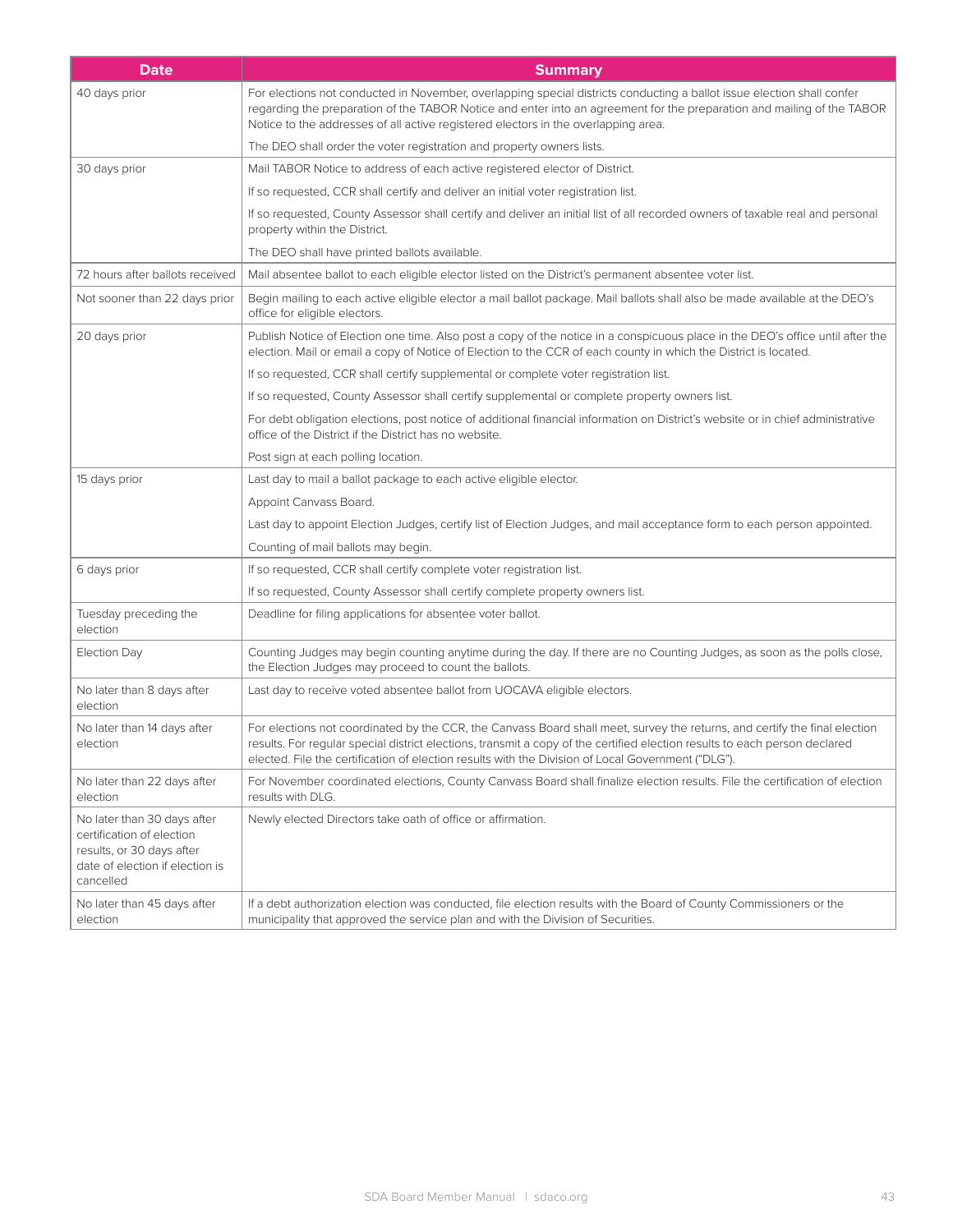# Chapter XVI **Dissolution of a District**

Dissolution of a special district may be initiated in a number of ways, including by the Board of Directors, or by application to the Board from the electors, the municipality, or a regional service authority providing the same services as the special district. A special district can also be dissolved by the Division of Local Government in certain circumstances. *§§32-1-701, et seq., C.R.S.*

#### **A. Dissolution Initiated by the Board of Directors:**

A majority of all members of the Board of Directors may initiate dissolution by filing a Petition for Dissolution with the District Court having jurisdiction over the special district. *§32-1-701(1)(a), C.R.S.* 

The Board of Directors must hold a public hearing for residents in any unincorporated area of the District if any portion of the District is located within the boundaries of a municipality. This hearing must occur before the negotiation of any agreement for the continuation of such services. *§32-1-702(4)(b)(II), C.R.S.* 

#### **B. Dissolution Initiated by Electors:**

For special districts with 25,000 or fewer persons, 5% or 250 of the eligible electors (whichever is fewer) may file an application with the Board to dissolve the special district. For special districts with more than 25,000 persons, 3% of the eligible electors must sign the application. The application must meet the requirements of §31-11-106 C.R.S. *§§31-11-106 and 32-1-701(2)(b), C.R.S.* 

#### **C. Dissolution Initiated by Municipality or Regional Service Authority:**

If 85% of the special district lies wholly within a municipality, the municipality's governing body may file an application with the Board of Directors to dissolve the special district.

If the special district lies wholly within a regional service authority and such service authority provides the same service provided by the special district, the service authority may file an application with the Board of Directors to dissolve the special district. When the special district lies wholly within more than one regional service authority, two or more service authorities may jointly file the dissolution application with the Board of Directors. *§32-1-701(5), C.R.S.*

The petitioning entity must submit a cash bond of \$300 to the Board of Directors with the dissolution application. *§32-1-701(6), C.R.S.*

#### **D. Requirements for Petition for Dissolution:**

The Board of Directors must file a Petition for Dissolution with the District Court within 60 days of the filing of the application. The Petition for Dissolution must contain the following information:

- 1. A general description of and a map showing the boundaries and extent of the territory within the District;
- 2. A current financial statement of the District. If applicable, the financial statement must contain a certificate that the District has no financial obligations or outstanding bonds;
- 3. A plan for final disposition of the assets of the District and for the payment of the financial obligations and any outstanding bonds of the District;
- 4. A statement as to whether the services of the District are to be continued and, if so, by what means. If applicable, the Petition must include a plan specifically providing that the services are to be continued by another entity and an agreement for services with such entity; and
- 5. A statement as to whether the existing Board of Directors, or portion thereof, shall continue in office. *§32-1-702, C.R.S.*

#### **E. District Court Hearing:**

The District Court must hold a hearing on the Petition and Plan for Dissolution within 50 days after the filing of the Petition. *§32- 1-703(2), C.R.S.* 

The District Court must publish notice of the hearing and mail notice to the Board of County Commissioners of each county having territory within the special district and to the governing body of each municipality having territory located within a radius of three miles of the special district boundaries. *§32-1-703, C.R.S.* 

If services will be continued after dissolution, the entity assuming responsibility for the services must enter its appearance with the District Court. *§32-1-704(1), C.R.S.*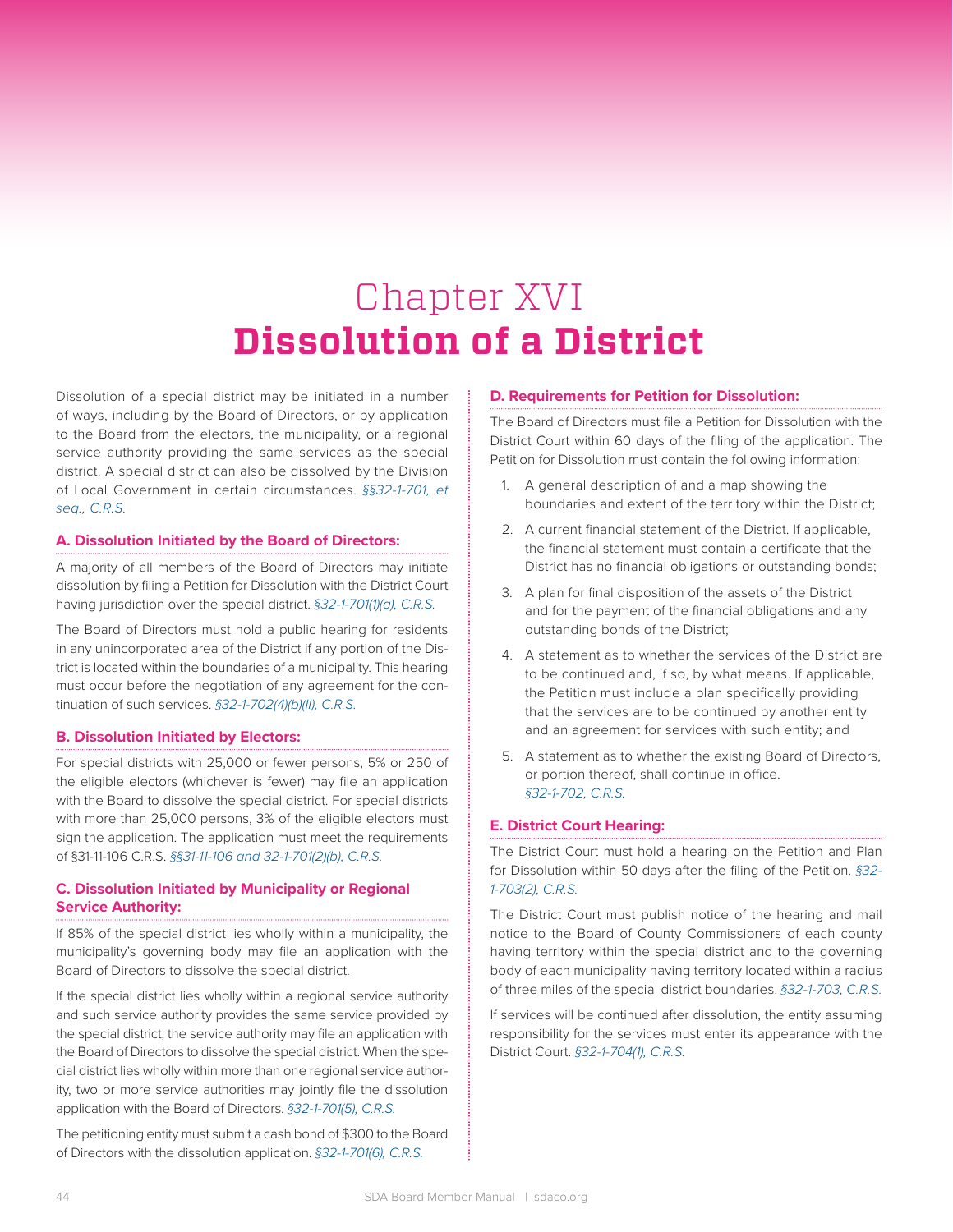#### **F. Dissolution Election:**

The District Court will order an election in the District on the question of dissolution if:

- 1. The District has no financial obligations or outstanding bonds, or the District's financial obligations and outstanding bonds will be adequately provided for prior to dissolution and an adequate Plan for Dissolution exists for continuation of services, if required; or
- 2. 10% or 100 of the eligible electors (whichever is fewer) petition the Court for a special election; or
- 3. An adequate Plan for Dissolution exists that provides for the payment of the financial obligations and outstanding bonds of the District and for the continuation of services, if required.

The District Court will enter an Order dissolving the District without an election if (i) the District lies wholly within the boundaries of a municipality; (ii) the District has no financial obligations or outstanding bonds; and (iii) the Board of Directors and the District and the governing body of the municipality consent to the dissolution. *§32-1-704, C.R.S.* 

#### **G. Dissolution by Division of Local Government:**

The Division of Local Government may initiate the dissolution process by providing notice to a special district if the District has no outstanding debt and has failed to do any of the following: (i) to hold or properly cancel an election; (ii) to adopt a budget for two consecutive years; (iii) to meet the audit requirements of §29-1- 601, *et seq.,* for two consecutive years; (iv) to provide or attempt to provide any of the services or facilities for which it was organized for two consecutive years. If a District does not respond within 30 days of the notice, the Division of Local Government may submit a declaration of dissolution to the District Court for approval. *§32- 1-710, C.R.S.* 

#### **H. Recording and Filing of Order of Dissolution:**

No dissolution is effective until a certified copy of the District Court's final Order of Dissolution is recorded in each county in which the District is located. A copy of the recorded Order shall be filed with the Division of Local Government and the County Assessor for each county in which the District is located. *§§32-1-105 and 32-1-707(5), C.R.S.* 



**Supporting Community-Based Government**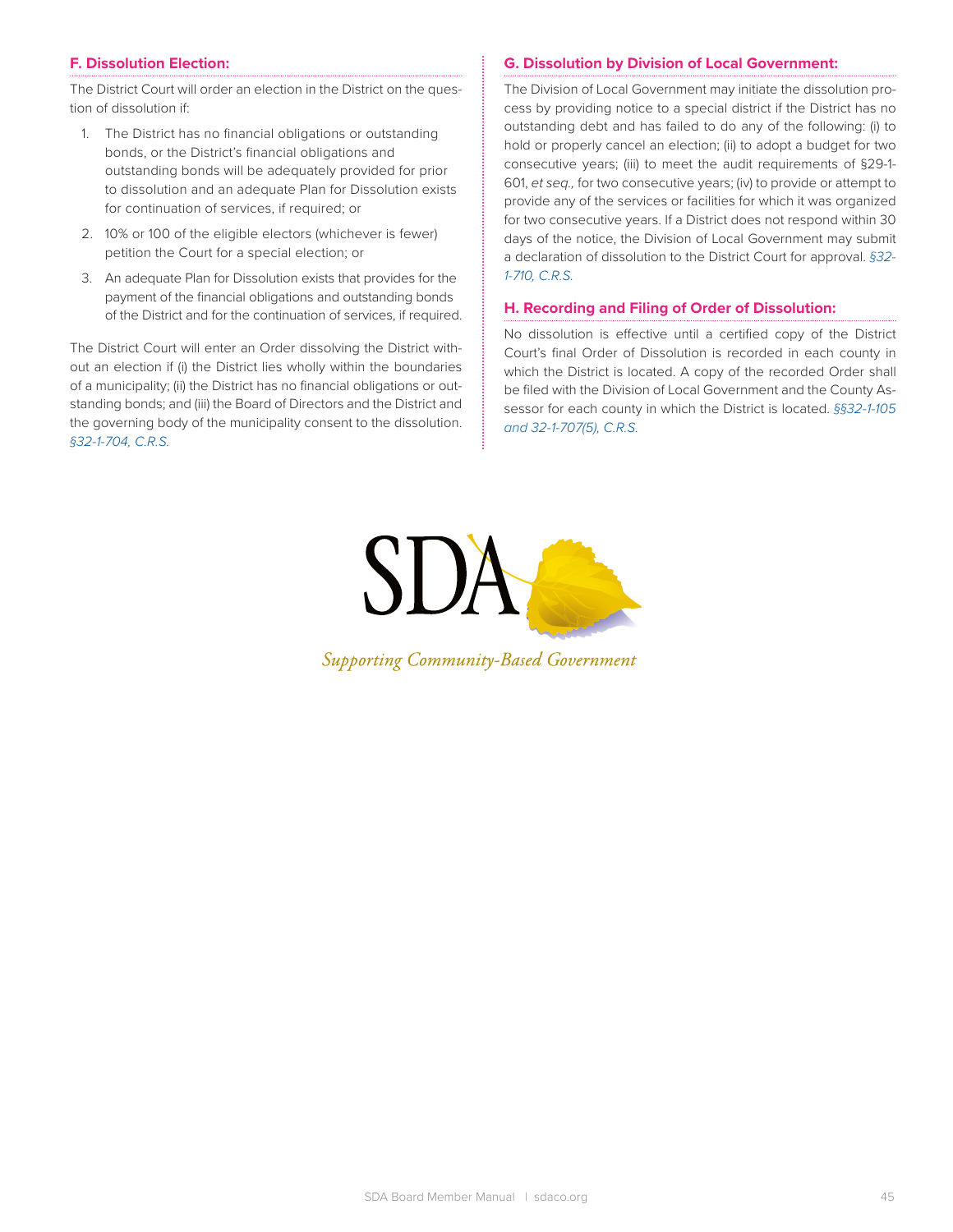### **Index**

24-Hour Notice (Non-Electronic), 11 Absentee Voters, 40 Acquisition Issues, 20 ADA (Americans with Disabilities Act), 34 ADEA (Age Discrimination in Employment Act), 34 Affirmation, 1, 7, 41-43 Affordable Care Act, 36 Age Discrimination in Employment Act (ADEA), 34 Alcohol Testing, 35 Amendment, 3, 16, 31, 33 Americans with Disabilities Act (ADA), 34 Annexing, 16 Annual Report, 4-7, 38, 39 Appropriate Funds, 6, 8, 23, 30 Appropriation, 8, 21, 23 Appropriations Clause, 30 Assessors, 7, 8 Attendance, 12, 13, 35 Audit, 4, 5, 7, 8, 20, 27-29, 45 Ballot Certification, 41 Bankruptcy, 11, 27 Bid Bond, 30 Bid Requirements, 30 Board Meetings, 1, 3, 6, 11, 12 Board Membership, 1, 3 Board of County Commissioners, 2, 4, 6-8, 16, 18-22, 26-29, 41, 43, 44 Bond, 1, 7, 11, 19, 27, 30, 41, 42, 44 Boundaries, 3-6, 12, 17-20, 30, 37-40, 44, 45 Boundary Issues, 17 Budget, 4-8, 23, 34, 45 Budget Amendments, 23 Bylaws, 3, 12 Campaigning, 42 Canvass Board, 41, 43 CEO, 36 Certificates of Participation, 27 CGIA (Colorado Governmental Immunity Act), 32, 33 Chairman, 12 Civil Rights Act, 34 Claims, 23, 30-33 COBRA (Consolidated Omnibus Budget Reconciliation Act), 34

Collection of Delinquencies, 22 Collective Bargaining, 35, 36 Colorado Constitution, 1, 5, 7, 22, 25, 37 Colorado Employment Opportunity Act, 35 Colorado Employment Security Act, 35 Colorado Firefighter Safety Act, 36 Colorado Governmental Immunity Act (CGIA), 32, 33 Colorado Health Care Coverage Act, 34 Colorado Healthy Families and Workplaces Act, 34 Colorado Local Government Election Code, 37 Colorado Securities Commission, 27 Colorado Youth Employment Opportunity Act of 1971, 35 Commencement of Term, 1 Compensation, 3, 18, 20, 33, 35, 39 Compliance, 3, 8, 9, 11, 16, 20, 27, 29, 30, 33, 36 Condemnation, 20, 21 Confidential Information, 2, 9, 12, 15 Conflict of Interest, 9, 10 Consolidated Omnibus Budget Reconciliation Act (COBRA), 34 Consolidation, 18, 19, 31 Construction Contracts, 30 Contract, 1, 2, 3, 9-11, 26, 27, 29-33, 35, 36, 40 Coordinated Election Official, 37, 38 Coordinated Elections, 26, 37, 38, 41-43 Counting Judges, 39, 41, 43 County Assessor, 6, 17-19, 23, 43, 45 County Canvass Board, 43 County Treasurer, 6, 7, 23 County's PUD Designation, 21 Court of Appeals, 16, 25, 26 Court Order, 15, 17, 18 Crime Coverage, 1, 7, 32, 33 Criminal Exposure, 32 Debt, 3-5, 7, 11, 24, 25, 27-29, 38, 41, 43, 45 Denial of Access, 15 DEO (Designated Election Official), 3, 42 Dept. of Labor, 35 Designated Election Official (DEO), 3, 42 Digital Format, 14 Director Districts, 3, 4, 19 Directors' Bond, 7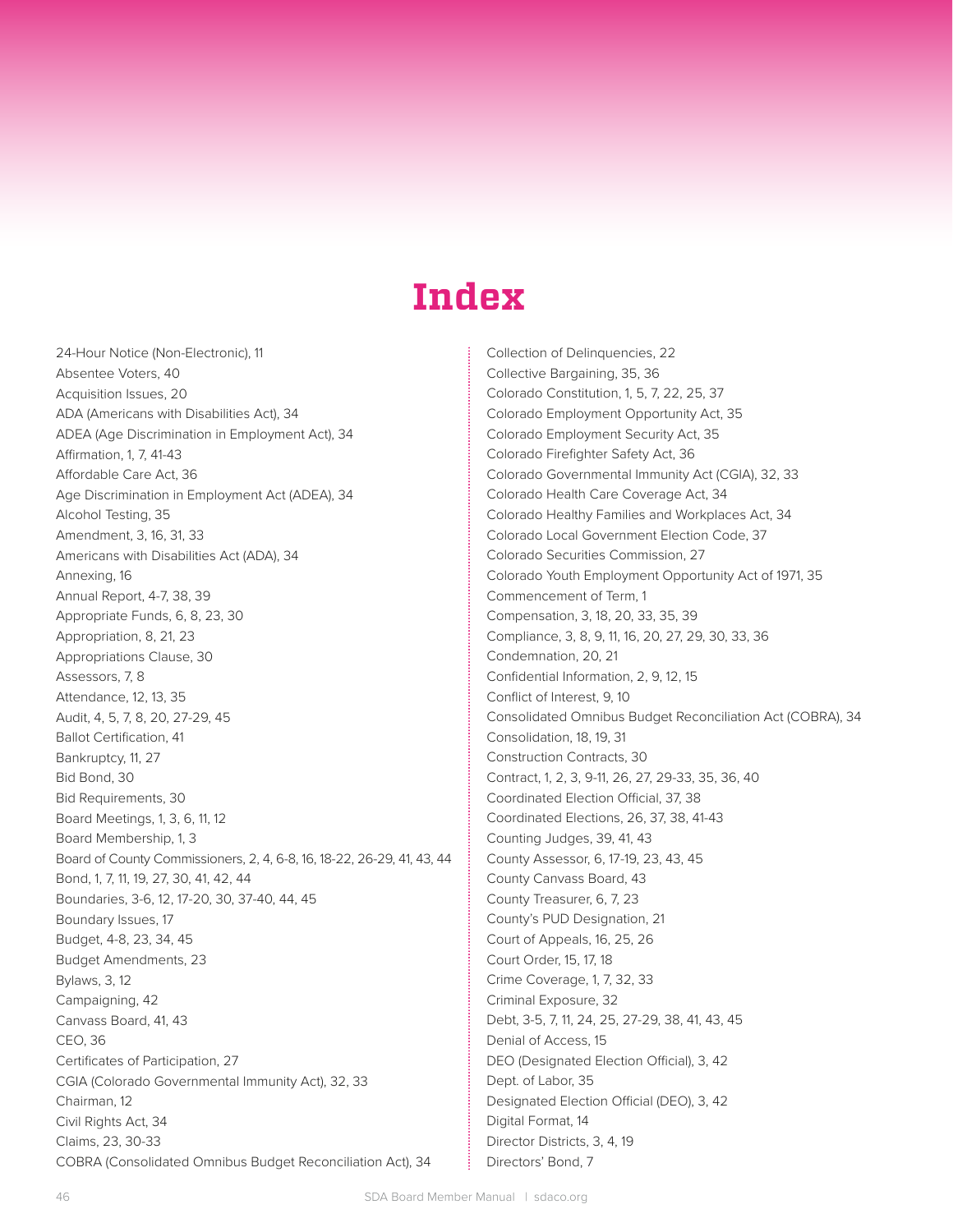Disclosure, 2, 5, 9, 10, 13, 15, 19 Dissolution, 44, 45 District Court, 1-3, 7, 16-19, 41, 44, 45 District Directors, 3, 9, 33 District Funds, 23, 26, 33, 42 Division of Local Government, 1, 2, 5-8, 17-19, 22, 23, 28, 31, 41-45 Division of Securities, 28, 41, 43 Donations, 23 Drug Testing, 35 Easements, 20, 21 EEOC (Equal Employment Opportunity Commission), 35 Election, 1-8, 15, 17-19, 22, 24-28, 36-43, 45 Cancellation, 41 Election Calendar, 42 Election Day, 40, 41, 43 Election Deadline, 43 Election Judge, 39, 40, 42 Election Notices, 38 Election Records, 15 Election Requirements, 25, 37, 38 Election Resolution, 38, 42 Election Returns, 41 Recall, 3 Regular Elections, 37 Special Elections, 37 Electronic Notice, 5, 11 Electronic/Virtual Attendance, 12 Email, 14, 15, 34, 39, 43 Board Communications, 13 Email Policy, 15 Eminent Domain, 20, 21 Employee Records, 35 Encroachment, 21 Enterprise Exemption, 26 Enterprise Obligations, 27 Environmental Audits, 20 Environmental Liability, 20 Equal Employment Opportunity Commission (EEOC), 35 Equal Pay Act, 34 Exclusion of Property, 18 Executive Session, 2, 3, 12, 13, 36 Exemption, 3-5, 7, 8, 20, 21, 26, 29 Exemption from Audit, 4, 7, 8, 29 Fair Labor Standards Act (FLSA), 34 Family and Medical Leave Act of 1993 (FMLA), 34 Federal Minimum Wage, 35 Fees, 5, 14, 15, 19, 22, 23 Fiduciary Obligations, 2 Filings, 3-5, 29 Final Payment, 30, 31 Financing, 20, 24, 27, 30 Fire Authorities, 19, 31 Fire Chief, 36 Fire Protection District, 17, 18, 21 Firefighters, 35, 36

FLSA (Fair Labor Standards Act), 34 FMLA (Family and Medical Leave Act of 1993), 34 General Intergovernmental Cooperation, 31 General Obligation Debt, 7, 24, 27-29 Gifts, 3, 9, 23, 25 Grievances, 35 Health Insurance, 34, 36 Health Service Districts, 18, 24 IGA Reporting Requirements, 31 Impact Fees, 22 Inactive Status, 3, 8 Inclusion, 5, 16-18 Indebtedness, 11, 16, 18, 27 Indemnification Resolution, 33 Independent Mail Ballot Elections, 26, 37, 38 Insurance, 1, 20, 29, 32-36, 42 Integrated Project Delivery (IPD), 30 Intergovernmental Agreement, 31, 37, 38, 41, 42 Investment Pools, 23 Investments, 3, 23, 29 IPD (Integrated Project Delivery), 30 Lease-Purchase Agreement, 27 Leases, 20, 21, 31 Legal Audit, 29 Liability, 9, 20, 29, 31-33, 35 Liability Audit, 29 Local Government Audits, 7 Local Government Delinquency Charges, 23 Local Government Election Code, 37 Maintenance Audits, 29 Malfeasance, 32 Mandatory Website (Metropolitan Districts), 4 Map Deadline, 6 Marijuana, 24, 35 Mill Levy, 3, 6, 22, 23, 25 Minimum Wage, 34, 35 Minutes, 2, 10, 12, 13 Multiple Fiscal Year Financial Obligations, 25, 26 Municipal Powers, 21 Municipality, 2, 4, 6, 7, 16-21, 24, 28, 29, 41, 43-45 Mutual Aid Agreements, 31 Nominations, 4, 5, 38, 39, 42 Non-Fiscal Ballot Questions, 25 Notice of Budget Hearing, 8 Notice of Election, 6, 38, 39, 41, 43 Oath, 1, 7, 41-43 Obligations, 2-4, 7, 8, 23-27, 31, 44, 45 Occupational Safety and Health Act (OSHA), 34, 35 October Special Election, 8 Office of the County Clerk, 6 Officers, 2, 38 Official Abstract of Votes Cast, 41 Open Records Act, 13-15 Order of Dissolution, 45 Order of Exclusion, 18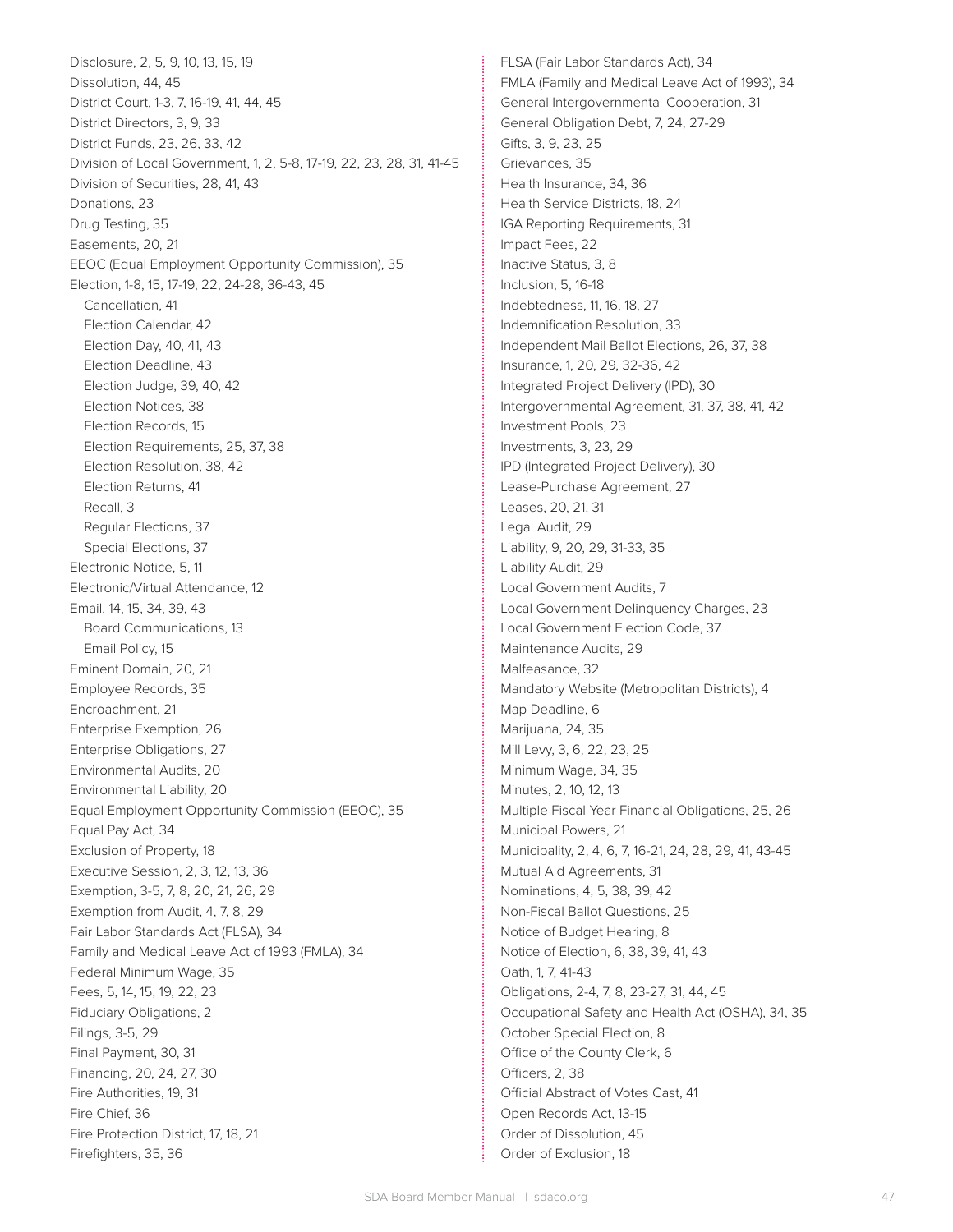Order of Inclusion, 5, 17 OSHA (Occupational Safety and Health Act), 34, 35 Paid Sick Leave, 35, 36 Payoff of Taxes, 20 PDPA (Public Deposit Protection Act), 23 Performance Bond, 7, 30 Permanent Absentee Voters, 40 Permanent Mail-in Voters, 40 Personnel Files, 15 Personnel Matters, 3, 12, 34 Personnel Policy Manuals, 35 Petition, 3, 16-19, 36, 44, 45 Planned Unit Development Act, 21 Policies, 3, 11, 13, 35 Polling Places, 39, 40 Polls, 38, 39, 41, 43 Posting, 1, 5, 6, 8, 11, 27, 35, 38, 39, 42 Public Deposit Protection Act (PDPA), 23 Public Financing, 24, 27 Public Funds, 23 Public Health Emergency, 34-36 Public Hearing, 17, 18, 23, 44 Public Records, 14, 36 Public Records Act, 36 Public Right of Access, 14 Publication/Bid Process, 31 Purchasing Procedures, 29 Qualifications, 1, 2, 15 Quorum, 9, 12, 13 Real Estate Appraisals, 15 Record Requests, 14, 15 Recreation Authorities, 19, 31 Reemployment Rights Act, 34 Regional Transportation Authorities, 24 Regulations, 3, 4, 7, 21, 35 Reimbursement, 3 Rejecting Resolution, 18 Removal, 1 Resolutions, 13, 18, 19 Revenue Bonds, 20, 25-27 RFP, 30 Sales Tax, 24 Secretary of State, 9, 10, 38, 39 Self-Insurance, 33 Self-Nomination, 1, 6, 38, 39, 41, 42 Service Outside District Boundaries, 19 Service Plan, 2, 4, 5, 7, 16, 17, 19, 20, 24, 28, 29, 41, 43 Special Improvement Districts (SIDs), 24 Special Meetings, 5, 11, 13 Special Notice, 11 Standard Insurance Company, 33 State Auditor, 4, 5, 7, 8, 29 State Posting Requirements, 35

State Tort Actions, 32 Study Sessions, 12, 13 Subdistricts, 24 Subdivisions, 21, 31, 38 Subject of Enterprises, 26 Submission of Interrogatories, 26 TABOR, 7, 8, 17, 22-27, 35, 37, 38, 42, 43 TABOR Elections, 7, 37 TABOR Limitations, 25, 26 TABOR Notice, 26, 37, 38, 42, 43 TABOR Provisions, 24 TABOR Requirements, 26 TABOR Violation, 26 Taking Office, 1 Tax Anticipation Note, 27 Tax Increment Financing, 24 Term Limits, 2 Text Messaging, 15 Title Documents, 20 Tolls, 5, 19, 22 Torts, 32 Transfer of Authority, 16 Transferring Property, 40 Transmission of Records, 14 Transparency Notice, 6 Treasurer, 1, 2, 6, 7, 19, 23 Treasurer's Bond, 7 Uniform and Overseas Citizens Absentee Voting Act (UOCAVA), 42 Uniform Election Code, 37 Uniformed Services Employment and Reemployment Rights Act (USERRA), 34 United States Bankruptcy Code, 27 UOCAVA (Uniform and Overseas Citizens Absentee Voting Act), 42 Urban Renewal Authority, 24 USA Patriot Act of 2001, 34 Use of Credit Report Information, 36 USERRA (Uniformed Services Employment and Reemployment Rights Act), 34 Vacancies, 1 Volunteers, 32, 33, 35 Voter Lists, 39 Voting, 9, 12, 19, 24, 36, 40, 42 Voting Machines, 40 Waivers, 32, 33 Warranty Bond, 30 Watcher, 40 Water Activity Enterprises, 26 Water Authorities, 19, 31 Website, 4-7, 11, 14, 22, 38, 39, 43 Worker Rights, 34, 35 Workers' Compensation Act of Colorado, 35 Zoning, 21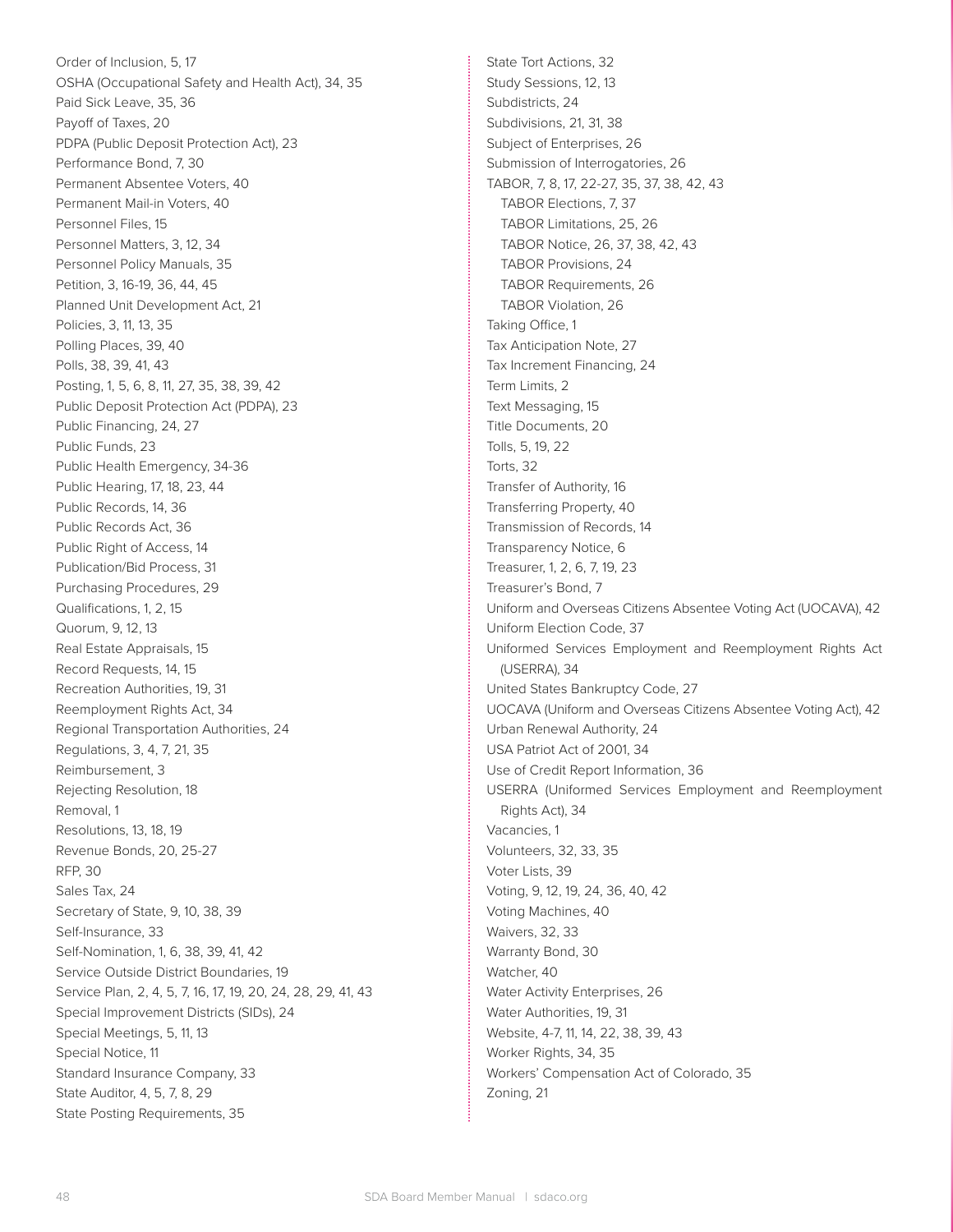

### Supporting Community-Based Government

### Special District Association of Colorado

225 East 16th Avenue, Suite 1000 Denver, Colorado 80203 (303) 863-1733 — (800) 886-1733

Email: sdaco@sdaco.org



### Collins Cockrel & Cole, P.C.

Attorneys at Law 390 Union Boulevard, Suite 400 Denver, Colorado 80228 (303) 986-1551 — (800) 354-5941 — Fax (303) 986-1755 Email: cccfirm@cccfirm.com